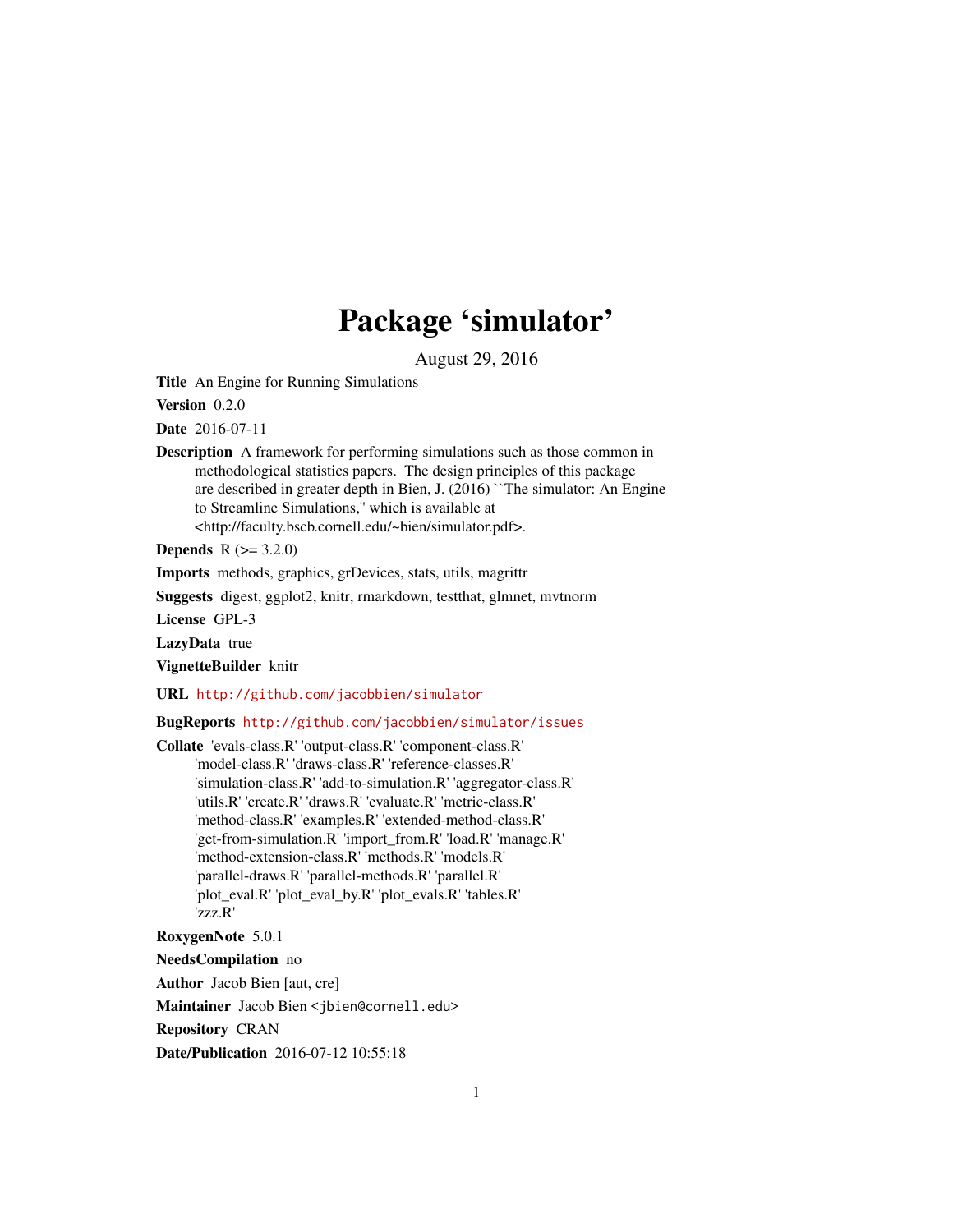# R topics documented:

|                                                                                                                | 3              |
|----------------------------------------------------------------------------------------------------------------|----------------|
|                                                                                                                | $\overline{4}$ |
|                                                                                                                | $\overline{4}$ |
|                                                                                                                | 5              |
|                                                                                                                | 6              |
|                                                                                                                | 6              |
|                                                                                                                | 7              |
|                                                                                                                | $\overline{7}$ |
|                                                                                                                | 8              |
|                                                                                                                | 8              |
|                                                                                                                | 8              |
|                                                                                                                | 9              |
|                                                                                                                | 9              |
|                                                                                                                | 10             |
|                                                                                                                | 11             |
|                                                                                                                | 11             |
|                                                                                                                | 12             |
|                                                                                                                | 13             |
|                                                                                                                | 13             |
|                                                                                                                | 14             |
| evaluate internal $\ldots \ldots \ldots \ldots \ldots \ldots \ldots \ldots \ldots \ldots \ldots \ldots \ldots$ | 15             |
|                                                                                                                | 16             |
|                                                                                                                | 16             |
|                                                                                                                | 17             |
|                                                                                                                | 18             |
|                                                                                                                | 18             |
|                                                                                                                | 19             |
| 19                                                                                                             |                |
|                                                                                                                | 20             |
|                                                                                                                | 20             |
|                                                                                                                | 21             |
|                                                                                                                | 21             |
|                                                                                                                | 21             |
|                                                                                                                | 22             |
|                                                                                                                | 22             |
|                                                                                                                |                |
|                                                                                                                | 23             |
|                                                                                                                | 24             |
|                                                                                                                | 25             |
|                                                                                                                | 25             |
| Method-class                                                                                                   | 26             |
|                                                                                                                | 26             |
|                                                                                                                | 27             |
| model                                                                                                          | 27             |
| Model-class                                                                                                    | 28             |
| ModelRef-class                                                                                                 | 29             |
|                                                                                                                |                |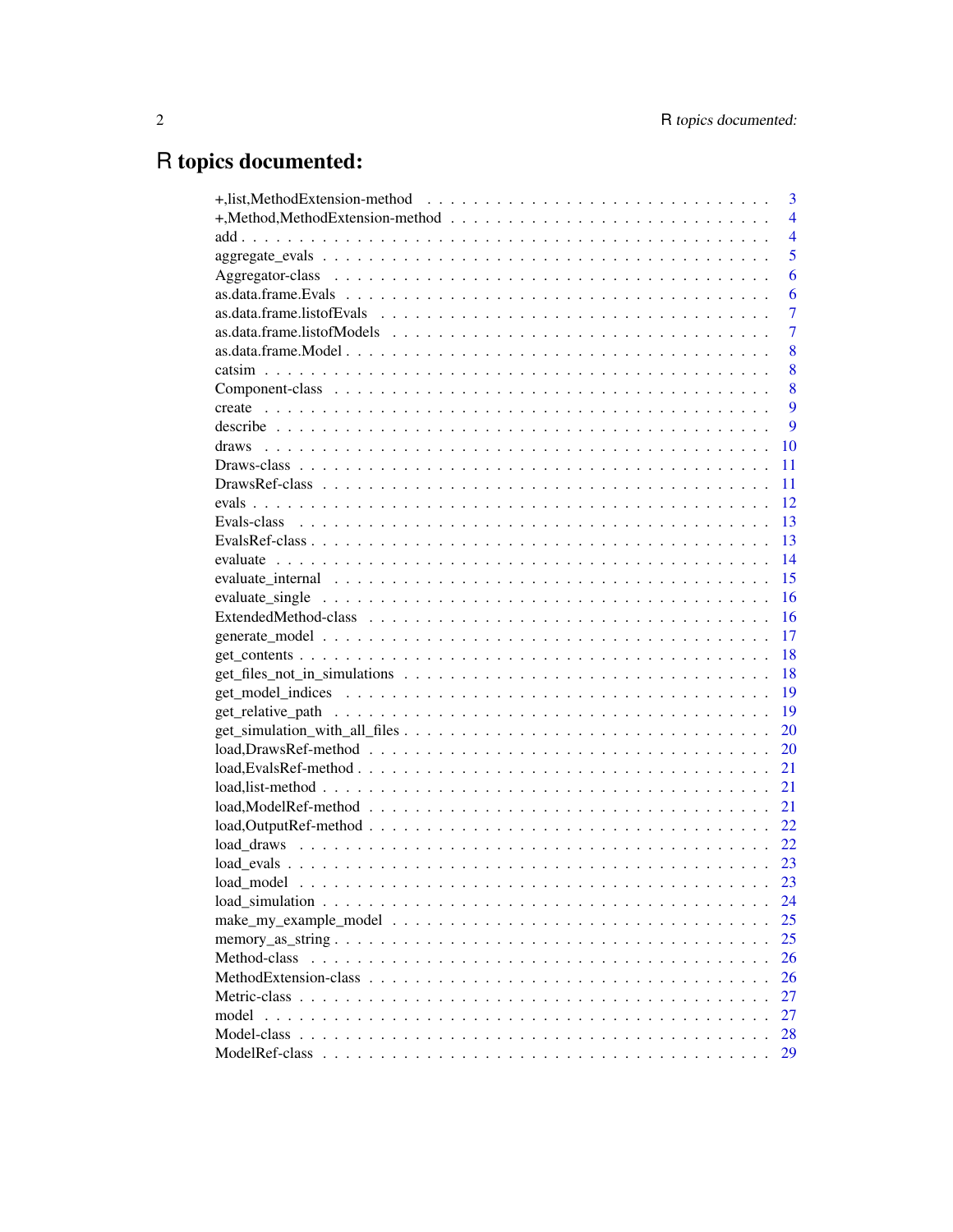<span id="page-2-0"></span>

|       |                                                                                                                | 29 |
|-------|----------------------------------------------------------------------------------------------------------------|----|
|       |                                                                                                                | 29 |
|       |                                                                                                                | 30 |
|       |                                                                                                                | 30 |
|       |                                                                                                                | 31 |
|       |                                                                                                                | 31 |
|       |                                                                                                                | 32 |
|       |                                                                                                                | 32 |
|       |                                                                                                                | 33 |
|       |                                                                                                                | 33 |
|       |                                                                                                                | 34 |
|       |                                                                                                                | 35 |
|       |                                                                                                                | 36 |
|       |                                                                                                                | 36 |
|       |                                                                                                                | 37 |
|       |                                                                                                                | 38 |
|       |                                                                                                                | 39 |
|       |                                                                                                                | 41 |
|       |                                                                                                                | 41 |
|       |                                                                                                                | 42 |
|       |                                                                                                                | 42 |
|       |                                                                                                                | 43 |
|       |                                                                                                                | 44 |
|       |                                                                                                                | 44 |
|       |                                                                                                                | 45 |
|       |                                                                                                                | 46 |
|       | simulate parallel $\ldots \ldots \ldots \ldots \ldots \ldots \ldots \ldots \ldots \ldots \ldots \ldots \ldots$ | 46 |
|       |                                                                                                                | 47 |
|       |                                                                                                                | 48 |
|       |                                                                                                                | 48 |
|       |                                                                                                                | 49 |
|       |                                                                                                                | 49 |
|       |                                                                                                                | 51 |
| Index |                                                                                                                | 52 |

+,list,MethodExtension-method

*Create a list of ExtendedMethod from a list of Methods and a Method-Extension*

## Description

Create a list of ExtendedMethod from a list of Methods and a MethodExtension

## Usage

## S4 method for signature 'list, MethodExtension' e1 + e2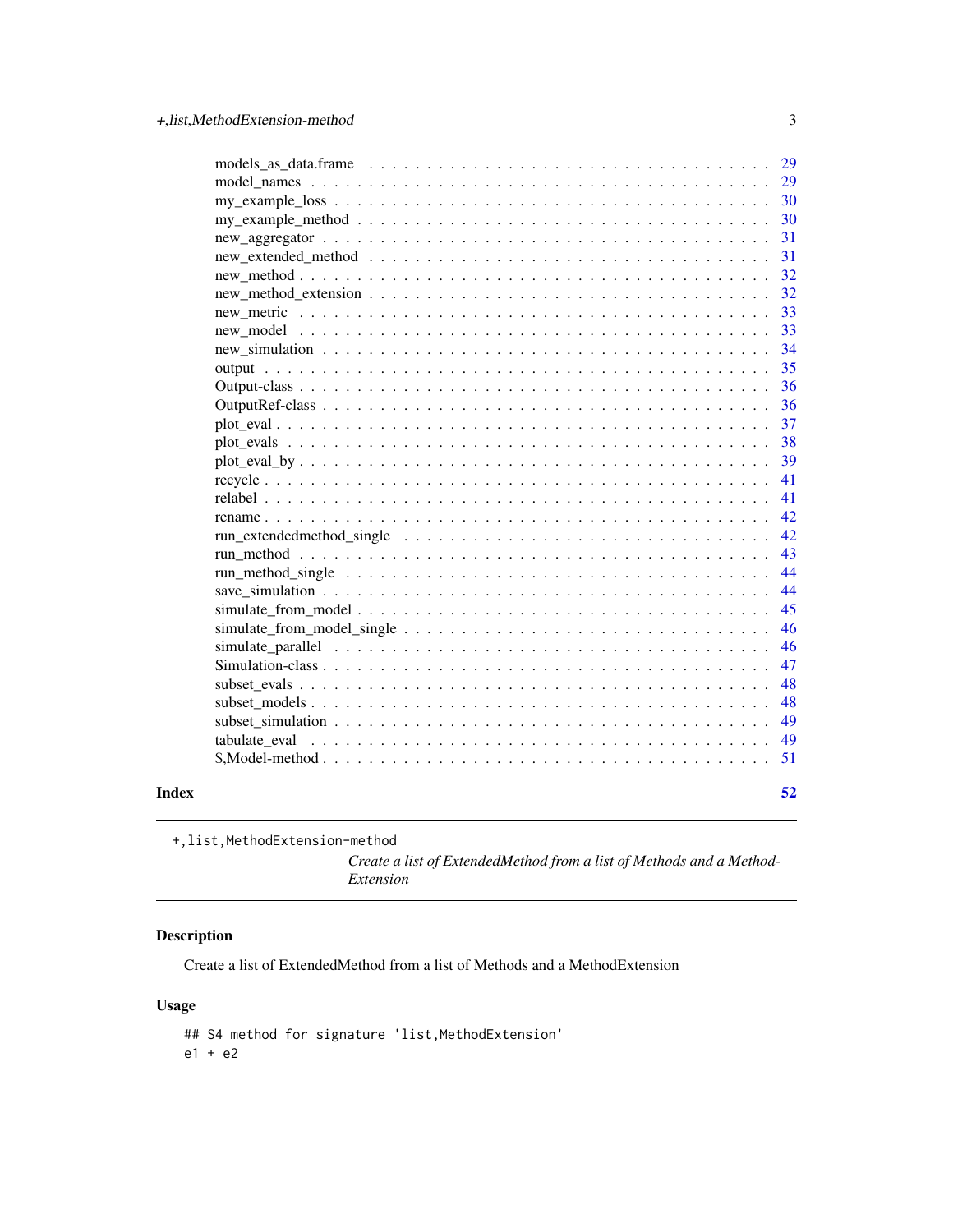#### <span id="page-3-0"></span>**Arguments**

| -e1 | a list of objects of class Method  |
|-----|------------------------------------|
| e2  | an object of class MethodExtension |

+, Method, MethodExtension-method

*Create an ExtendedMethod from a Method and MethodExtension*

## Description

Create an ExtendedMethod from a Method and MethodExtension

#### Usage

## S4 method for signature 'Method, MethodExtension' e1 + e2

#### Arguments

| e1             | an object of class Method          |
|----------------|------------------------------------|
| e <sub>2</sub> | an object of class MethodExtension |

add *Add a reference to a simulation*

#### Description

Adds a ModelRef, DrawsRef, OutputRef, or EvalsRef to a simulation object. To add a DrawsRef, the corresponding ModelRef must already be added. Likewise, to add an OutputRef, the corresponding DrawsRef must already be added. And to add an EvalsRef, the corresponding OutputRef must be added. One can also pass a list of such objects.

#### Usage

```
add(sim, ref, ...)
## S4 method for signature 'Simulation,ModelRef'
add(sim, ref, update_saved = TRUE)
## S4 method for signature 'Simulation,DrawsRef'
add(sim, ref, update_saved = TRUE)
## S4 method for signature 'Simulation,OutputRef'
add(sim, ref, update_saved = TRUE)
```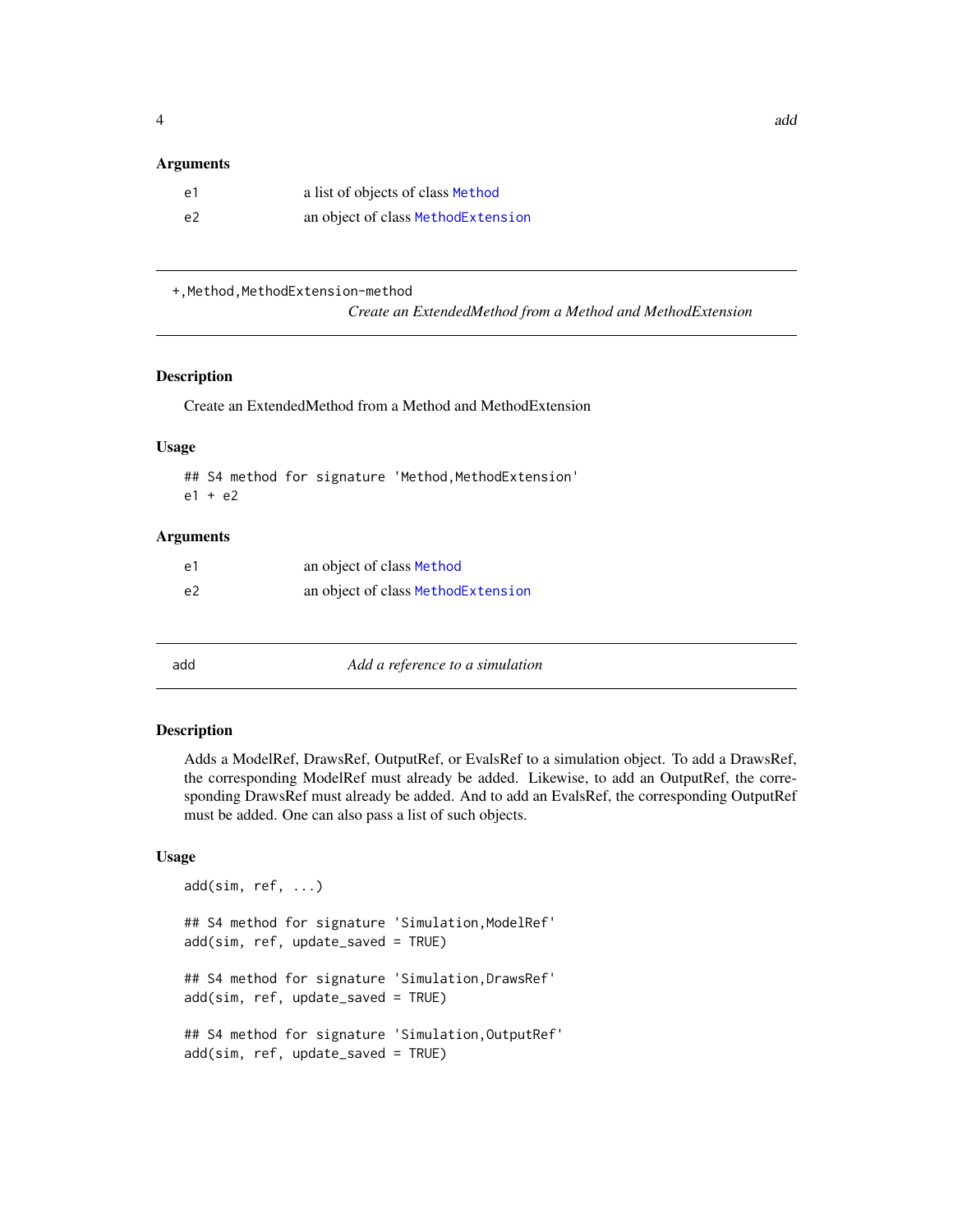```
## S4 method for signature 'Simulation,EvalsRef'
add(sim, ref, update_saved = TRUE)
## S4 method for signature 'Simulation,list'
add(sim, ref, update_saved = TRUE)
```
## Arguments

| sim                     | simulation being added to                                                                  |
|-------------------------|--------------------------------------------------------------------------------------------|
| ref                     | the reference object being added                                                           |
| $\cdot$ $\cdot$ $\cdot$ | not used                                                                                   |
| update_saved            | default is TRUE. Determines whether change to simulation object should be<br>saved to file |

#### Details

The modified simulation object is saved to file if update\_saved is TRUE.

aggregate\_evals *Apply aggregator to a list of Evals objects*

## Description

Returns a num\_models by num\_methods matrix

## Usage

```
aggregate_evals(evals_list, aggregator)
```

| evals_list | a list of Evals objects    |
|------------|----------------------------|
| aggregator | object of class Aggregator |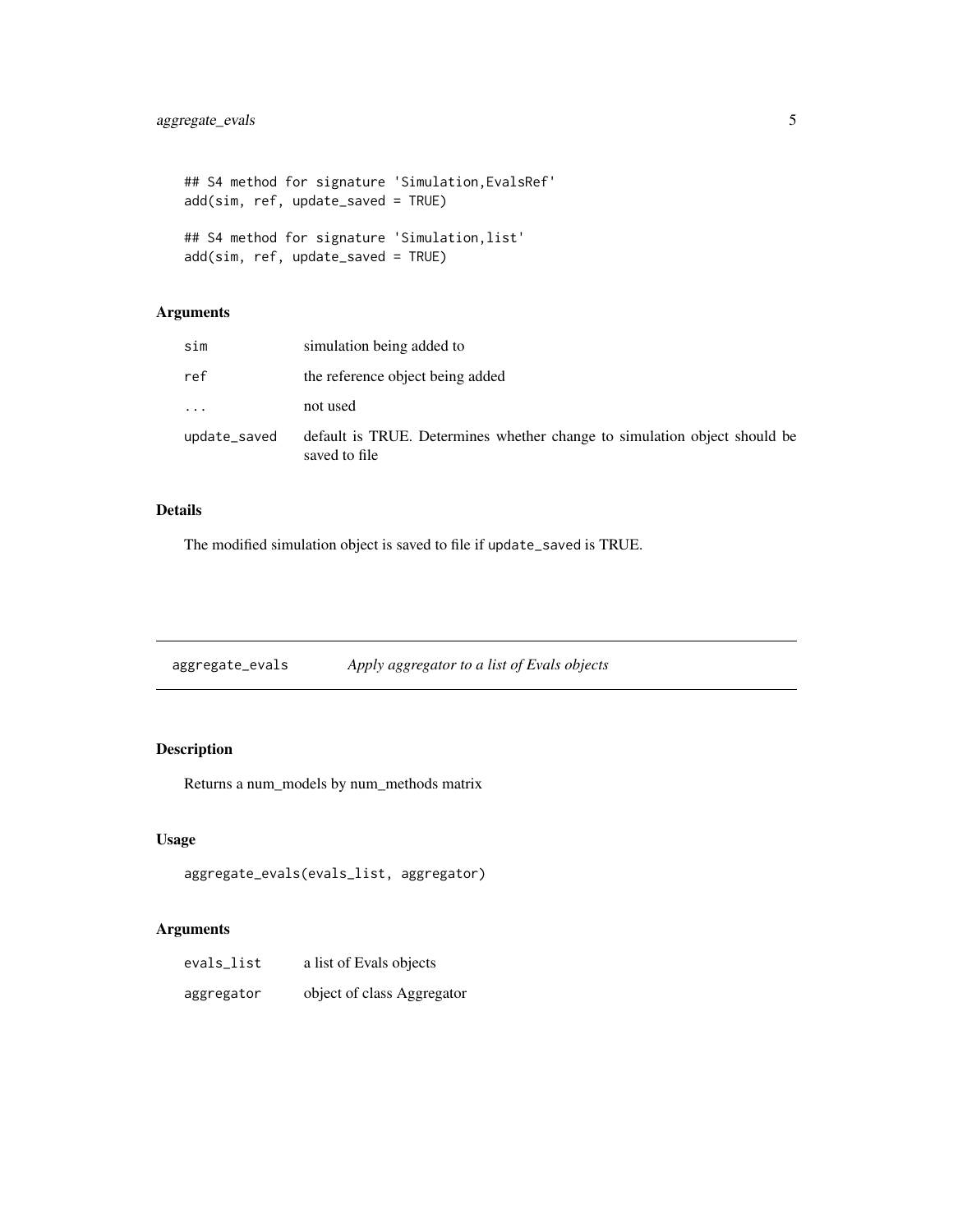<span id="page-5-2"></span><span id="page-5-0"></span>

An object of class Aggregator consists of a label and a function aggregate that has a single argument ev that is a list of length nsim. This list consists of the evaluated values of a single metric on a single method for a single model.

## Slots

label a human readable label that will be a prefix to the Eval's label

aggregate a function with argument ev that is a list of length nsim and returns a scalar.

<span id="page-5-1"></span>as.data.frame.Evals *Convert an Evals to a data.frame*

#### Description

This is equivalent to calling  $as(x, "data-frame")$ 

#### Usage

```
## S3 method for class 'Evals'
as.data.frame(x, row.names = NULL, optional = FALSE, ...)
```

| X         | object of class Evals |
|-----------|-----------------------|
| row.names | not used              |
| optional  | not used              |
|           | not used              |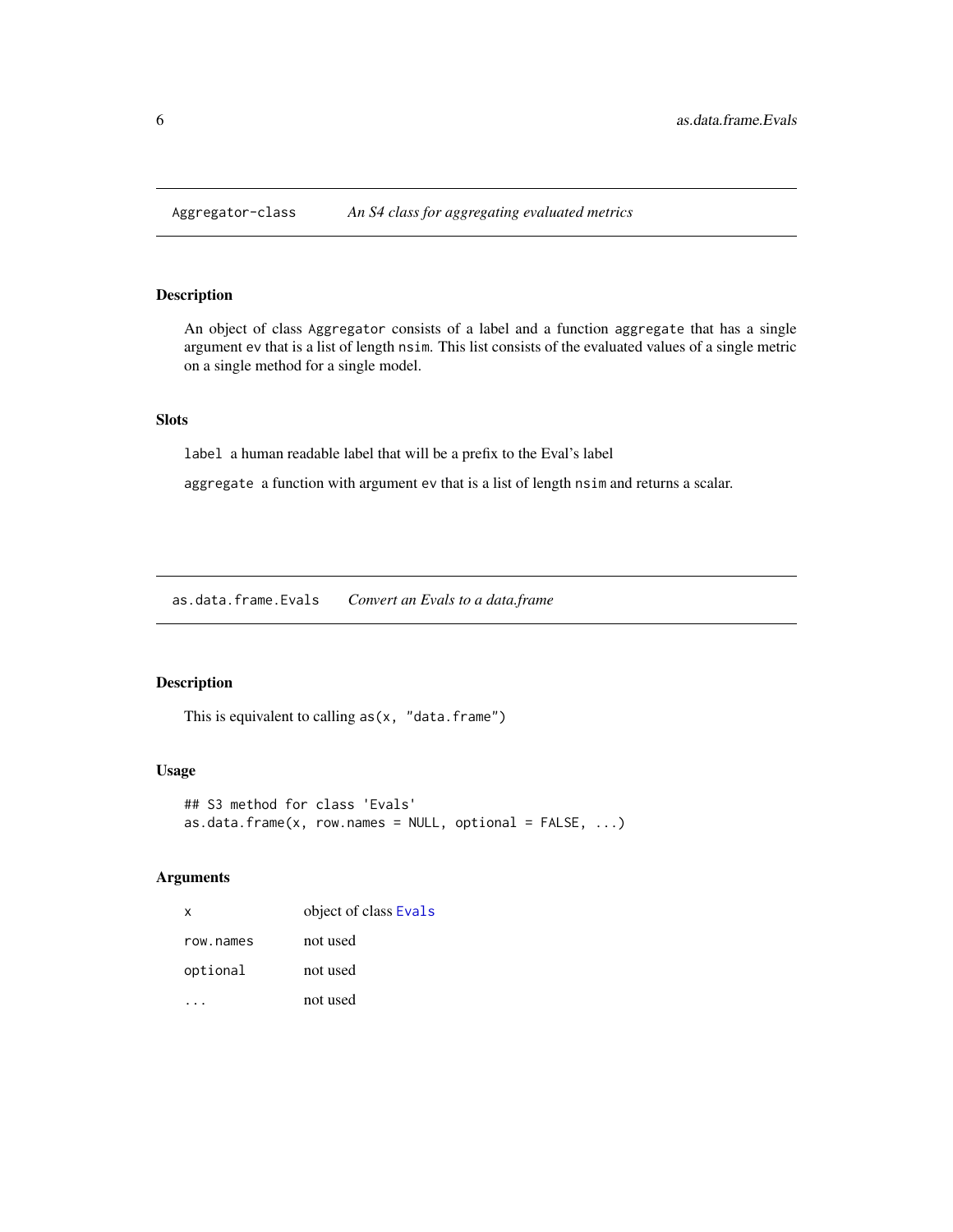<span id="page-6-0"></span>as.data.frame.listofEvals

*Convert a list of Evals to a data.frame*

## Description

When [load](#page-0-0) generates a list of Evals, it assigns this to be of  $(S3)$  class listofEvals, inherited from list, so that this function will be invoked instead of as.data.frame.list, which is defined in base.

#### Usage

```
## S3 method for class 'listofEvals'
as.data frame(x, row names = NULL, optional = FALSE,...)
```
## Arguments

| x         | a listofEvals object |
|-----------|----------------------|
| row.names | not used             |
| optional  | not used             |
|           | not used             |

```
as.data.frame.listofModels
```
*Convert a List of Models to a data.frame*

## Description

When [load](#page-0-0) generates a list of Models, it assigns this to be of (S3) class listofModels, inherited from list, so that this function will be invoked instead of as.data.frame.list, which is defined in base.

## Usage

```
## S3 method for class 'listofModels'
as.data. frame(x, row. names = NULL, optional = FALSE,...)
```

| x         | list     |
|-----------|----------|
| row.names | not used |
| optional  | not used |
|           | not used |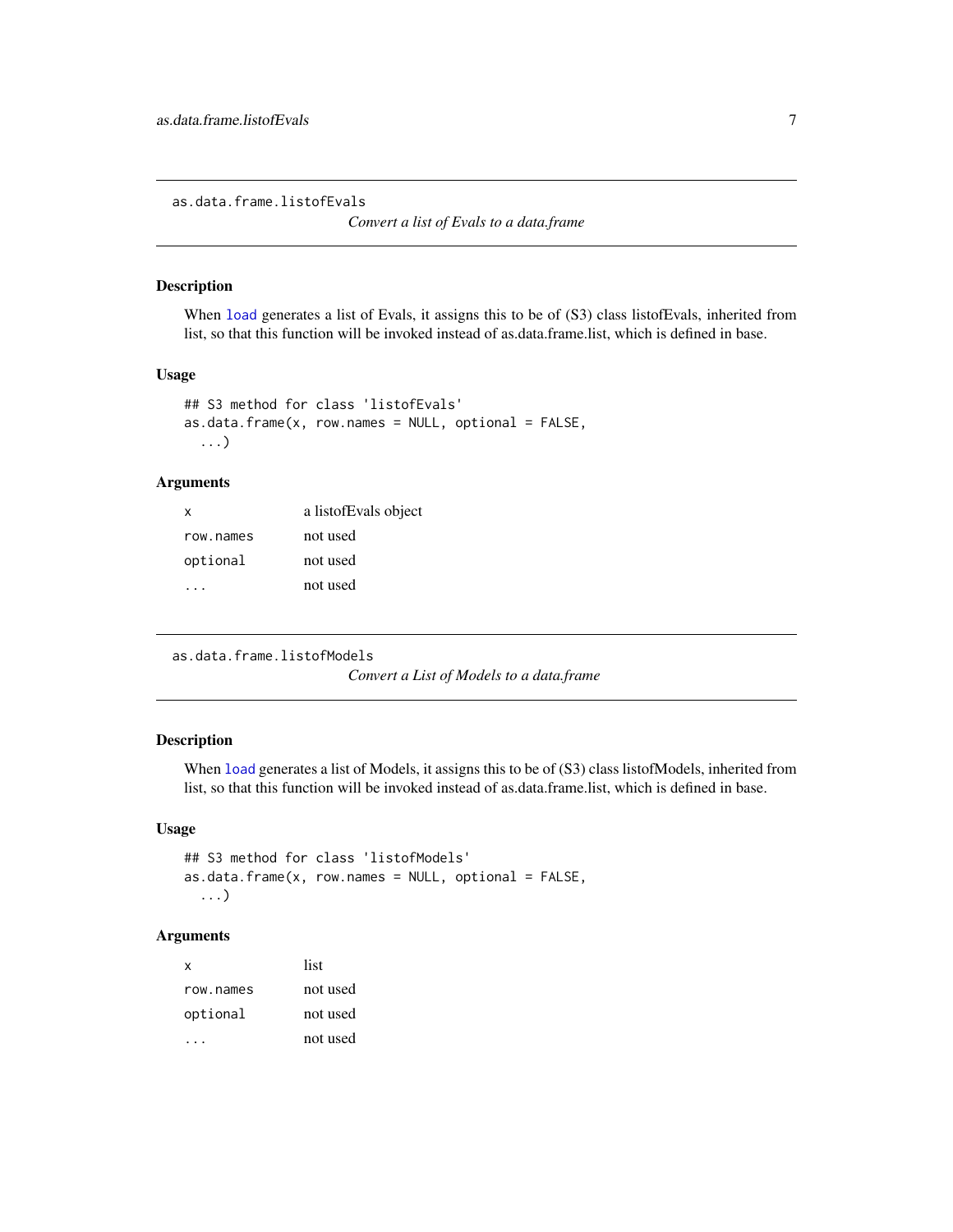<span id="page-7-0"></span>as.data.frame.Model *Convert a Model to a data.frame*

### Description

Ignores any params that are not length 1 and numeric or character. This is equivalent to calling as(x, "data.frame")

## Usage

```
## S3 method for class 'Model'
as.data.frame(x, row.names = NULL, optional = FALSE, ...)
```
#### Arguments

| x         | object of class Model |
|-----------|-----------------------|
| row names | not used              |
| optional  | not used              |
|           | not used              |
|           |                       |

catsim *Concatenate and print for the simulator*

## Description

For internal use. This calls [cat](#page-0-0) only when getOption("simulator.verbose").

## Usage

catsim(...)

## Arguments

... arguments to be passed to [cat](#page-0-0)

<span id="page-7-1"></span>Component-class *An S4 class representing a component of the simulator.*

## Description

This is a virtual class.

#### Slots

name a short name identifier. Must be alphanumeric. label a longer, human readable label that can have other characters such as spaces, hyphens, etc.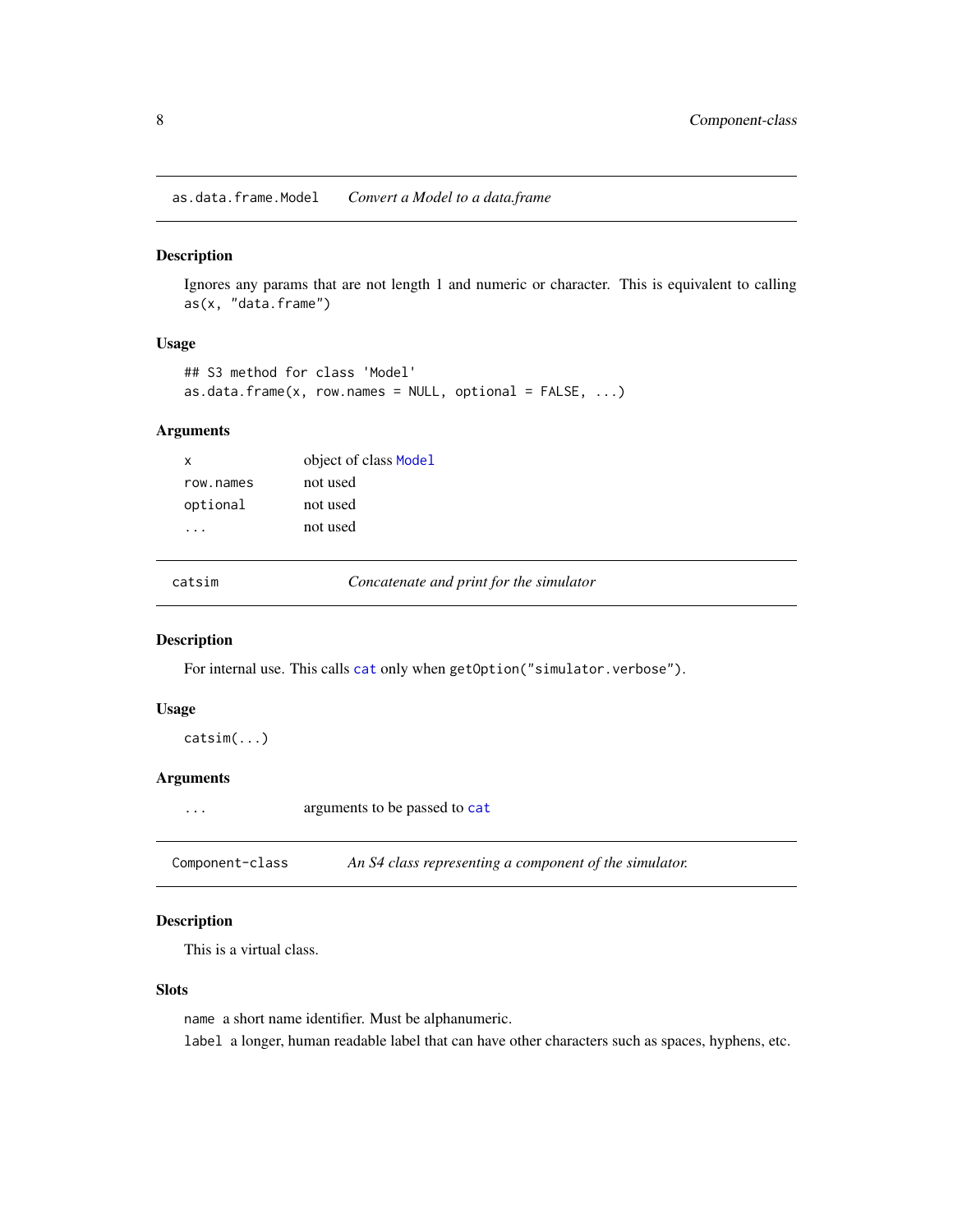<span id="page-8-0"></span>

This function is the fastest way to get started. Creates the skeleton of a simulation.

#### Usage

create(dir = "./my\_sims")

## Arguments

dir where to create the skeleton of a new set of simulations

## Examples

```
## Not run:
create("./examples")
```
## End(Not run)

describe *Describe the contents of a simulator directory*

## Description

Describe the contents of a simulator directory

## Usage

 $describe(dir = "."')$ 

## Arguments

dir name of the directory where directory named "files" exists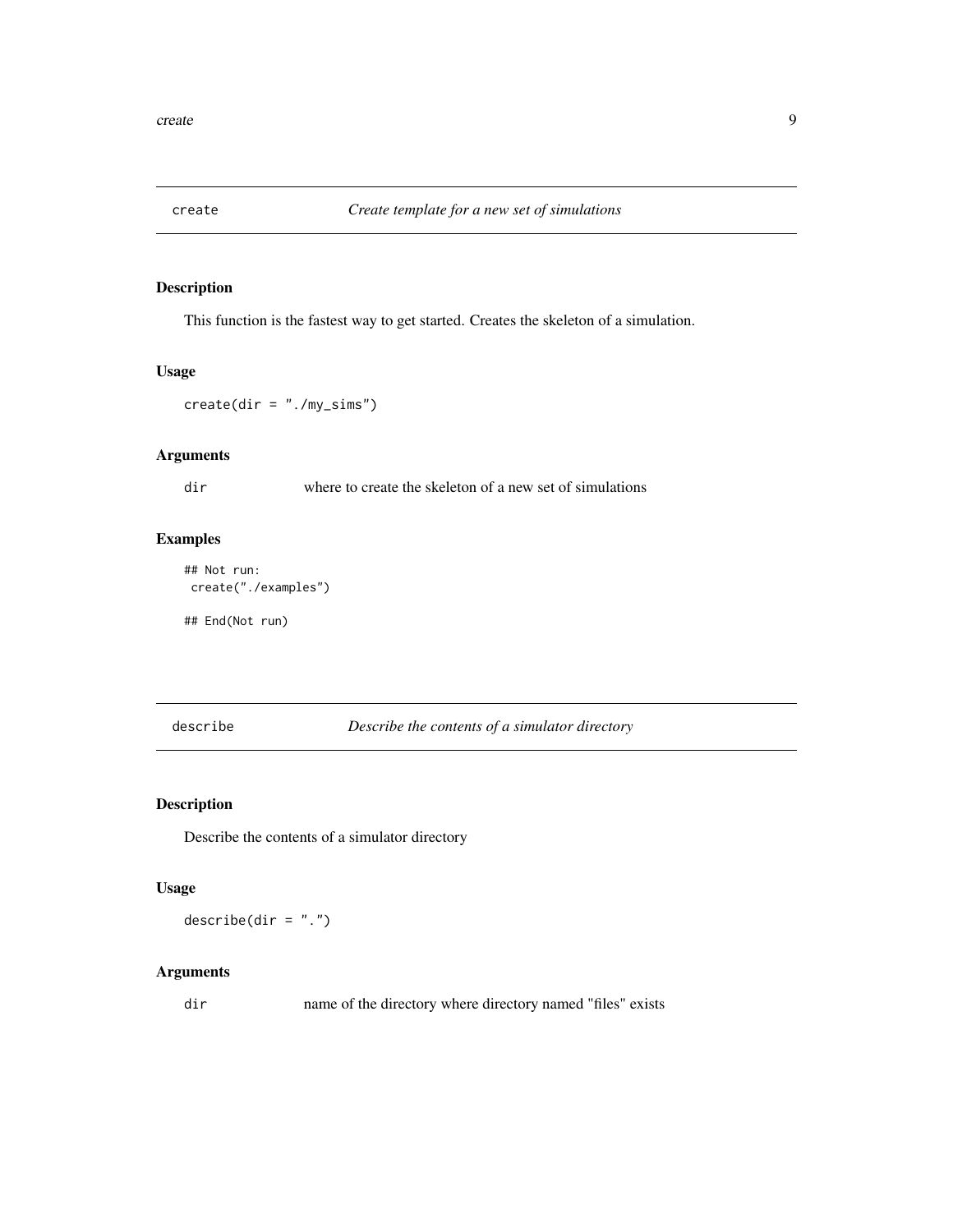<span id="page-9-1"></span><span id="page-9-0"></span>

Returns either the draws objects themselves or references to them. See [model](#page-26-1) function for more information on the ... and subset arguments, which are used to specify a subset of the models.

## Usage

```
draws(sim, ..., subset = NULL, index, reference = FALSE)
```
#### Arguments

| sim       | a simulation object                                                                                                                                                      |
|-----------|--------------------------------------------------------------------------------------------------------------------------------------------------------------------------|
| $\cdots$  | logical conditions to specify a subset of models. Conditions can only involve<br>params of model that have length 1 and are of class numeric or character.               |
| subset    | a vector of integers indexing the models or a vector of model names. To select<br>models based on parameter values, use  However, using  is slower than<br>using subset. |
| index     | a vector of positive integers specifying which draws objects are desired. If miss-<br>ing, then all draws' outputs are returned.                                         |
| reference | whether to return the ModelRef or the Model object itself                                                                                                                |

#### Examples

```
## Not run:
# suppose previously we had run the following:
sim <- new_simulation(name = "normal-example",
                       label = "Normal Mean Estimation",
                       dir = tempdir() %>%
  generate_model(make_my_example_model, n = 20) %>%
  simulate_from_model(nsim = 50, index = 1:3)
# then we could get the simulated draws as follows:
d \leftarrow draws(sim)
d@draws$r1.1 # first random draw
```
## End(Not run)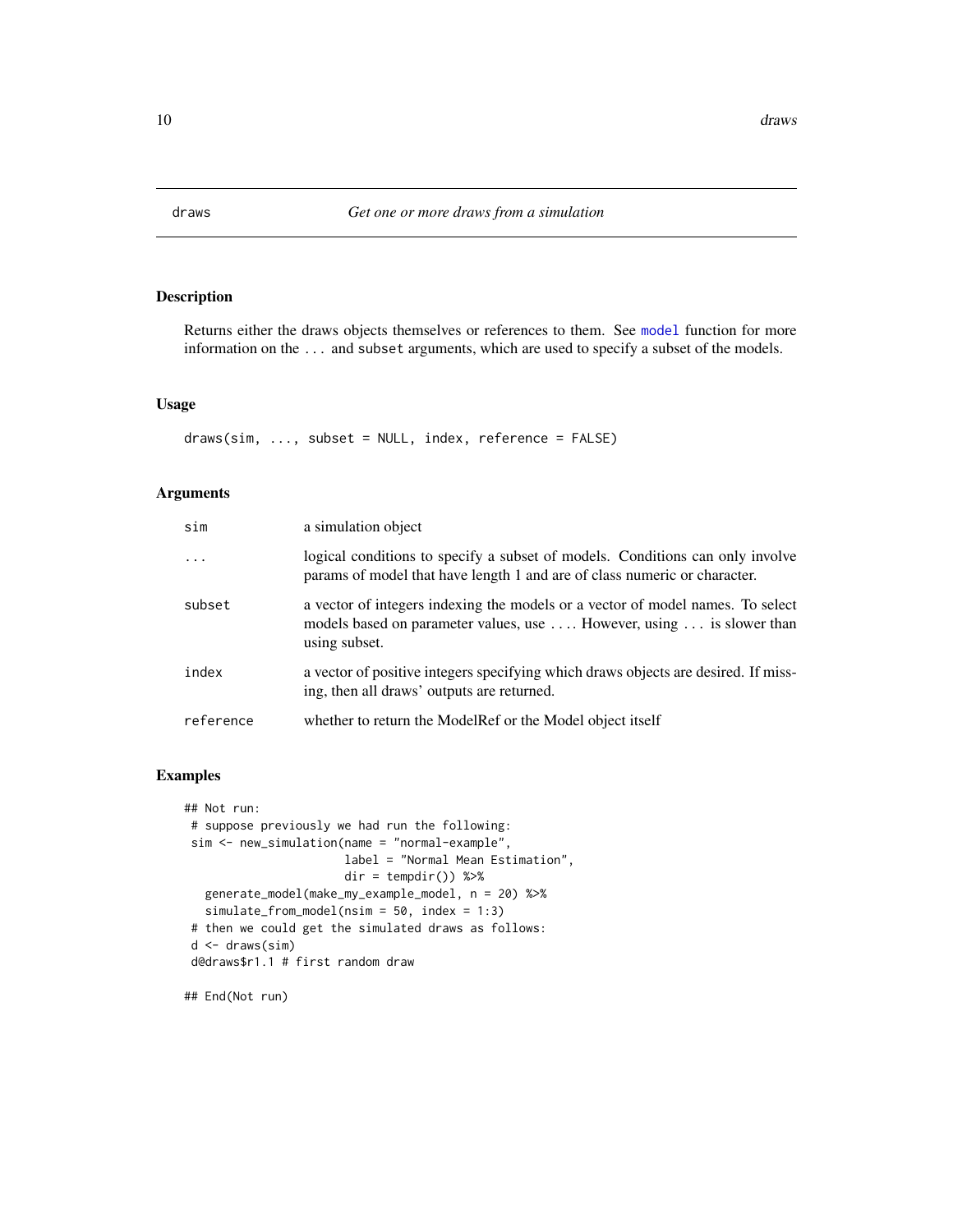<span id="page-10-1"></span><span id="page-10-0"></span>

An object of class Draws represents the randomly drawn simulated data that is generated when [simulate\\_from\\_model](#page-44-1) is called on an object of class Model. In particular, it contains a named list of nsim simulated draws from a model object. The Model object's simulate function populates this list.

## Details

This class inherits from the [Component](#page-7-1) class.

#### Slots

- name a short name identifier. Must be alphanumeric. Should use the name of the Model object that generated it.
- label a longer, human readable label that indicates what has been randomly drawn.
- draws a list with nsim elements as created by calling the simulate function of a Model object. This is a named list with each element labeled as  $ri.$  j where i is the index and j ranges from 1 to nsim. The names are assigned by [simulate\\_from\\_model](#page-44-1).
- index an integer-valued numeric that indicates which block of random draws this is

<span id="page-10-2"></span>DrawsRef-class *An S4 class representing a reference to an object of class Draws.*

#### Description

This identifies the necessary information to locate a saved object of class [Draws](#page-10-1).

#### Slots

dir directory where the directory getOption("simulator.files") is that contains the referenced [Model](#page-27-1) object

model\_name name of the referenced [Model](#page-27-1) object

- index the index of the referenced [Draws](#page-10-1) object. Can alternately be a vector of such indices.
- simulator.files simulator functions will use getOption("simulator.files") if simulator.files not provided.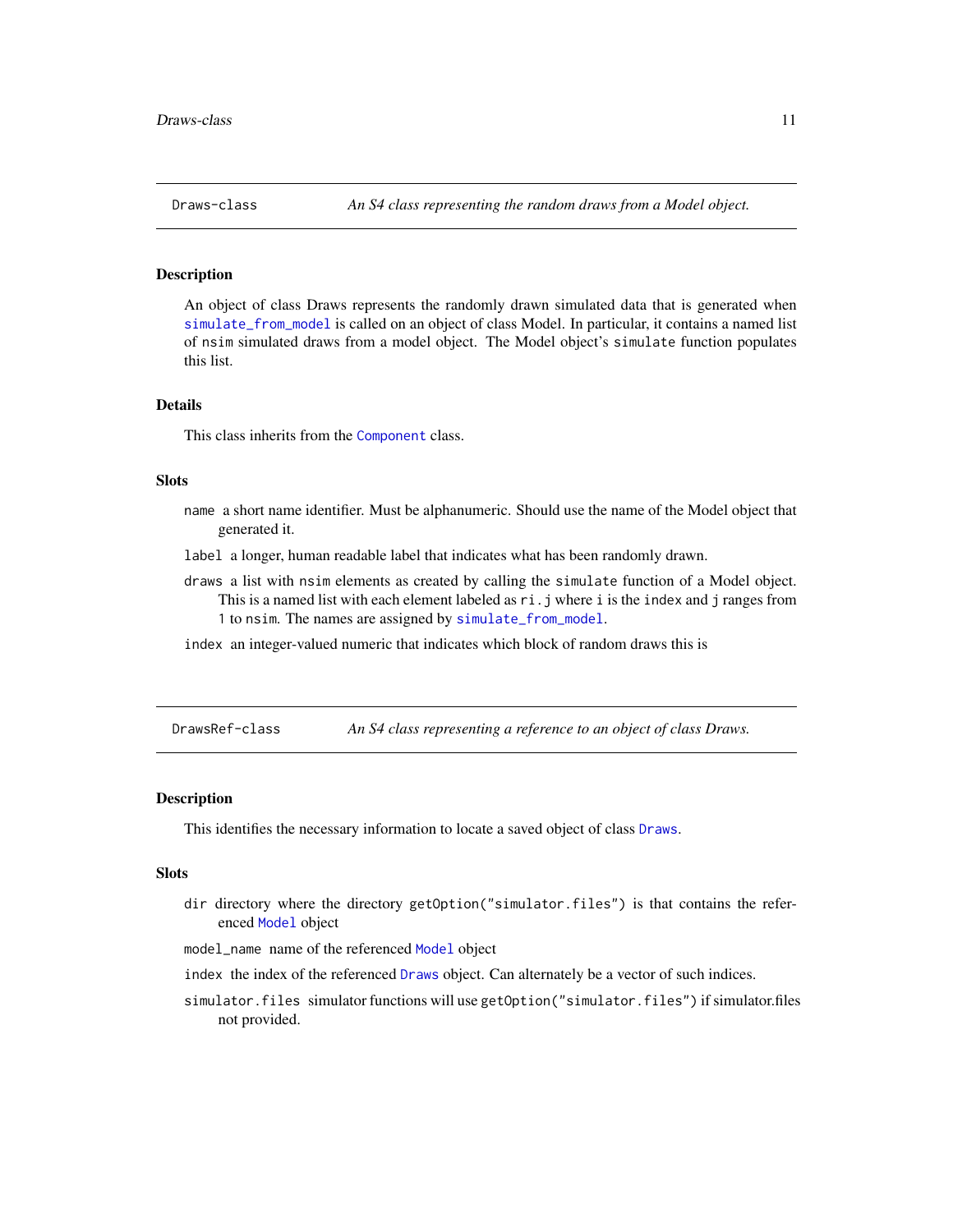<span id="page-11-1"></span><span id="page-11-0"></span>Returns either the Evals object itself or a reference to it.

#### Usage

evals(sim, ..., subset = NULL, index, methods, reference = FALSE)

#### Arguments

| sim       | a simulation object                                                                                                                                                      |
|-----------|--------------------------------------------------------------------------------------------------------------------------------------------------------------------------|
| $\ddots$  | logical conditions to specify a subset of models. Conditions can only involve<br>params of model that have length 1 and are of class numeric or character.               |
| subset    | a vector of integers indexing the models or a vector of model names. To select<br>models based on parameter values, use  However, using  is slower than<br>using subset. |
| index     | a vector of positive integers specifying which draws' objects are desired. If<br>missing, then all draws' evals are returned.                                            |
| methods   | character vector of method names of interest. If missing, then all methods' evals<br>are returned                                                                        |
| reference | whether to return the ModelRef or the Model object itself                                                                                                                |

#### See Also

[as.data.frame](#page-0-0)

## Examples

```
## Not run:
# suppose previously we had run the following:
sim <- new_simulation(name = "normal-example",
                      label = "Normal Mean Estimation",
                      dir = tempdir() %>%
  generate_model(make_my_example_model, n = 20) %>%
  simulate_from_model(nsim = 50, index = 1:3) %>%
  run_method(my_example_method) %>%
  evaluate(my_example_loss)
# then we could get the metric evaluated on the method's output:
e <- evals(sim)
# we can export it as a data.frame
as.data.frame(e)
# or we can get at a particular draw-method-metric triplet
e@evals$`my-method`$r1.1$myloss
```
## End(Not run)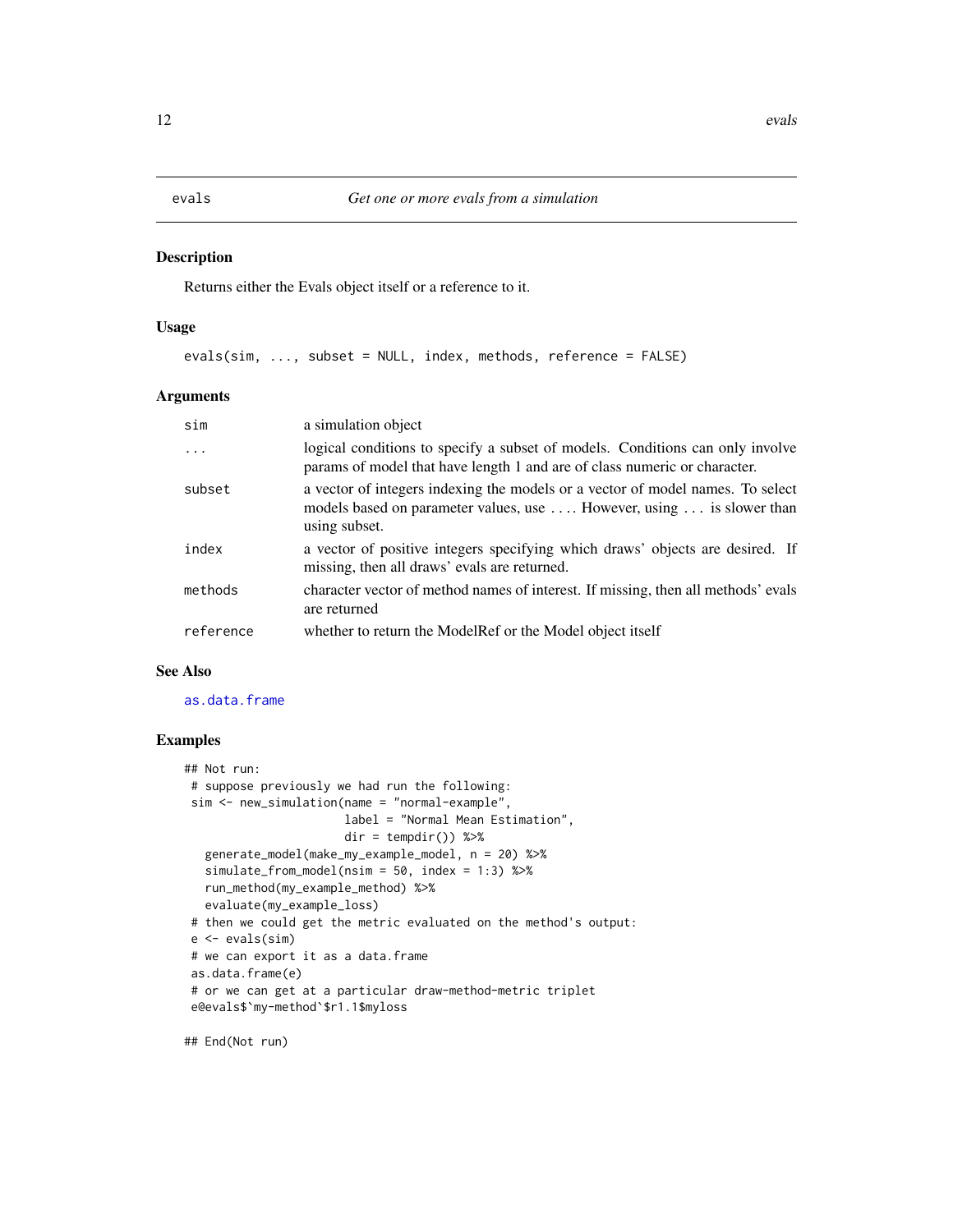<span id="page-12-1"></span><span id="page-12-0"></span>An object of class Evals consists of information to identify the model, draws, method, and metric objects this output was derived from. It also has a list called evals, which is where the output of the metric is stored. Currently, the labels of all these objects are also included so that plot functions can use human-readable labels without requiring re-loading these.

#### **Slots**

model\_name the name of the [Model](#page-27-1) object this output is derived from.

model\_label the label of the [Model](#page-27-1) object this output is derived from.

index the index of the [Draws](#page-10-1) object this output is derived from.

method\_name the name of the [Method](#page-25-1) object this output is derived from.

method\_label the label of the [Method](#page-25-1) object this output is derived from.

metric\_name the name of the [Metric](#page-26-2) object this output is derived from.

metric\_label the label of the [Metric](#page-26-2) object this output is derived from.

evals a named list with each element labeled by a method\_name each evals[[m]] is itself a named list with each element labeled as ri.j where i is the index and j ranges from 1 to nsim. Element out\$ri.j is output of metric metric\_name on random draw ri.j.

#### See Also

[evaluate](#page-13-1) [as.data.frame.Evals](#page-5-1)

<span id="page-12-2"></span>EvalsRef-class *An S4 class representing a reference to an object of class Evals*

#### Description

This identifies the necessary information to locate a saved object of class [Evals](#page-12-1). Note that metric\_names is not needed to identify an Evals object since Evals objects combine all metrics together into a single file and object.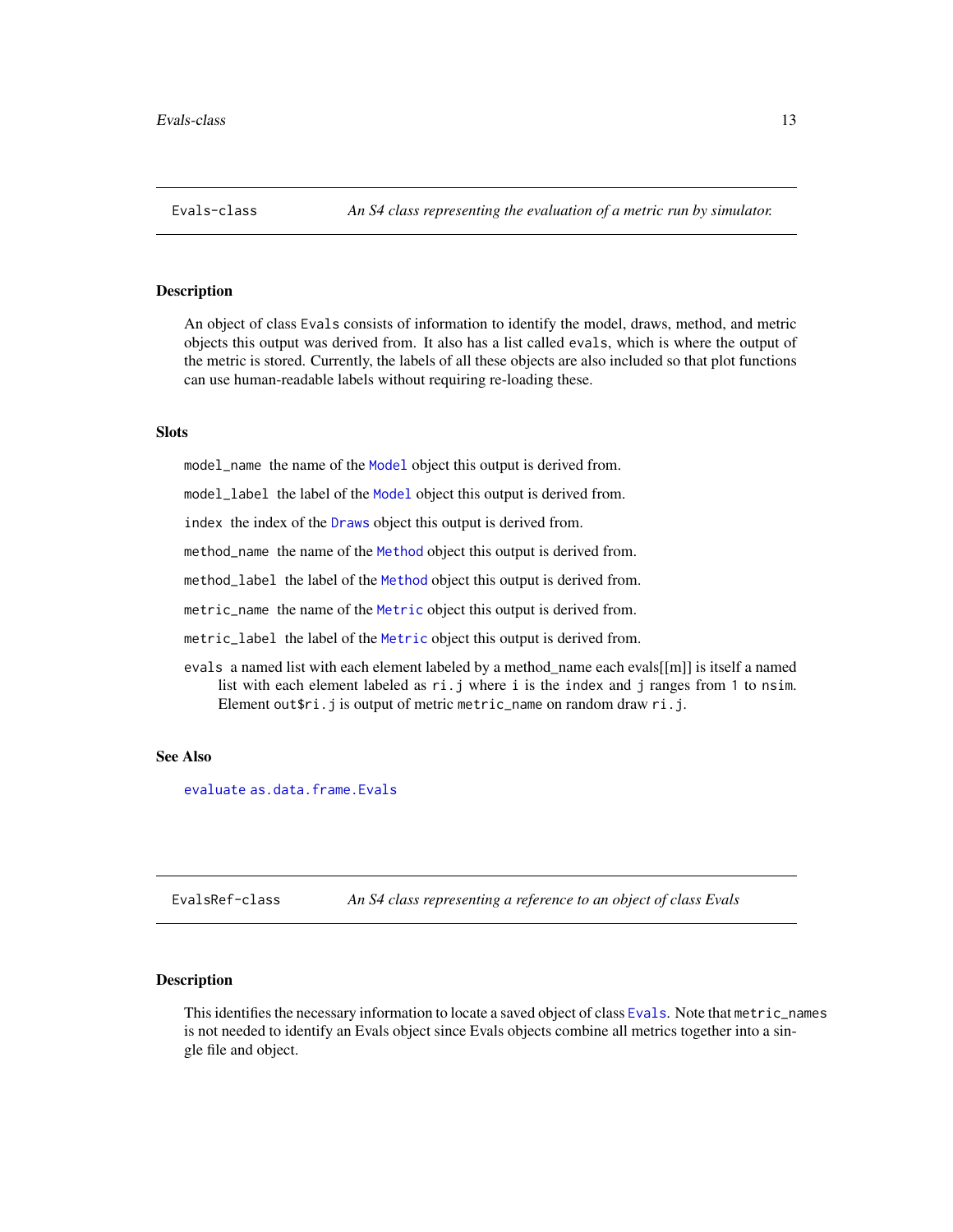## <span id="page-13-0"></span>Slots

- dir directory where the directory getOption("simulator.files") is that contains the referenced [Model](#page-27-1) object
- model\_name name of the referenced [Model](#page-27-1) object
- index the index of the referenced [Draws](#page-10-1) object.
- method\_name the name of the [Method](#page-25-1) object this output is derived from.
- out\_loc a length-1 character vector that gives location (relative to model's path) that method outputs are stored.This can be useful for staying organized when multiple simulations are based on the same Model and Draws objects.
- simulator.files simulator functions will use getOption("simulator.files") if simulator.files not provided.

<span id="page-13-1"></span>evaluate *Evaluate outputs of methods according to provided metrics.*

#### **Description**

Given a [Metric](#page-26-2) object or list of [Metric](#page-26-2) objects, this function evaluates an [Output](#page-35-1) object according to these metrics. The computed values of the metrics are saved to file. The "user" time to run the method (as measured by [system.time](#page-0-0)) is added to metrics by default unless one of the passed metrics has name "time".

#### Usage

evaluate(object, metrics)

### Arguments

| object  | object of class OutputRef as produced by run_method (or list of such objects).                                   |
|---------|------------------------------------------------------------------------------------------------------------------|
|         | If object is a Simulation, then function is applied to the referenced outputs                                    |
|         | in that simulation and returns the same Simulation object but with references<br>added to the new evals created. |
| metrics | a list of Metric objects or a single Metric object.                                                              |

#### Details

This function creates objects of class [Evals](#page-12-1) and saves each to file (at dir/model\_name/<out\_loc>/r<index>\_<method\_name>\_ Since evaluating metrics is usually (in statistical methodological papers) fast, parallel functionality has not been developed for the evaluation component.

#### See Also

[generate\\_model](#page-16-1) [simulate\\_from\\_model](#page-44-1) [run\\_method](#page-42-1)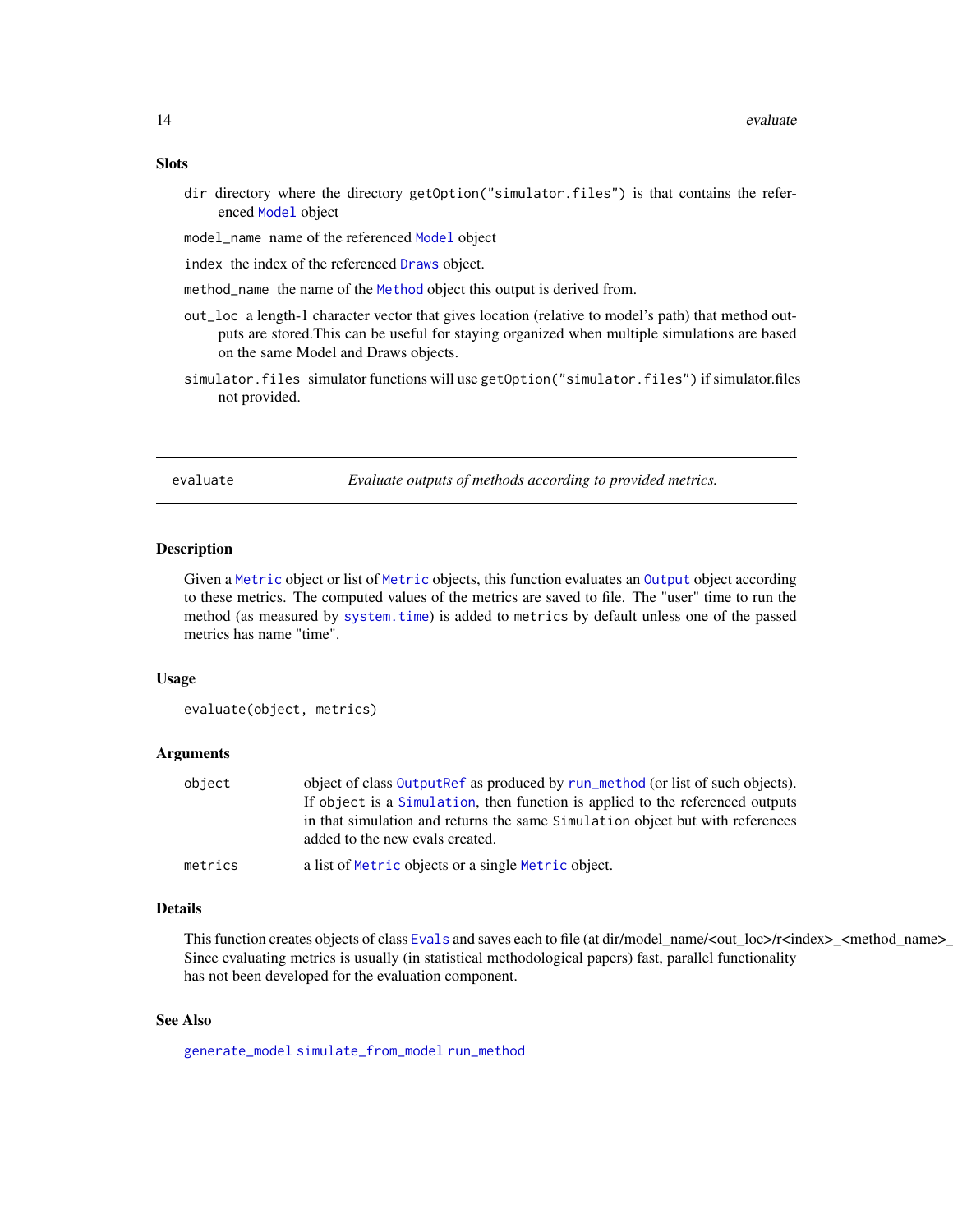## <span id="page-14-0"></span>evaluate\_internal 15

#### Examples

```
## Not run:
# suppose previously we had run the following:
sim <- new_simulation(name = "normal-example",
                       label = "Normal Mean Estimation",
                       dir = tempdir() %>%
   generate_model(make_my_example_model, n = 20) %>%
  simulate_from_model(nsim = 50, index = 1:3) %>%
  run_method(my_example_method)
# then we could add
sim <- evaluate(sim, my_example_loss)
## End(Not run)
```
evaluate\_internal *Evaluate outputs of methods according to provided metrics.*

#### Description

Given a [Metric](#page-26-2) object or list of [Metric](#page-26-2) objects, this function evaluates an [Output](#page-35-1) object according to these metrics. The computed values of the metrics are saved to file.

#### Usage

```
evaluate_internal(metrics, dir = ".", model_name, index, method_names,
  out\_loc = "out")
```
#### Arguments

| metrics      | a list of Metric objects or a single Metric object                                                                       |
|--------------|--------------------------------------------------------------------------------------------------------------------------|
| dir          | the directory where Model object was saved (by generate_model)                                                           |
| model_name   | the Model object's name attribute                                                                                        |
| index        | the index of a computed Draws object. Can alternately be a vector of such in-<br>dices.                                  |
| method_names | the Method objects' name attributes as a character vector.                                                               |
| out_loc      | (optional) a length-1 character vector that gives location (relative to model's<br>path) that method outputs are stored. |

## Details

This function creates objects of class [Evals](#page-12-1) and saves each to file (at dir/model\_name/<out\_loc>/r<index>\_<method\_name>\_ Since evaluating metrics is usually (in statistical methodological papers) fast, parallel functionality has not been developed for the evaluation component.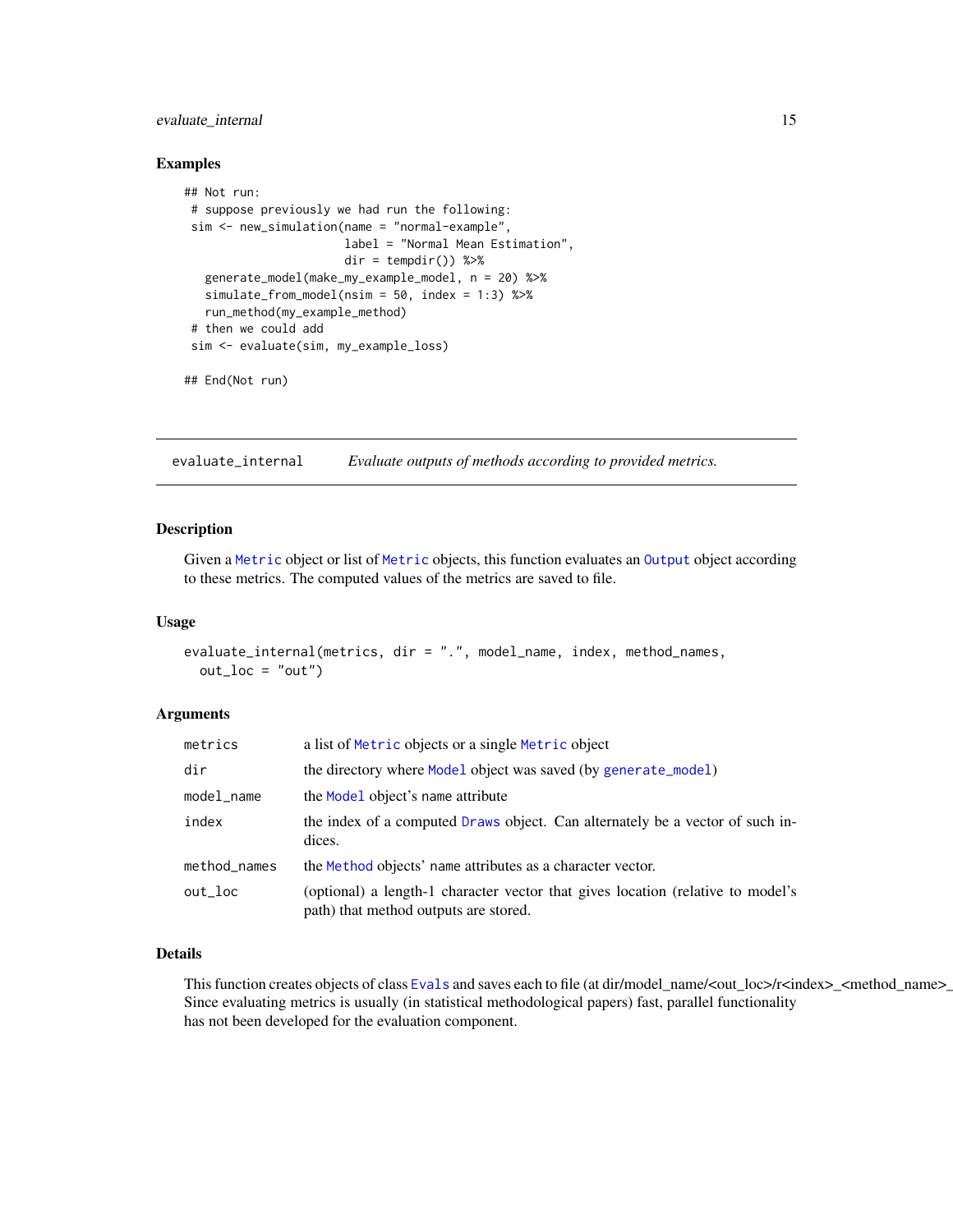<span id="page-15-0"></span>

This is an internal function. Users should call the wrapper function [evaluate](#page-13-1). Here "single" refers to a single output (and thus a single method, though not necessarily a single index). The metrics provided are run and saved together in a file.

#### Usage

```
evaluate_single(metrics, model, output, draws = NULL)
```
#### Arguments

| metrics | a list of Metric objects          |
|---------|-----------------------------------|
| model   | a Model object                    |
| output  | a Output object                   |
| draws   | (optional) a Draws object or NULL |

<span id="page-15-1"></span>ExtendedMethod-class *An S4 class representing the extension of a method*

#### **Description**

An object of class ExtendedMethod is like a [Method](#page-25-1) except it uses the output of another method in addition to the [Model](#page-27-1) and [Draws](#page-10-1).

#### Details

While one can create an [ExtendedMethod](#page-15-1) from scratch, typically it will be cleaner to write a MethodExtension object and then use the addition operator: my\_extended\_method = my\_base\_method + my\_method\_exte For example, if my\_base\_method is the lasso, my\_method\_extension might be cross-validation, and the resulting my\_extended\_method would be the lasso with tuning parameter chosen by crossvalidation. The advantage is that if we have several methods, we only have to write the crossvalidation MethodExtension object once.

This class inherits from the [Component](#page-7-1) class.

#### Slots

name a short name identifier. Must be alphanumeric.

label a longer, human readable label that can have other characters such as spaces, hyphens, etc.

base\_method the object of class [Method](#page-25-1) that is being extended

extended\_method a function with arguments "model", "draw", "out", and "base\_method".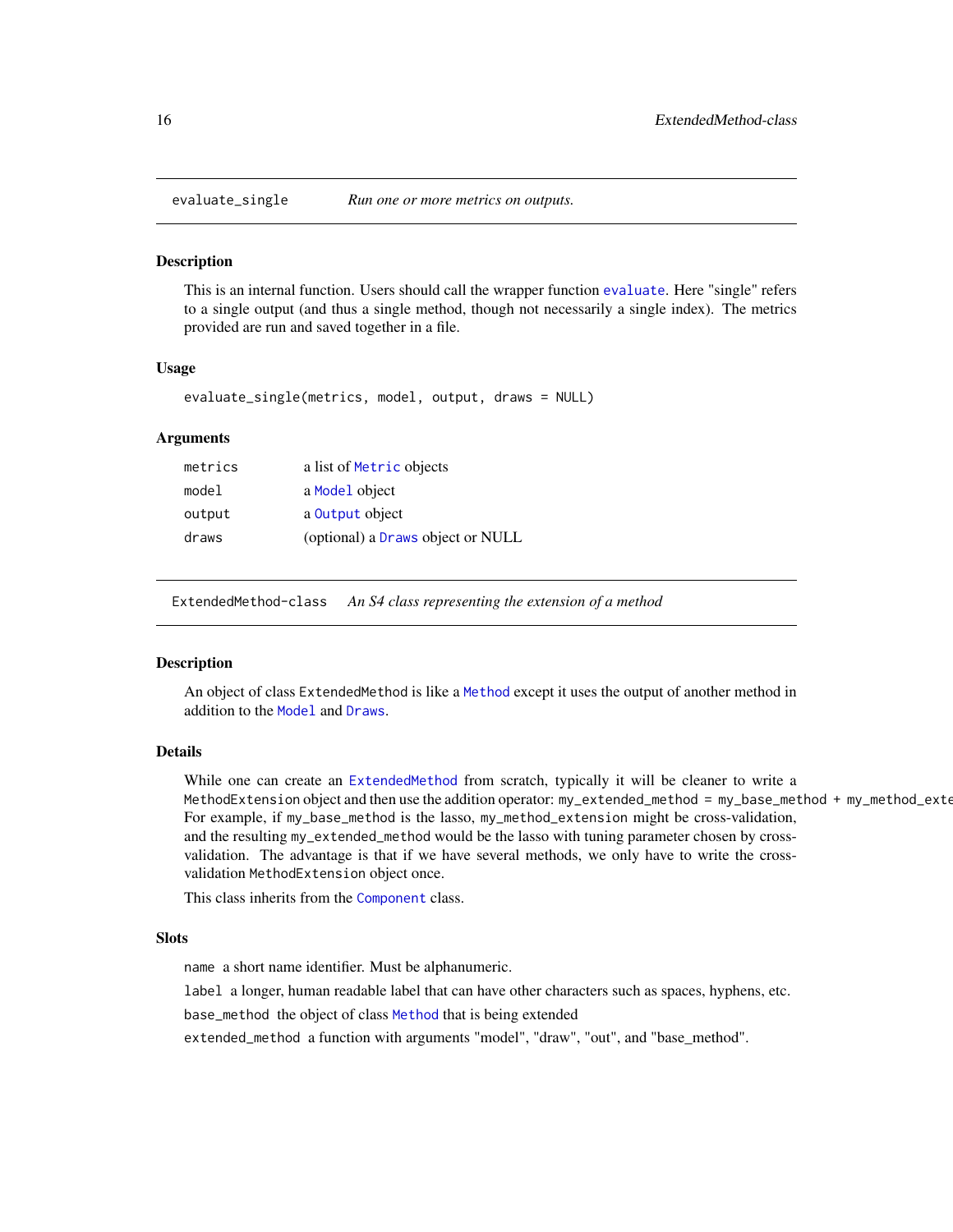<span id="page-16-1"></span><span id="page-16-0"></span>generate\_model *Generate a model.*

#### **Description**

This function executes the make\_model function provided by the user and writes to file the resulting [Model](#page-27-1) object(s). For example, when simulating regression with a fixed design, X would be generated in this function and n, p, beta, and sigma would also be specified.

#### Usage

```
generate_model(object = ".". make_model, ..., seed = 123,
  vary_along = NULL)
```
#### Arguments

| object     | the name of the directory where directory named "files" exists (or should be<br>created) to save Model object in. Default is current working directory. Or can<br>be an object of class Simulation, in which case the object@dir is used and a |
|------------|------------------------------------------------------------------------------------------------------------------------------------------------------------------------------------------------------------------------------------------------|
|            | simulation object is returned instead of an object of class ModelRef.                                                                                                                                                                          |
| make_model | a function that outputs an object of class Model. Or a list of such functions.                                                                                                                                                                 |
| .          | optional parameters that may be passed to make_model                                                                                                                                                                                           |
| seed       | an integer seed for the random number generator.                                                                                                                                                                                               |
| vary_along | character vector with all elements contained in names() See description for<br>more details.                                                                                                                                                   |

## Details

When make\_model has arguments, these can be passed using .... These will be passed directly to make\_model except for any arguments named in vary\_along. These arguments should be lists and a separate model will be created for each combination of elements in these lists. For example, if vary\_along =  $c("n", "p")$ , then we can pass  $n=as.list(c(50, 100, 150))$  and  $p = as. list(c(10, 100))$  and 6 models will be created, one for each pair of n and p. For each pair (n,p), a distinct extension is added to the end of the model name. This extension is generated using a hash function so that different values of the vary\_along parameters will lead to different model name extensions. This ensures that if one later decides to add more values of the vary\_along parameters, this will not lead to pre-existing files being overwritten (unless the same values of the vary\_along combination are used again.

If object is a directory name, the function returns a reference or list of references to the model(s) generated. If object is a Simulation, then function returns the same Simulation object but with references added to the new models created. These changes to the Simulation object are saved to file.

make\_model is called generating an object of class [Model](#page-27-1), called model, which is saved to dir/name/model.Rdata (where name is the name attribute of model). This file also contains the random number generator state and other information such as the function make\_model itself and the date when model was created.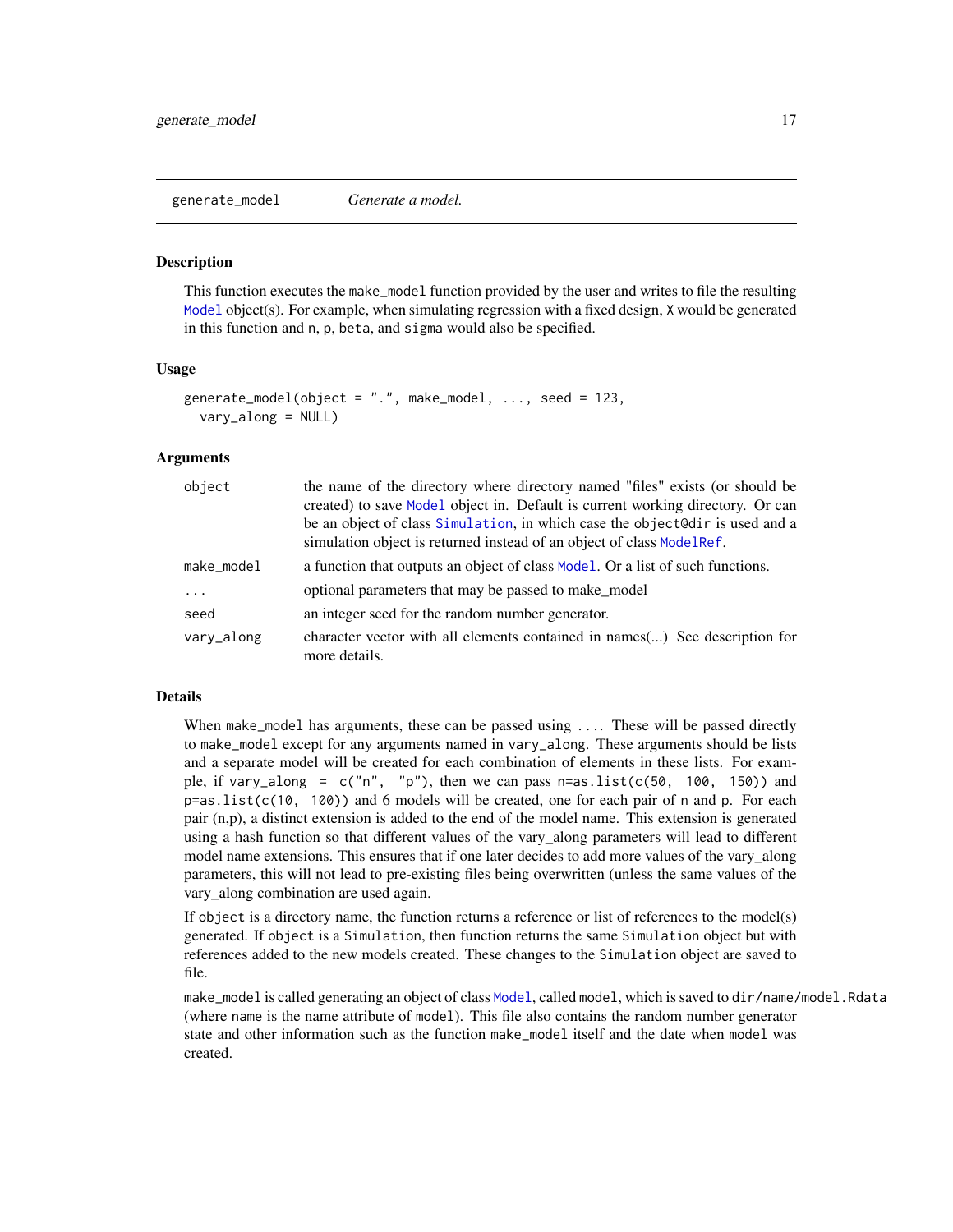## See Also

[new\\_model](#page-32-1) [simulate\\_from\\_model](#page-44-1) [run\\_method](#page-42-1)

#### Examples

```
# initialize a new simulation
sim <- new_simulation(name = "normal-example",
                      label = "Normal Mean Estimation",
                      dir = tempdir())
# generate a model (and add it to the simulation)
sim <- generate_model(sim, make_my_example_model, n = 20)
# generate a sequence of models (and add them to the simulation)
sim <- generate_model(sim, make_my_example_model,
                      n = list(10, 20, 30),
                      vary_along = "n")
```
get\_contents *Get the contents of a simulator directory*

## Description

Get the contents of a simulator directory

#### Usage

 $get_{\text{contents}}(dir = "."", out_{\text{loc}} = "out")$ 

## Arguments

| dir     | name of the directory where directory named "files" exists                                                                                                                                                                                                         |
|---------|--------------------------------------------------------------------------------------------------------------------------------------------------------------------------------------------------------------------------------------------------------------------|
| out loc | a length-1 character vector that gives location (relative to model's path) that<br>method outputs are stored. This can be useful for staying organized when multi-<br>ple simulations are based on the same Model and Draws objects. Usually this is<br>just "out" |

get\_files\_not\_in\_simulations

*Find files in simulator directory not referred to by any simulations*

### Description

Once one has completed all simulation studies, this function can be called to identify any files that may have been created along the way that are no longer being used in any simulations. It would then be safe to delete these files.

<span id="page-17-0"></span>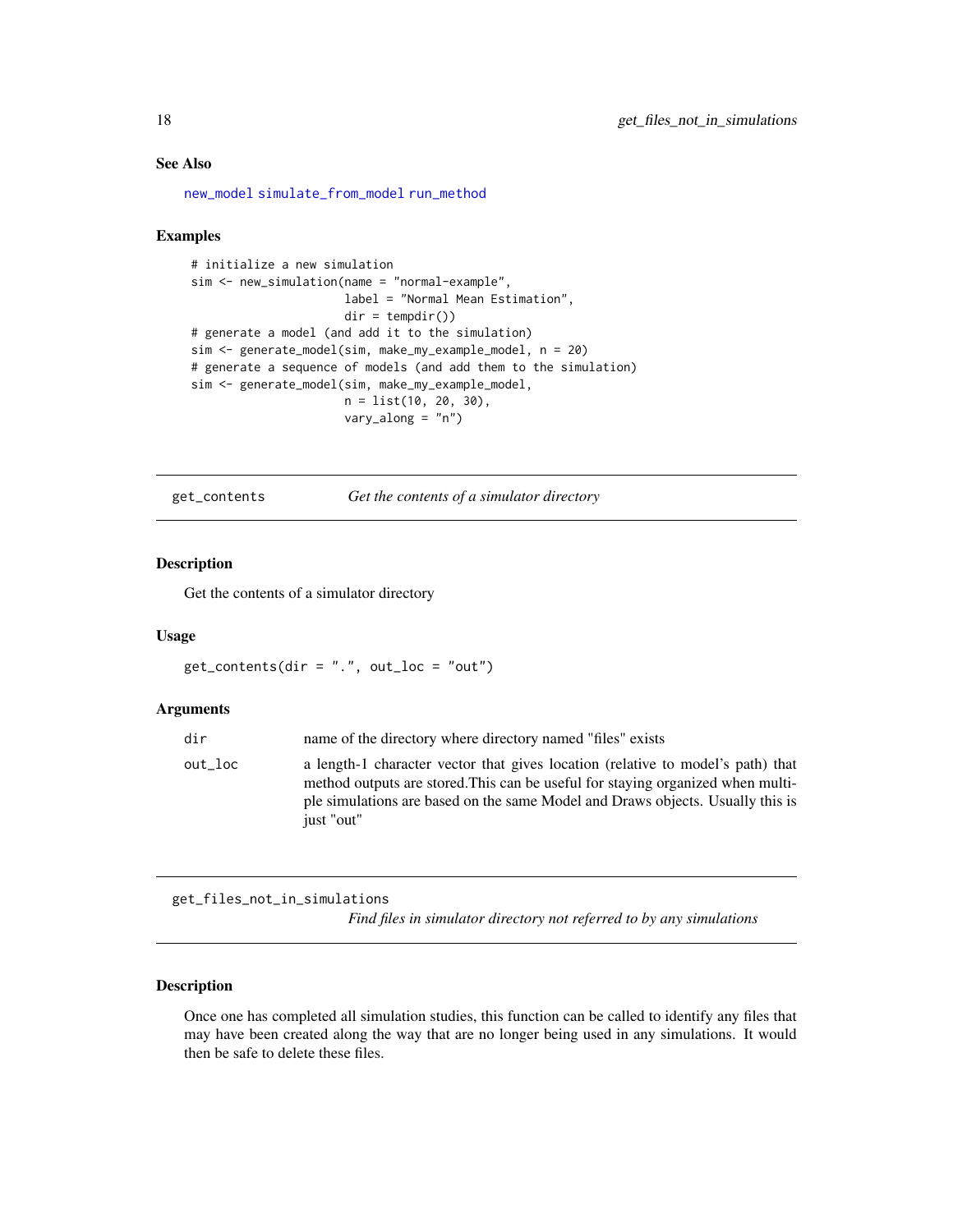## <span id="page-18-0"></span>get\_model\_indices 19

## Usage

get\_files\_not\_in\_simulations(dir, out\_loc = "out")

## Arguments

| dir     | name of the directory where directory named "files" exists                                                                                                                                                                                                         |
|---------|--------------------------------------------------------------------------------------------------------------------------------------------------------------------------------------------------------------------------------------------------------------------|
| out_loc | a length-1 character vector that gives location (relative to model's path) that<br>method outputs are stored. This can be useful for staying organized when multi-<br>ple simulations are based on the same Model and Draws objects. Usually this is<br>just "out" |
|         |                                                                                                                                                                                                                                                                    |

get\_model\_indices *Returns indices of a specified subset of sim@model\_refs*

## Description

See [model](#page-26-1) for information about the various formats of subset.

## Usage

```
get_model_indices(sim, subset)
```
## Arguments

| sim    | a simulation object                                  |
|--------|------------------------------------------------------|
| subset | a vector indicating which models should be returned. |

get\_relative\_path *Get relative path*

#### Description

Given a base path and a specific path, returns a string str such that file.path(base\_path, str) is the same location as path.

#### Usage

```
get_relative_path(base_path, path)
```

| base_path | the base path   |
|-----------|-----------------|
| path      | a specific path |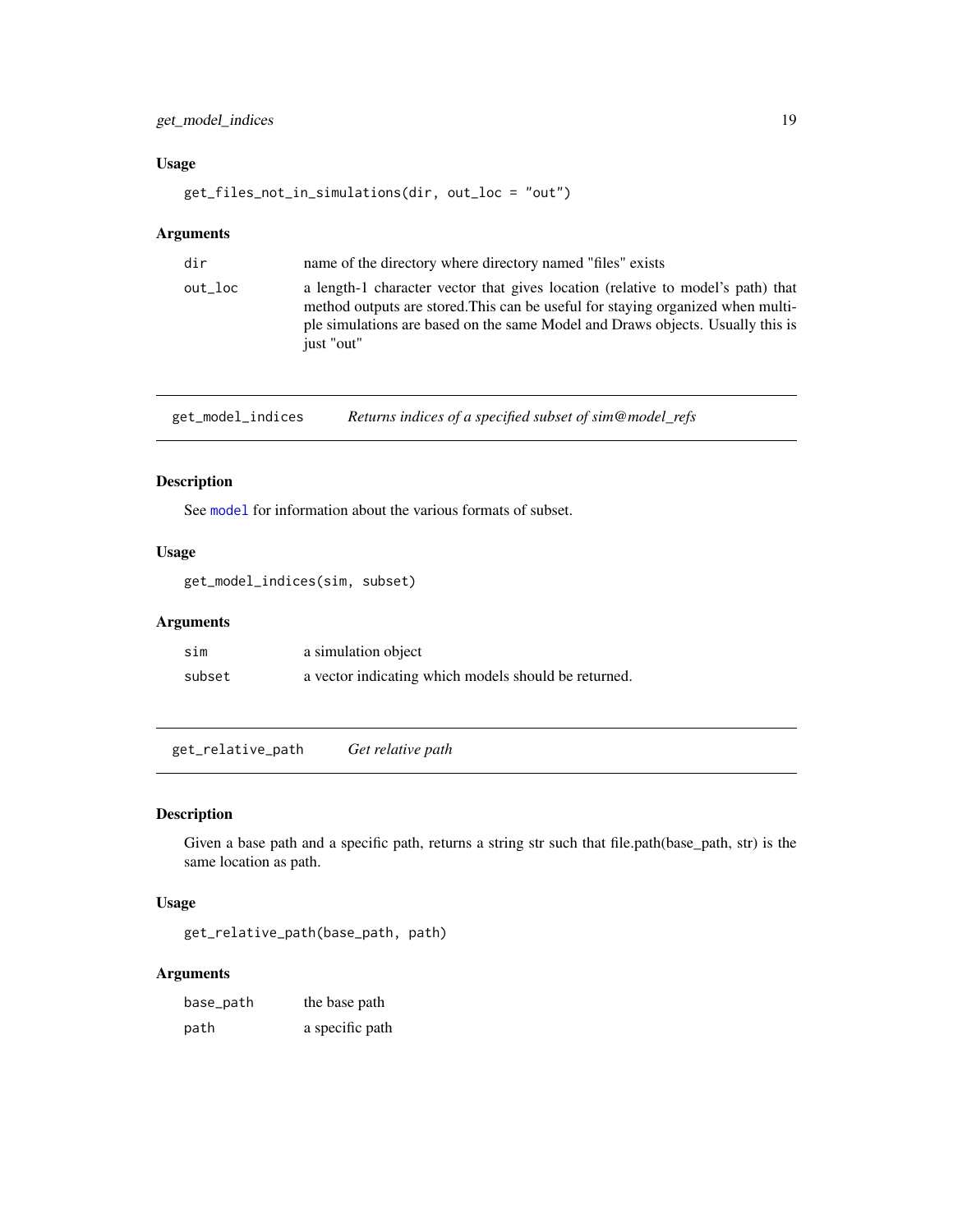```
get_simulation_with_all_files
```
*Returns a simulation object containing references to all files in directory*

## Description

Returns a simulation object containing references to all files in directory

### Usage

```
get_simulation_with_all_files(dir, out_loc = "out")
```
## Arguments

| dir     | name of the directory where directory named "files" exists                                                                                                                                                                                                         |
|---------|--------------------------------------------------------------------------------------------------------------------------------------------------------------------------------------------------------------------------------------------------------------------|
| out loc | a length-1 character vector that gives location (relative to model's path) that<br>method outputs are stored. This can be useful for staying organized when multi-<br>ple simulations are based on the same Model and Draws objects. Usually this is<br>just "out" |

load,DrawsRef-method *Load a DrawsRef*

## Description

Load a DrawsRef

## Usage

```
## S4 method for signature 'DrawsRef'
load(file)
```
## Arguments

file object to load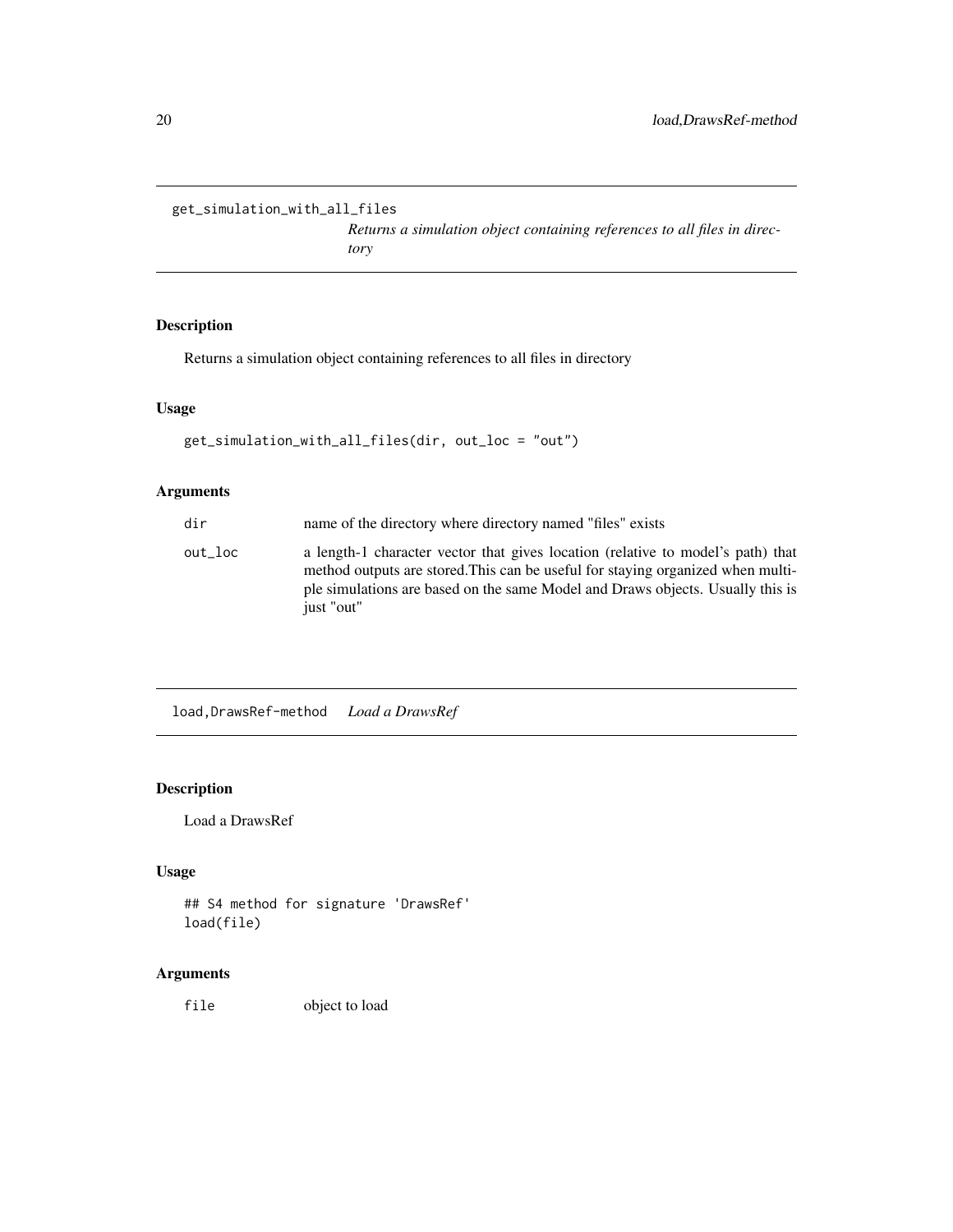<span id="page-20-0"></span>load,EvalsRef-method *Load an EvalsRef*

## Description

Load an EvalsRef

## Usage

## S4 method for signature 'EvalsRef' load(file)

## Arguments

file object to load

load,list-method *Load a list of reference objects*

## Description

Load a list of reference objects

## Usage

## S4 method for signature 'list' load(file)

#### Arguments

file list of objects to load

load,ModelRef-method *Load a ModelRef*

## Description

Load a ModelRef

## Usage

## S4 method for signature 'ModelRef' load(file)

## Arguments

file object to load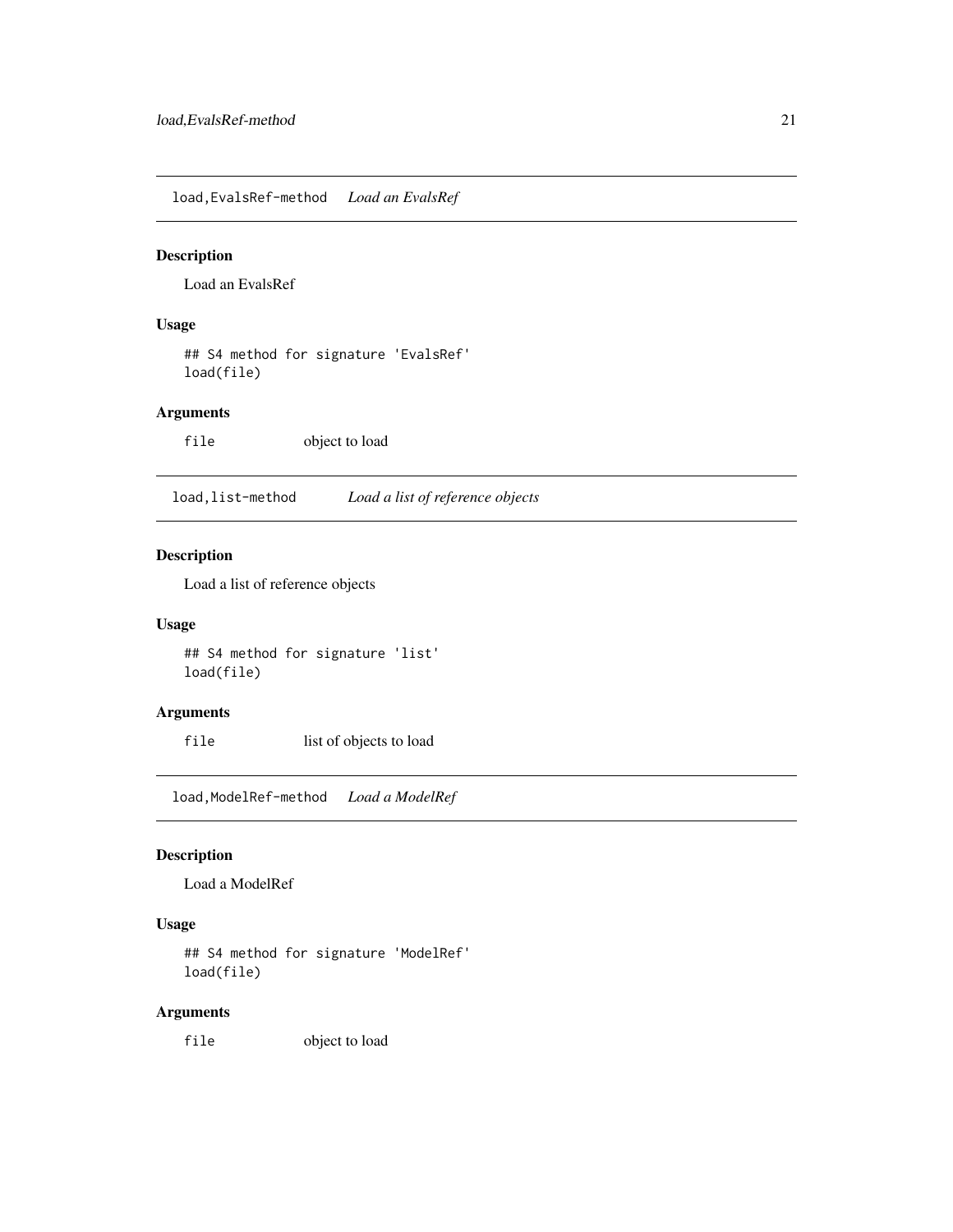<span id="page-21-0"></span>load,OutputRef-method *Load an OutputRef*

## Description

Load an OutputRef

#### Usage

## S4 method for signature 'OutputRef' load(file)

## Arguments

file object to load

<span id="page-21-1"></span>load\_draws *Load one or more draws objects from file.*

#### Description

After [simulate\\_from\\_model](#page-44-1) has been called, this function can be used to load one or more of the saved [Draws](#page-10-1) object(s) (along with RNG information). If multiple indices are provided, these will be combined into a new single [Draws](#page-10-1) object. If simulation object is available, it is easier to use the function [draws](#page-9-1) to load it.

## Usage

```
load_draws(dir, model_name, index, more_info = FALSE,
  simulator.files = NULL)
```
#### Arguments

| dir             | the directory passed to generate_model)                                                           |
|-----------------|---------------------------------------------------------------------------------------------------|
| model_name      | the Model object's name attribute                                                                 |
| index           | a vector of positive integers.                                                                    |
| more_info       | if TRUE, then returns additional information such as state of RNG after calling<br>generate_model |
| simulator.files |                                                                                                   |

if NULL, then getOption("simulator.files") will be used.

## See Also

[simulate\\_from\\_model](#page-44-1) [draws](#page-9-1)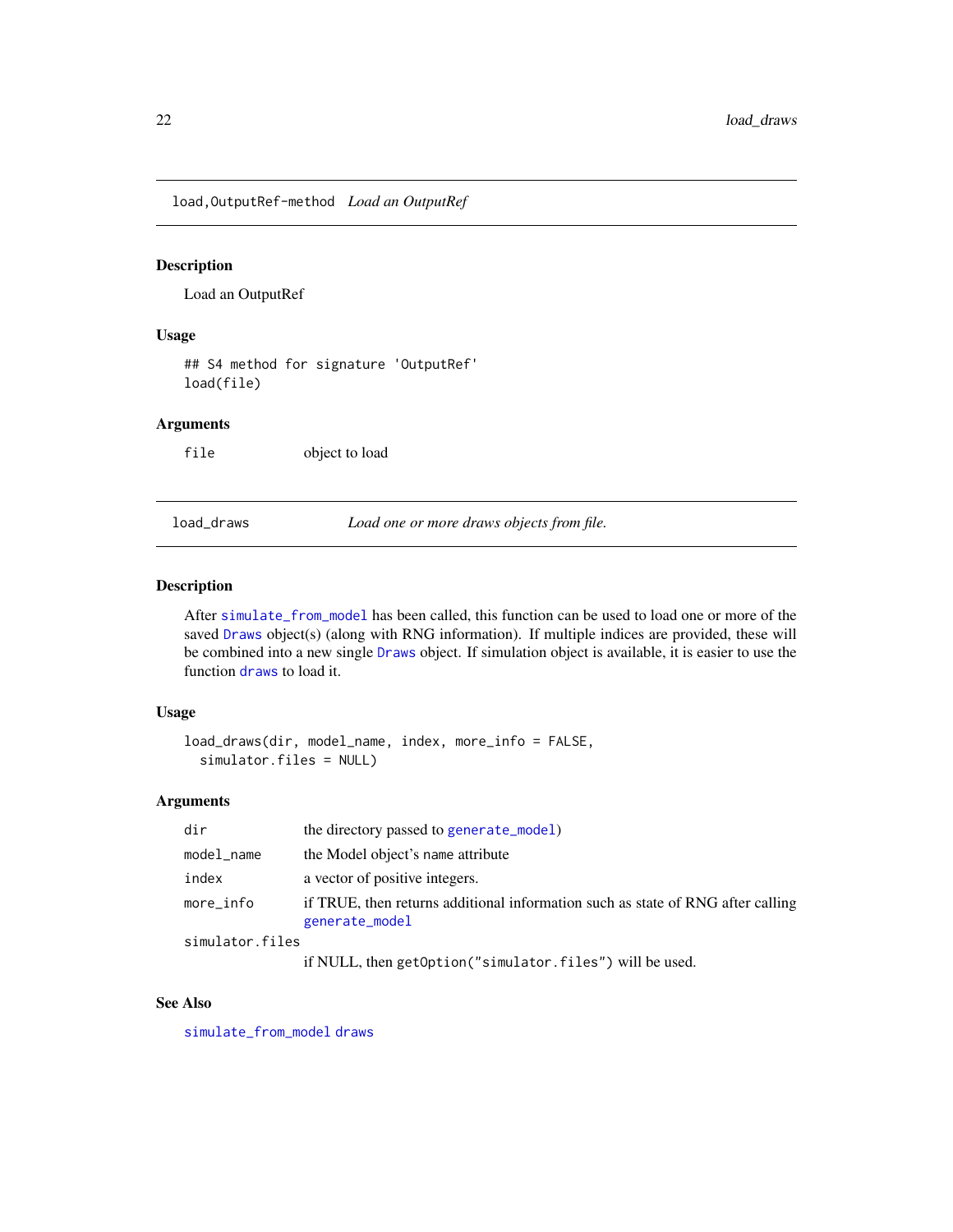<span id="page-22-0"></span>

After [evaluate](#page-13-1) has been called, this function can be used to load one or more of the saved [Evals](#page-12-1) object(s). If multiple indices are provided, these will be combined by index into a new single [Evals](#page-12-1) object. If multiple methods are provided, a list of [Evals](#page-12-1) objects will be returned.

#### Usage

```
load_evals(dir, model_name, index, method_names, metric_names = NULL,
 out_loc = "out", simulator.files = NULL)
```

```
load_evals_from_ref(ref, metric_names = NULL)
```
## Arguments

| dir             | the directory passed to generate_model)                                                                              |
|-----------------|----------------------------------------------------------------------------------------------------------------------|
| model_name      | the Model object's name                                                                                              |
| index           | a vector of positive integers.                                                                                       |
| method_names    | the name of one or more Method objects.                                                                              |
| metric_names    | (optional) a character vector of which elements of evals should be loaded. If<br>NULL, then all elements are loaded. |
| out_loc         | only needed if it was used in call to                                                                                |
| simulator.files |                                                                                                                      |
|                 | if NULL, then getOption ("simulator.files") will be used. run_method.                                                |
| ref             | an object of class EvalsRef                                                                                          |

#### See Also

[load\\_model](#page-22-1) [load\\_draws](#page-21-1) [as.data.frame.Evals](#page-5-1)

<span id="page-22-1"></span>

| load_model | Load a model from file. |  |
|------------|-------------------------|--|
|------------|-------------------------|--|

## Description

After [generate\\_model](#page-16-1) has been called, this function can be used to load the saved [Model](#page-27-1) object (along with the RNG state and other information if desired).

#### Usage

```
load_model(dir, model_name, more_info = FALSE, simulator.files = NULL)
```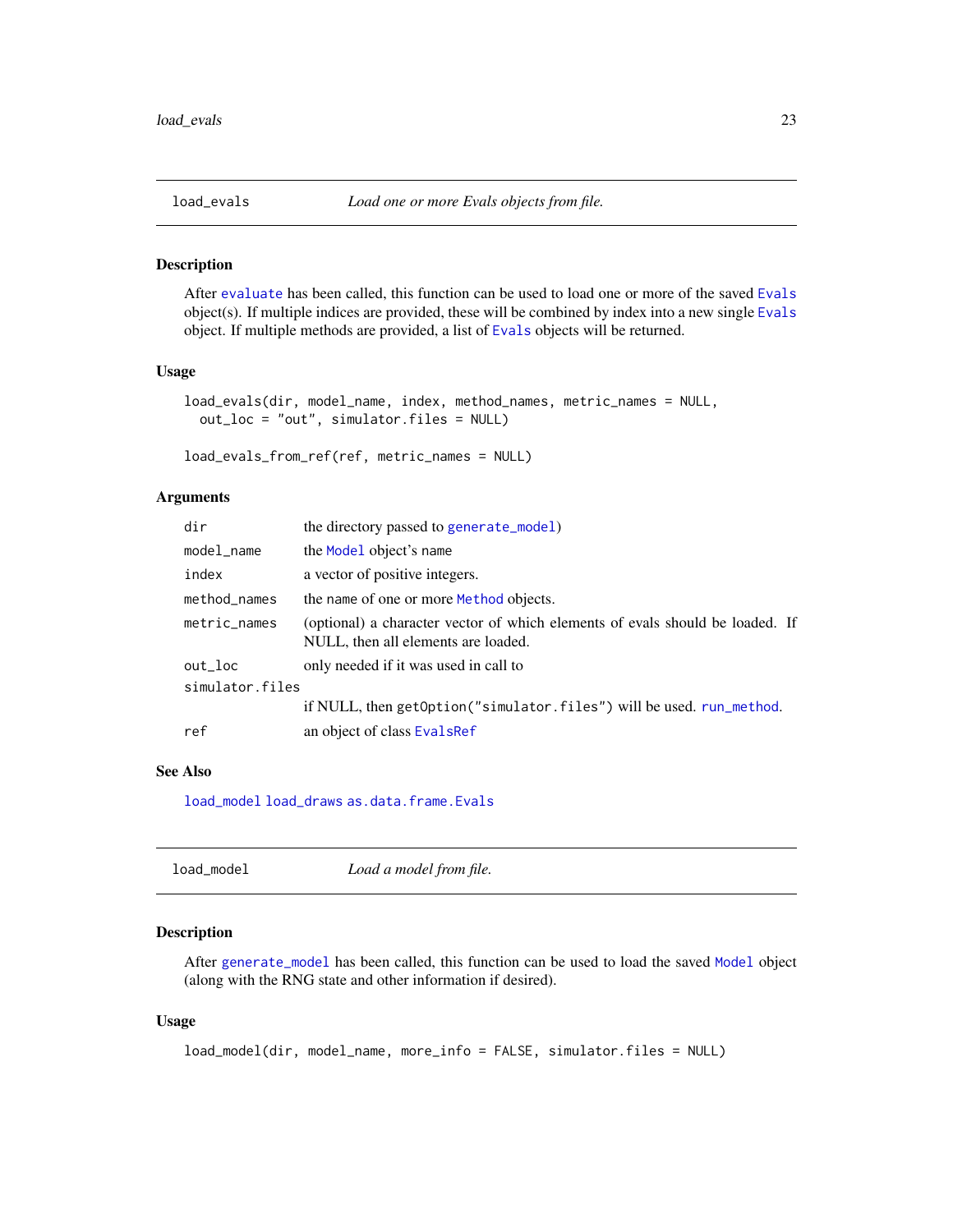#### <span id="page-23-0"></span>Arguments

| dir             | the directory passed to generate_model)                                                           |
|-----------------|---------------------------------------------------------------------------------------------------|
| model_name      | the Model object's name attribute                                                                 |
| more_info       | if TRUE, then returns additional information such as state of RNG after calling<br>generate_model |
| simulator.files |                                                                                                   |
|                 | if NULL, then getOption("simulator.files") will be used.                                          |

#### Details

Depending on more\_info, either returns [Model](#page-27-1) object or a list containing [Model](#page-27-1) object and other information. If simulation object is available, it is easier to use the function [model](#page-26-1) to load the model.

#### See Also

[generate\\_model](#page-16-1) [model](#page-26-1)

<span id="page-23-1"></span>load\_simulation *Load a simulation object*

## Description

Loads an object of class [Simulation](#page-46-1). Note that dir gives the directory where the Simulation object is stored. Thus, if the working directory is different from the working directory when the Simulation object was created, then dir will be different from the one passed to [new\\_simulation](#page-33-1).

## Usage

load\_simulation(name, dir = ".")

#### Arguments

| name | a short name identifier. Must be alphanumeric.                |
|------|---------------------------------------------------------------|
| dir  | directory that contains "files" directory for this simulation |

## See Also

[new\\_simulation](#page-33-1) [save\\_simulation](#page-43-1)

#### Examples

```
sim <- new_simulation(name = "normal-example",
                      label = "Normal Mean Estimation",
                      dir = tempdir()rm(sim)
sim <- load_simulation("normal-example", dir = tempdir())
```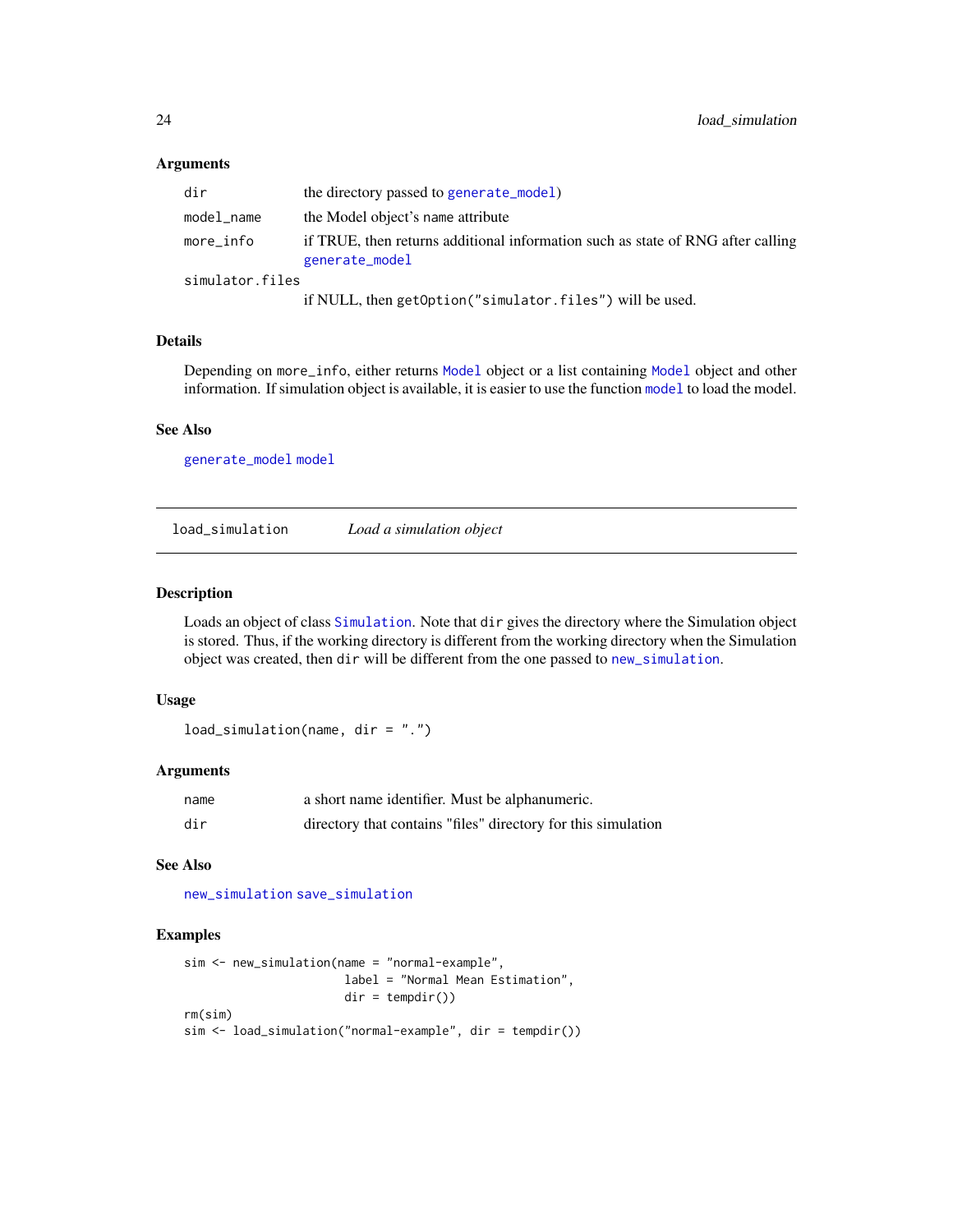<span id="page-24-1"></span><span id="page-24-0"></span>make\_my\_example\_model *Make My Example Model*

## Description

This function is used in the examples. It returns a [Model](#page-27-1) object. In particular, it represents n i.i.d. draws from a normal with mean 2 and variance 1.

## Usage

```
make_my_example_model(n)
```
## Arguments

n number of i.i.d. draws

## See Also

[my\\_example\\_method](#page-29-1) [my\\_example\\_loss](#page-29-2)

memory\_as\_string *Write memory in human readable way*

## Description

Write memory in human readable way

## Usage

```
memory_as_string(memory_in_bytes)
```
## Arguments

memory\_in\_bytes

the amount of memory in Bytes.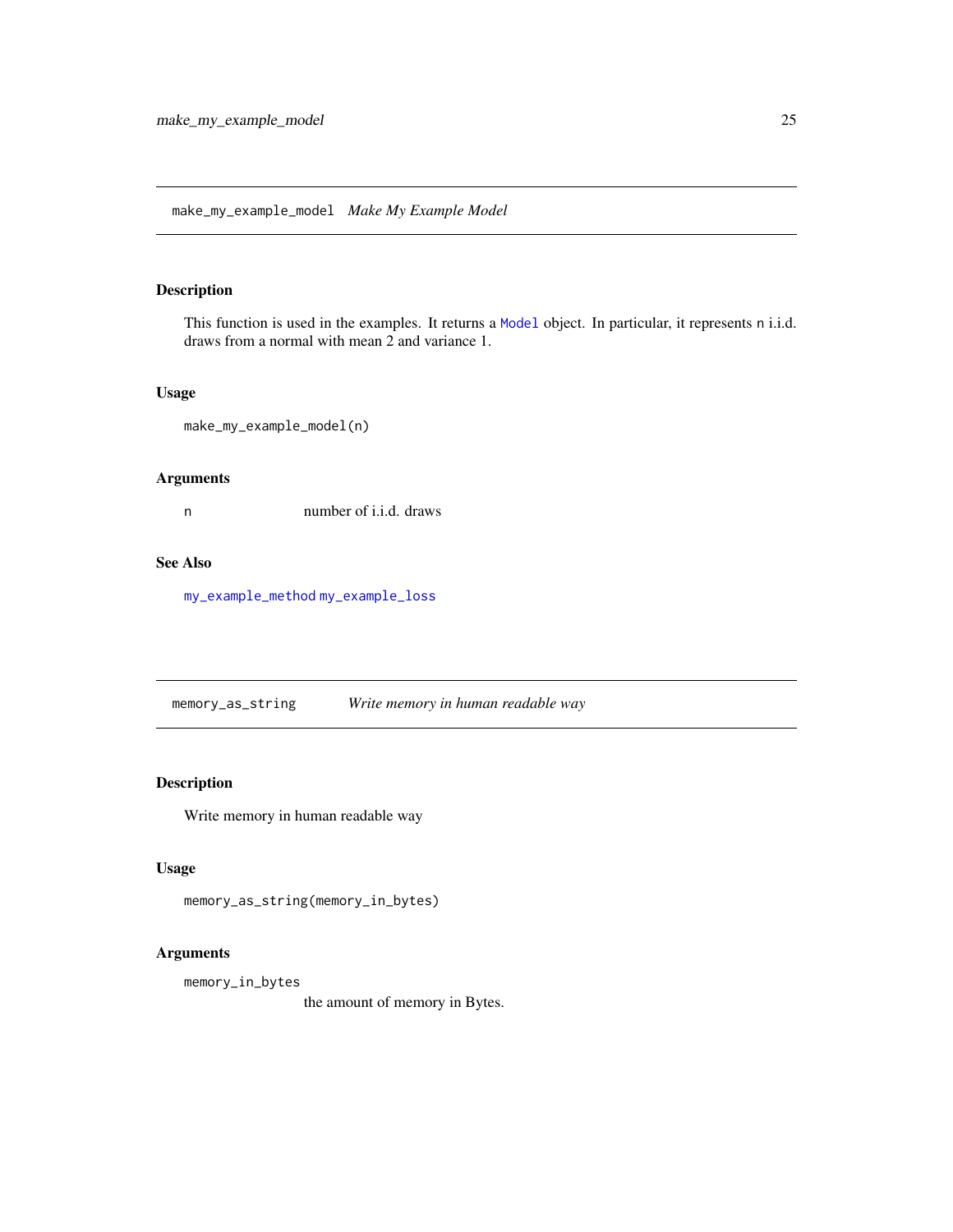<span id="page-25-1"></span><span id="page-25-0"></span>

An object of class Method consists of a name, label, and a function method that takes arguments model and draw. A draw refers to a single element of the list in an object of class [Draws](#page-10-1).

#### Details

This class inherits from the [Component](#page-7-1) class.

#### **Slots**

name a short name identifier. Must be alphanumeric.

- label a longer, human readable label that can have other characters such as spaces, hyphens, etc.
- settings (optional) a list of "settings" for the method (e.g., tuning parameters or related information that might distinguish two otherwise identical methods).
- method a function that has arguments "model", "draw" and (optionally) names matching elements within names(settings)

<span id="page-25-2"></span>MethodExtension-class *An S4 class used to create an extended version of a method*

#### **Description**

An object of class MethodExtension when added to a Method creates a [ExtendedMethod](#page-15-1).

#### Details

This class inherits from the [Component](#page-7-1) class.

#### **Slots**

name a short name identifier. Must be alphanumeric.

- label a longer, human readable label that can have other characters such as spaces, hyphens, etc.
- method\_extension a function with arguments "model", "draw", "out", and "base\_method". This will become the function extended\_method in the ExtendedMethod object that is created.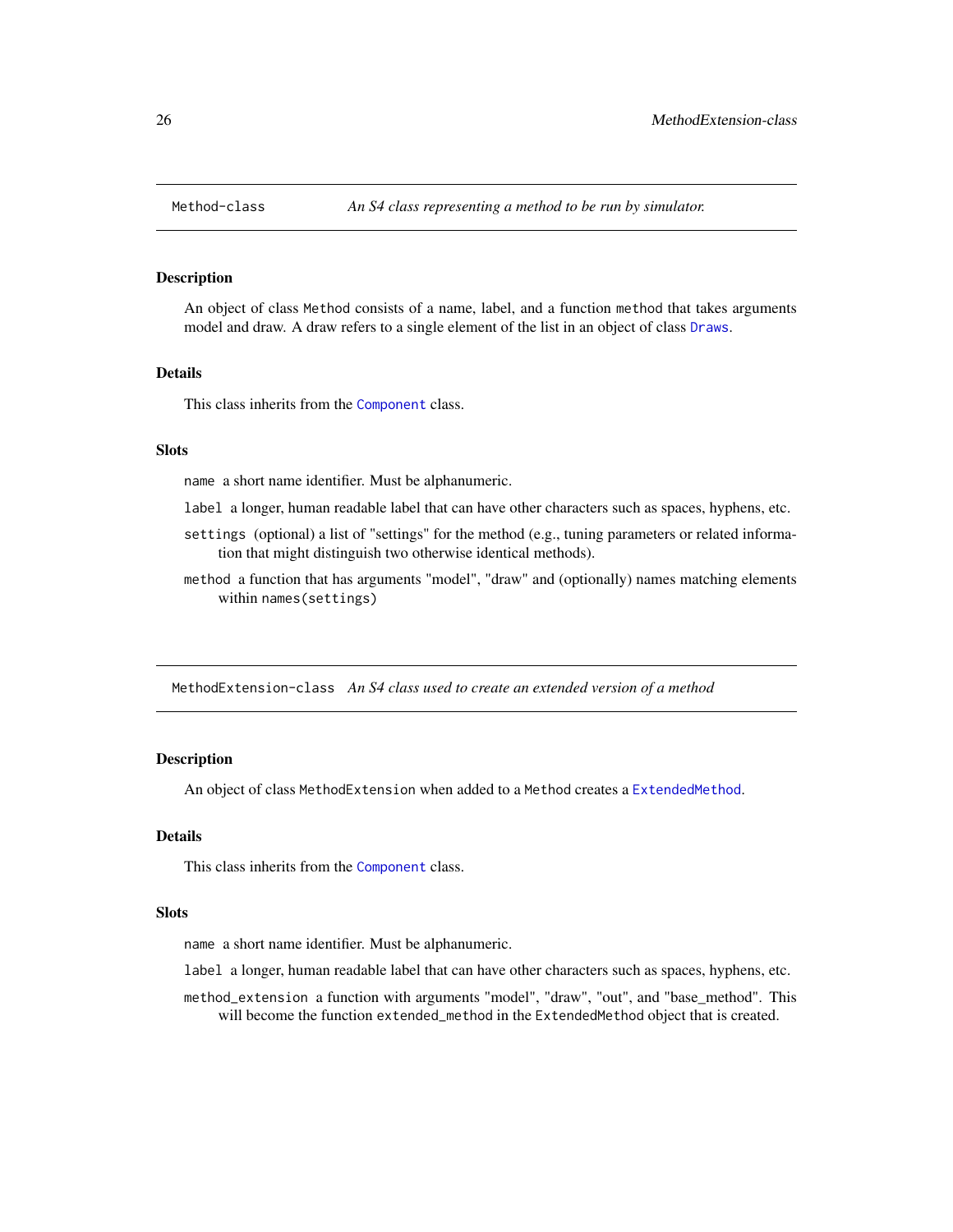<span id="page-26-2"></span><span id="page-26-0"></span>

An object of class Metric consists of a name, label, and a function metric that takes arguments model (of class [Model](#page-27-1)) and out (of class [Output](#page-35-1)), which is the output of a method.

## Details

This class inherits from the [Component](#page-7-1) class.

#### Slots

name a short name identifier. Must be alphanumeric.

label a longer, human readable label that can have other characters such as spaces, hyphens, etc. metric a function with arguments "model" and "out" (and optionally "draw")

<span id="page-26-1"></span>model *Get one or more models from a simulation*

## Description

Returns either the models themselves or references to them.

#### Usage

```
model(sim, ..., subset = NULL, reference = FALSE)
```

| sim       | a simulation object                                                                                                                                                      |
|-----------|--------------------------------------------------------------------------------------------------------------------------------------------------------------------------|
| $\ddotsc$ | logical conditions to specify a subset of models. Conditions can only involve<br>params of model that have length 1 and are of class numeric or character.               |
| subset    | a vector of integers indexing the models or a vector of model names. To select<br>models based on parameter values, use  However, using  is slower than<br>using subset. |
| reference | whether to return the ModelRef or the Model object itself                                                                                                                |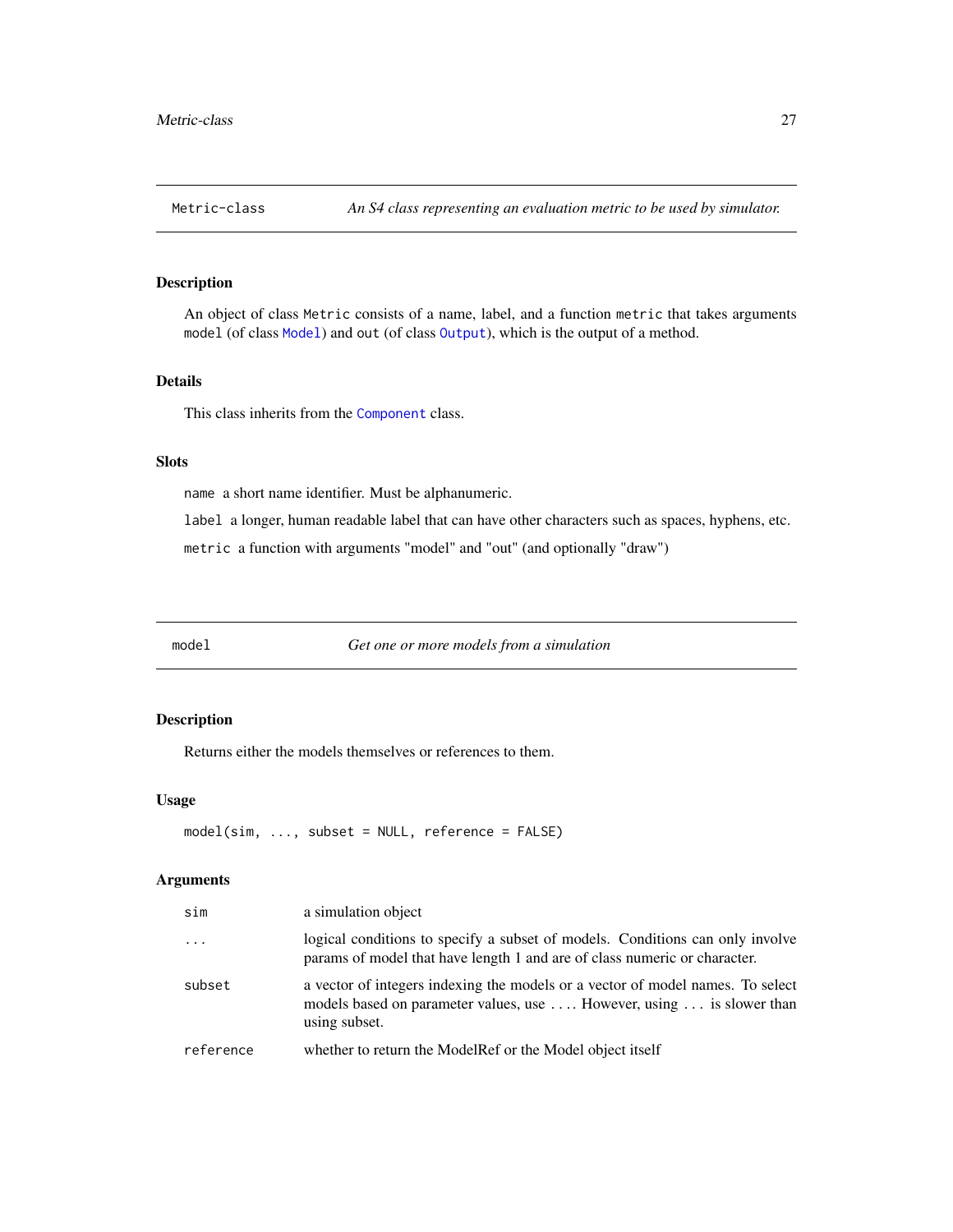## <span id="page-27-0"></span>Details

There are two main ways to specify a subset of the models. (1) The easiest way is by writing a conditional expression involving the parameters and passing it through .... For example,  $n > 100$  &  $p \le 20$ . Only parameters that are length one and either numeric or character can be used in these expressions. (2) The faster way to retrieve a subset of models is to use the subset argument. This can be either a set of numerical values (specifying which models to load based on the order in which the models are stored in the simulation object. This order can be ascertained by printing the simulation object.) or as a set of a character vector of the model names desired.

While approach (1) is very convenient, it requires loading all models from file. This may be slow in situations in which there are a lot of models and/or the models are large and thus slow to load.

<span id="page-27-1"></span>Model-class *An S4 class representing the model component of the simulator.*

## Description

An object of class Model specifies the statistical model. In particular, all parameters are specified in addition to a function called simulate that allows one to draw random samples from this model.

#### Details

To get parameters stored in a Model object, a shortcut for my\_model@params\$my\_parameter is my\_model\$my\_parameter.

This class inherits from the [Component](#page-7-1) class.

#### **Slots**

- name a short name identifier. Must be alphanumeric (though -, \_, and / are allowed as long as they are not at the start or end of name.
- label a longer, human readable label that can have other characters such as spaces, hyphens, etc.
- params a list that contains the Model object's parameters
- simulate a function that has arguments nsim and names matching elements within names(params). It returns a list of length nsim, where each element of the list represents a random draw from the Model object.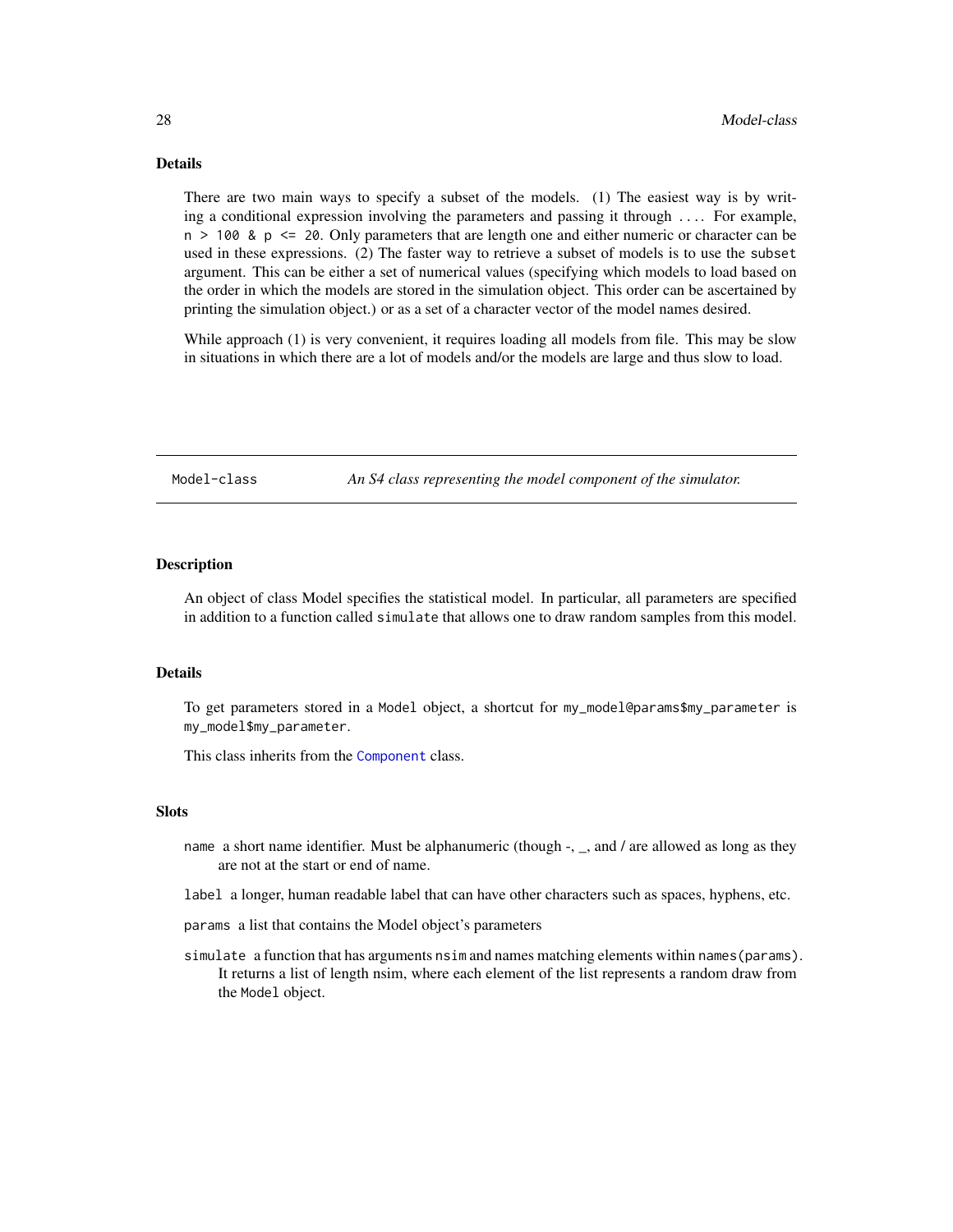<span id="page-28-1"></span><span id="page-28-0"></span>

This identifies the necessary information to locate a saved object of class [Model](#page-27-1).

## Slots

dir directory where the directory "files" is that contains the referenced [Model](#page-27-1) object

name a short name identifier.

label a longer, human readable label that can have other characters

simulator.files simulator functions will use getOption("simulator.files") if simulator.files not provided.

models\_as\_data.frame *Convert a list of Model objects into a data.frame*

## Description

Ignores any params that are not length 1 and numeric or character

#### Usage

models\_as\_data.frame(m)

#### Arguments

m model object

model\_names *Get model names in a Simulation*

#### Description

Get model names in a Simulation

#### Usage

```
model_names(sim)
```
## Arguments

sim object of class [Simulation](#page-46-1)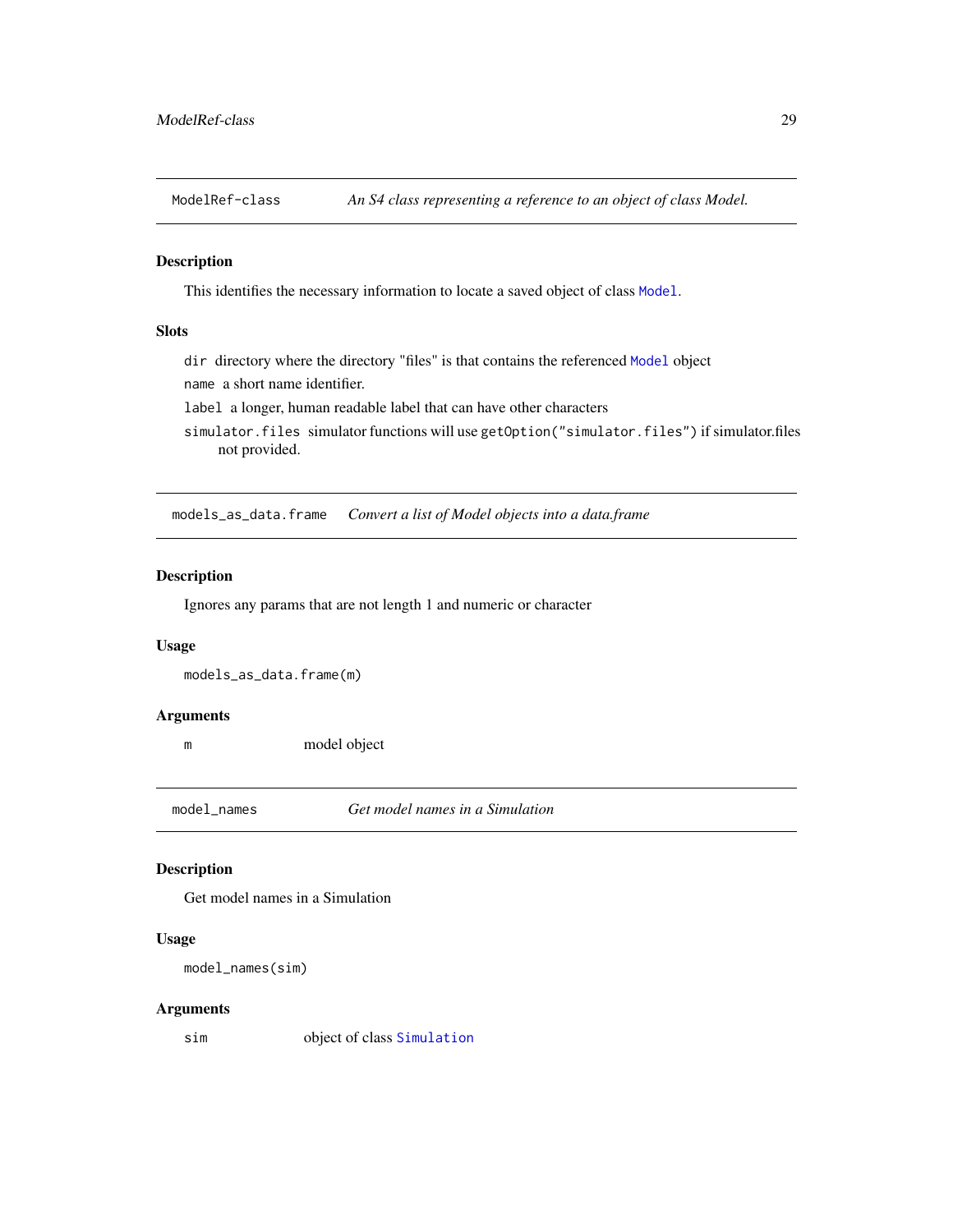<span id="page-29-2"></span><span id="page-29-0"></span>my\_example\_loss *My Example Loss*

## Description

This [Metric](#page-26-2) object is used in the examples. It is squared error loss.

#### Usage

my\_example\_loss

## Format

An object of class Metric of length 1.

## See Also

[make\\_my\\_example\\_model](#page-24-1) [my\\_example\\_loss](#page-29-2)

<span id="page-29-1"></span>my\_example\_method *My Example Method*

## Description

This [Method](#page-25-1) object is used in the examples. It is the sample mean of the data.

## Usage

my\_example\_method

#### Format

An object of class Method of length 1.

#### See Also

[make\\_my\\_example\\_model](#page-24-1) [my\\_example\\_loss](#page-29-2)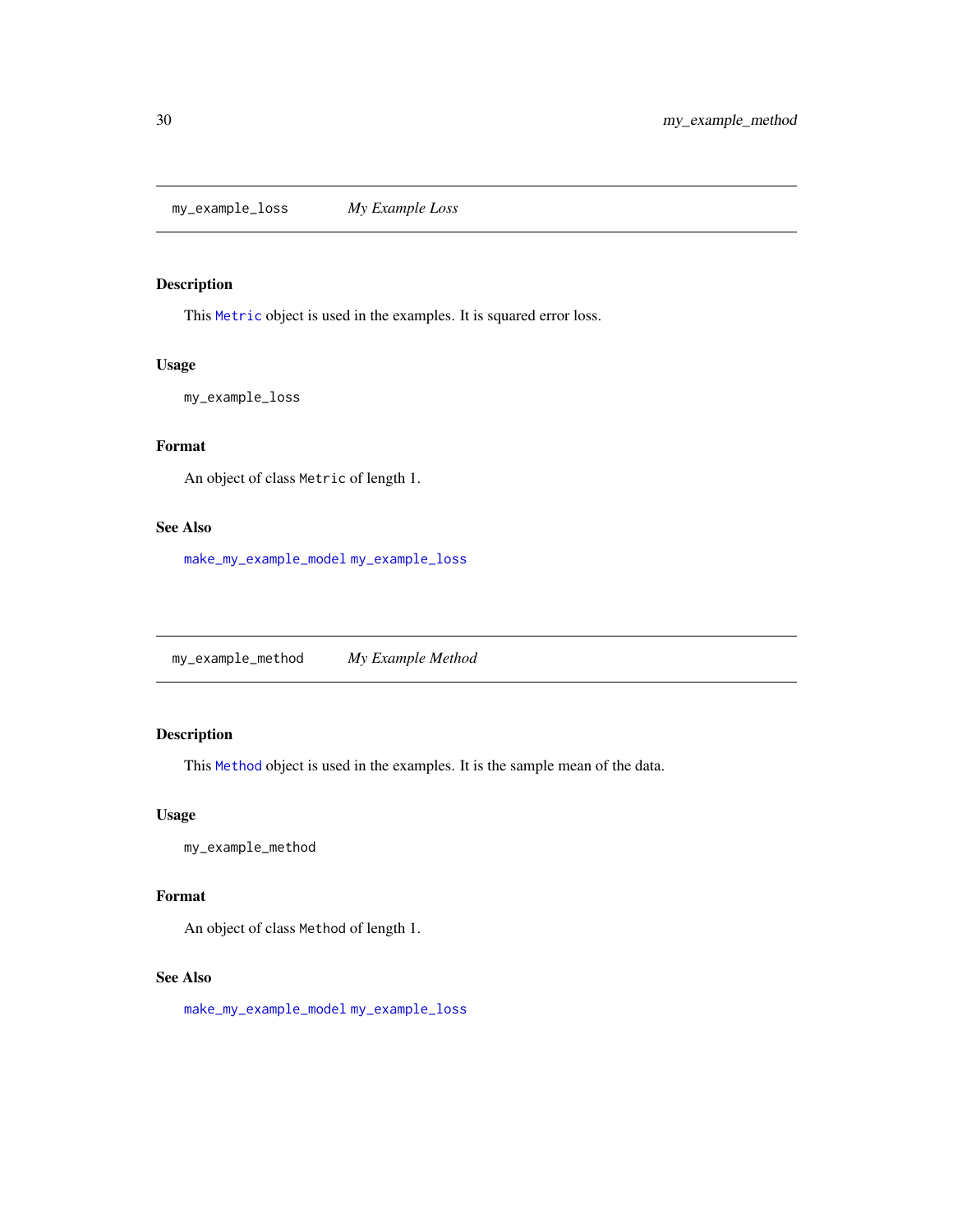<span id="page-30-0"></span>

Creates a new [Aggregator](#page-5-2) object.

#### Usage

new\_aggregator(label, aggregate)

## Arguments

label a human readable label aggregate a function with argument ev that is a list of length nsim with each element itself being a named list. Each element of this list corresponds to a metric that has been computed. In particular, given an [Evals](#page-12-1) object o, aggregate takes as input o@evals[[method\_name]] (which is a list of the kind just described). The function aggregate should return a scalar.

new\_extended\_method *Create an ExtendedMethod object*

## Description

Creates a new [ExtendedMethod](#page-15-1) object.

## Usage

```
new_extended_method(name, label, base_method, extended_method)
```

| name            | a short name identifier. Must be alphanumeric.                                                 |
|-----------------|------------------------------------------------------------------------------------------------|
| label           | a longer, human readable label that can have other characters such as spaces,<br>hyphens, etc. |
| base_method     | the object of class Method that is being extended                                              |
| extended_method |                                                                                                |
|                 | a function with arguments "model", "draw", "out", and "base method".                           |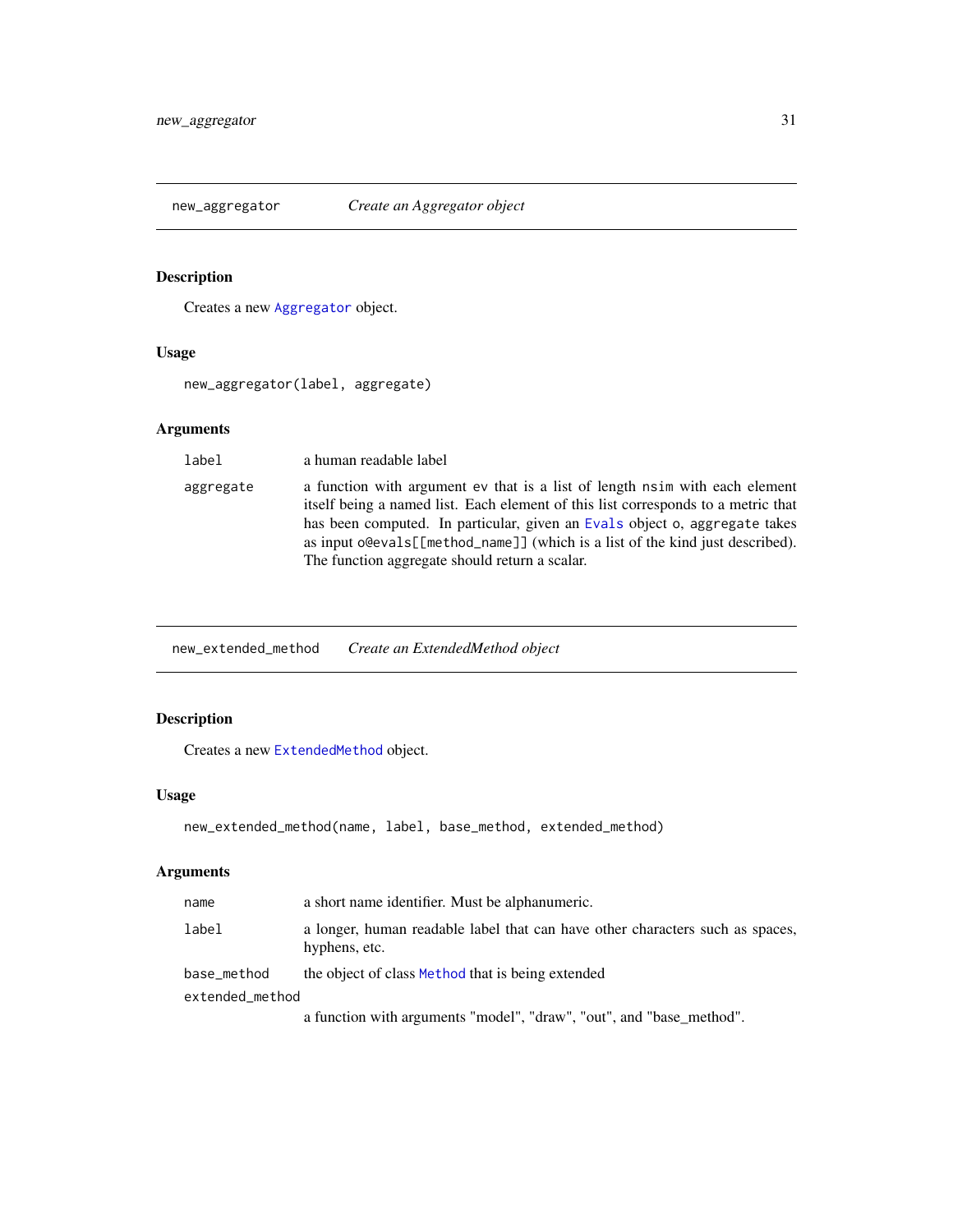<span id="page-31-0"></span>

Creates a new [Method](#page-25-1) object.

## Usage

new\_method(name, label, method, settings = list())

## Arguments

| name     | a short name identifier. Must be alphanumeric.                                                                                                             |
|----------|------------------------------------------------------------------------------------------------------------------------------------------------------------|
| label    | a longer, human readable label that can have other characters such as spaces,<br>hyphens, etc.                                                             |
| method   | a function that has arguments "model", "draw" and (optionally) names matching<br>elements within names (settings)                                          |
| settings | (optional) a list of "settings" for the method (e.g., tuning parameters or related<br>information that might distinguish two otherwise identical methods). |

new\_method\_extension *Create an object that can be used to make an extended version of a method*

## Description

Creates an object of class MethodExtension, which when added to a Method creates an [ExtendedMethod](#page-15-1).

## Usage

```
new_method_extension(name, label, method_extension)
```
#### Arguments

| name             | a short name identifier. Must be alphanumeric.                                                                                                                          |
|------------------|-------------------------------------------------------------------------------------------------------------------------------------------------------------------------|
| label            | a longer, human readable label that can have other characters such as spaces,<br>hyphens, etc.                                                                          |
| method_extension |                                                                                                                                                                         |
|                  | a function with arguments "model", "draw", "out", and "base_method". This<br>will become the function extended_method in the Extended Method object that<br>is created. |

## Details

This class inherits from the [Component](#page-7-1) class.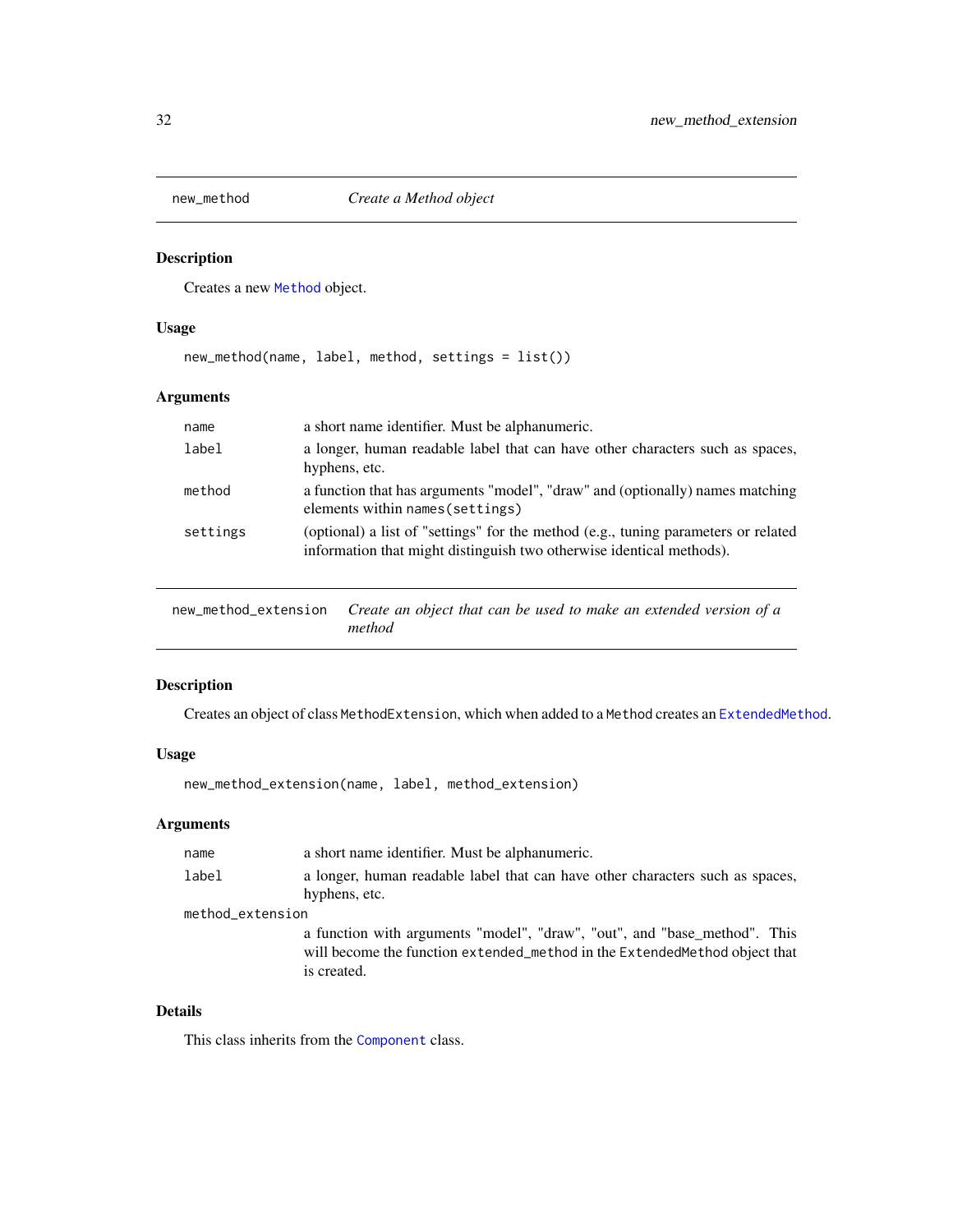<span id="page-32-0"></span>

Creates a new [Metric](#page-26-2) object.

## Usage

new\_metric(name, label, metric)

## Arguments

| name   | a short name identifier. Must be alphanumeric.                                                 |
|--------|------------------------------------------------------------------------------------------------|
| label  | a longer, human readable label that can have other characters such as spaces,<br>hyphens, etc. |
| metric | a function with arguments "model" and "out" (and optionally "draw")                            |

<span id="page-32-1"></span>

| Create a Model object<br>new_model |  |
|------------------------------------|--|
|------------------------------------|--|

## Description

Creates a new [Model](#page-27-1) object.

## Usage

```
new_model(name, label, params = list(), simulate)
```

| name     | a short name identifier. Must be alphanumeric (though $-$ , $\alpha$ , and / are allowed as<br>long as they are not at the start or end of name.                                                                 |
|----------|------------------------------------------------------------------------------------------------------------------------------------------------------------------------------------------------------------------|
| label    | a longer, human readable label that can have other characters such as spaces,<br>hyphens, etc.                                                                                                                   |
| params   | a list that contains the Model object's parameters                                                                                                                                                               |
| simulate | a function that has arguments $n \sin$ and names matching elements within names (params).<br>It returns a list of length nsim, where each element of the list represents a random<br>draw from the Model object. |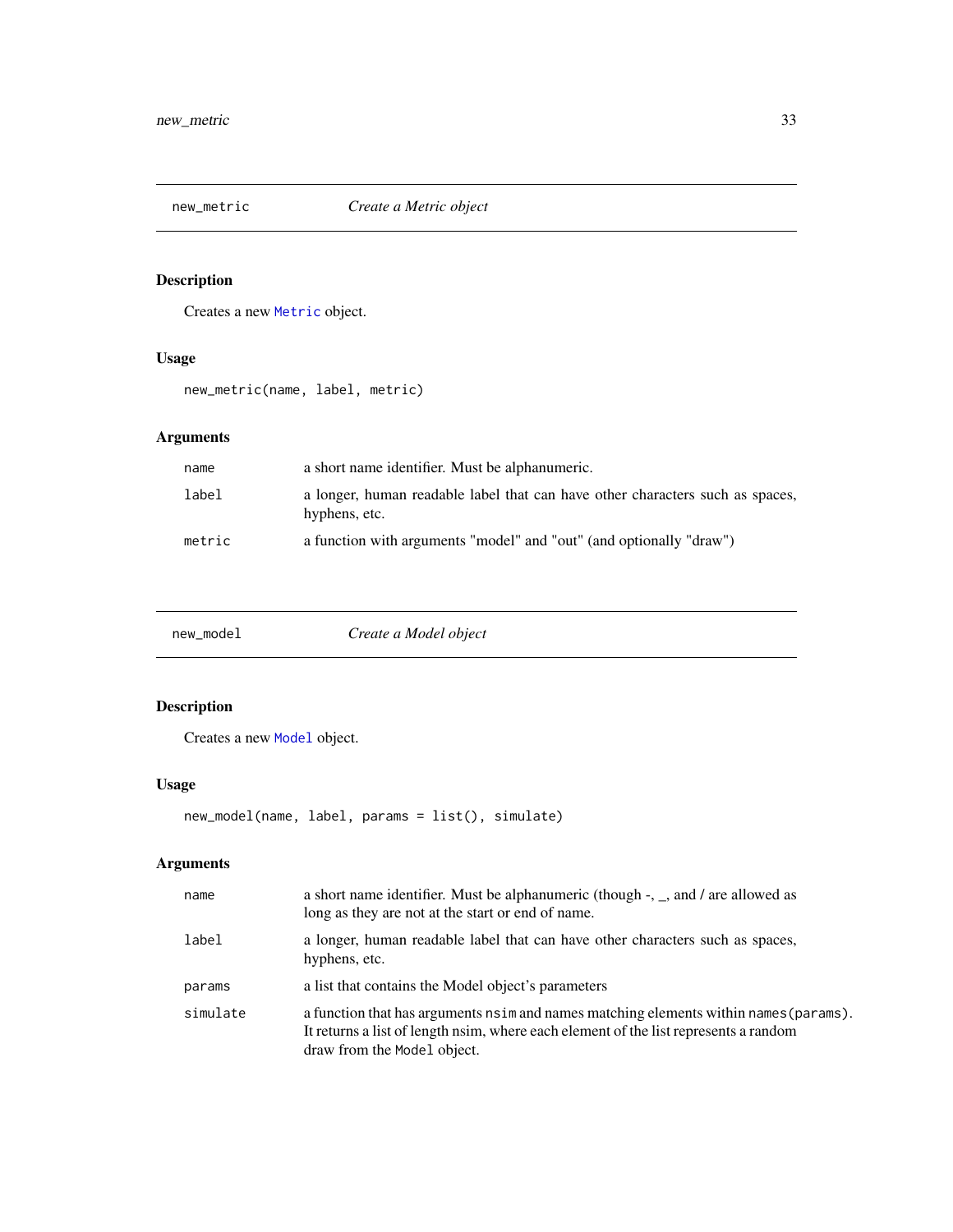#### Examples

```
make_my_example_model <- function(n) {
 new_model(name = "normal-data",
            label = spring = sprintf("Normal (n = %s)", n),
            params = list(n = n, mu = 2),
            simulate = function(n, mu, nsim) {
              # this function must return a list of length nsim
              x \le matrix(rnorm(n * nsim), n, nsim)
              x <- mu + x # true mean is mu
              return(split(x, col(x))) # make each col its own list element
            })
}
```
<span id="page-33-1"></span>new\_simulation *Make a new simulation object*

#### Description

Creates an object of class [Simulation](#page-46-1). In addition to having a name and label, this object consists of a set of references to objects of class [ModelRef](#page-28-1), [DrawsRef](#page-10-2), [OutputRef](#page-35-2), and [EvalsRef](#page-12-2).

#### Usage

```
new_simulation(name, label, dir = ".", refs = list(), save_to_file = TRUE)
```
#### Arguments

| name         | a short name identifier. Must be alphanumeric.                                                                                                              |
|--------------|-------------------------------------------------------------------------------------------------------------------------------------------------------------|
| label        | a longer, human readable label that can have other characters such as spaces,<br>hyphens, etc.                                                              |
| dir          | a directory that reference's directories are relative to                                                                                                    |
| refs         | a list containing objects of class ModelRef, DrawsRef, OutputRef, and EvalsRef                                                                              |
| save_to_file | whether this new simulation should be saved to file. Default is TRUE. If TRUE,<br>then this simulation can be loaded in a new R session using dir and name. |

#### Details

A Simulation object is the basic unit of a simulation study. Roughly, one can think of it as all the files relevant to a single figure. This might be a single plot or a series of related plots/panels. It could also correspond to a single table. Note that a Simulation object is light-weight even for large simulations because it only stores references to the objects not the objects themselves. The functions [model](#page-26-1), [draws](#page-9-1), [output](#page-34-1), [evals](#page-11-1) can be used to load individual objects of a simulation.

The Simulation object created is saved to a file so that it can be loaded in a new R session. The simulation is saved in dir/files/name.Rdata. Note: while "files" is the default, the name of this directory is from getOption("simulator.files"), which is the value of getOption("simulator.files") when the model was created.

<span id="page-33-0"></span>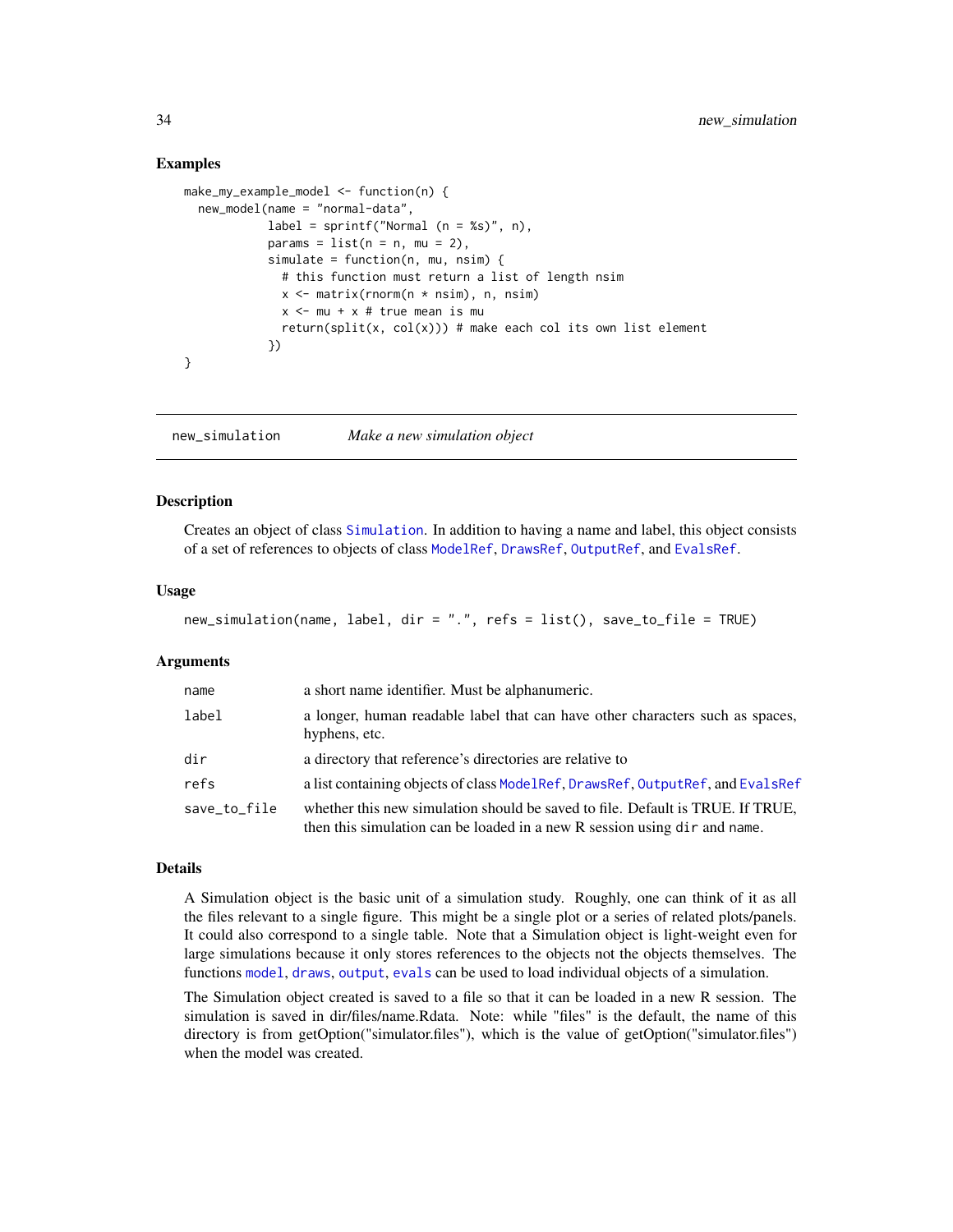#### <span id="page-34-0"></span>output 35 and 35 and 35 and 35 and 35 and 35 and 35 and 35 and 35 and 35 and 35 and 35 and 35 and 35 and 35 and 35

## See Also

[load\\_simulation](#page-23-1) [save\\_simulation](#page-43-1)

#### Examples

```
sim <- new_simulation(name = "normal-example",
                      label = "Normal Mean Estimation",
                      dir = tempdir()
```
<span id="page-34-1"></span>output *Get one or more outputs from a simulation*

#### Description

Returns either the output object itself or a reference to it.

#### Usage

```
output(sim, ..., subset = NULL, index, methods, reference = FALSE)
```
#### Arguments

| sim       | a simulation object                                                                                                                                                      |
|-----------|--------------------------------------------------------------------------------------------------------------------------------------------------------------------------|
| $\ddots$  | logical conditions to specify a subset of models. Conditions can only involve<br>params of model that have length 1 and are of class numeric or character.               |
| subset    | a vector of integers indexing the models or a vector of model names. To select<br>models based on parameter values, use  However, using  is slower than<br>using subset. |
| index     | a vector of positive integers specifying which draws' objects are desired. If<br>missing, then all draws' outputs are returned.                                          |
| methods   | character vector of method names of interest. If missing, then all methods'<br>outputs are returned                                                                      |
| reference | whether to return the ModelRef or the Model object itself                                                                                                                |

## Examples

```
## Not run:
# suppose previously we had run the following:
sim <- new_simulation(name = "normal-example",
                      label = "Normal Mean Estimation",
                      dir = tempdir() %>%
  generate_model(make_my_example_model, n = 20) %>%
  simulate_from_model(nsim = 50, index = 1:3) %>%
  run_method(my_example_method)
# then we could get the method's output as follows:
o <- output(sim)
o@out$r1.1 # first random draw's output
```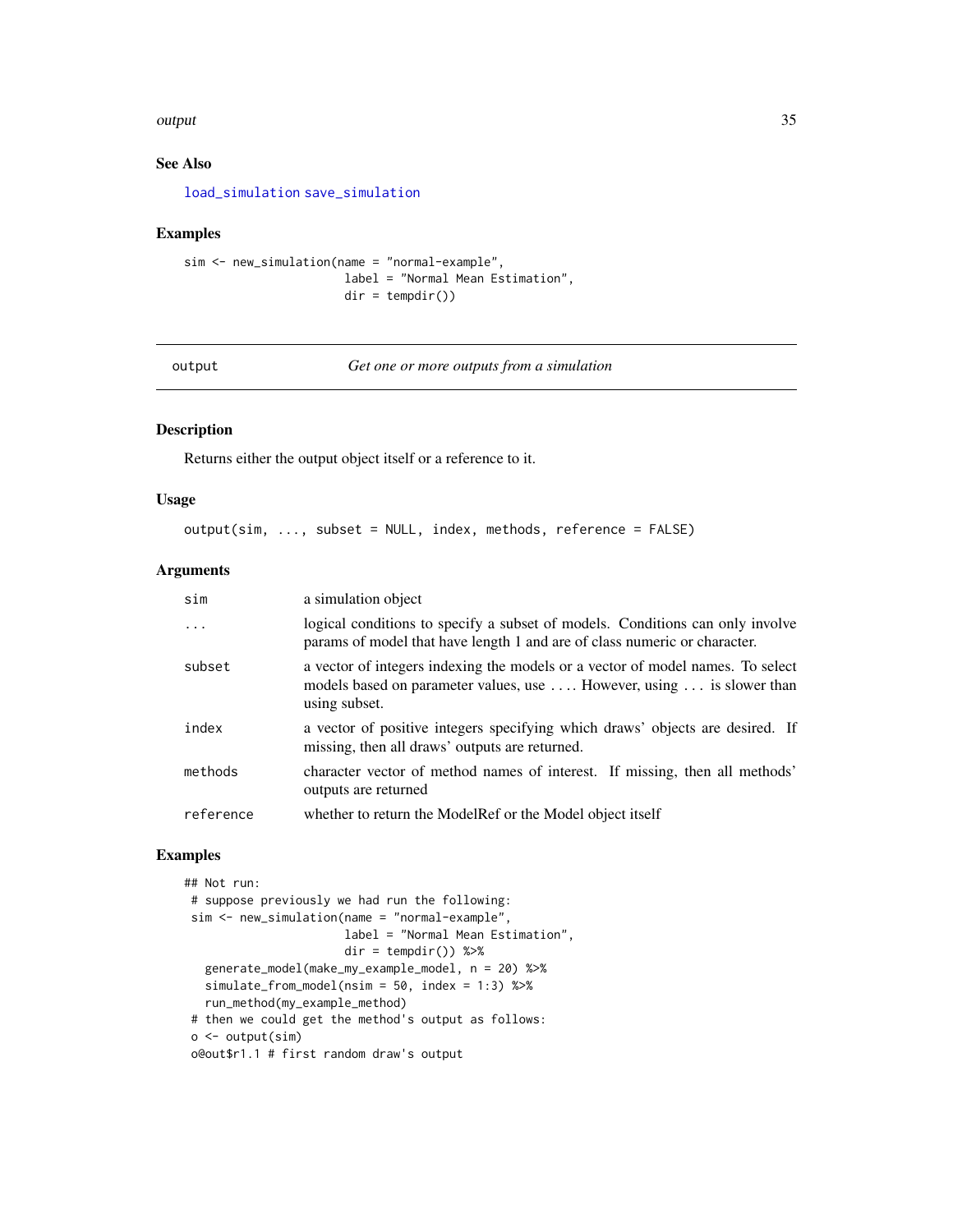<span id="page-35-0"></span>## End(Not run)

<span id="page-35-1"></span>Output-class *An S4 class representing the output of a method run by simulator.*

#### Description

An object of class Output consists of information to identify the model, draws, and method objects this output was derived from. It also has a list called out, which is where the output of the method is stored.

#### **Slots**

model\_name the name of the [Model](#page-27-1) object this output is derived from.

index the index of the [Draws](#page-10-1) object this output is derived from.

method\_name the name of the [Method](#page-25-1) object this output is derived from.

method\_label the label of the [Method](#page-25-1) object this output is derived from.

out a named list with each element labeled as  $ri$ . *j* where i is the index and *j* ranges from 1 to nsim. Element out\$ri.j is output of method method\_name on random draw ri.j.

<span id="page-35-2"></span>OutputRef-class *An S4 class representing a reference to an object of class Output.*

#### Description

This identifies the necessary information to locate a saved object of class [Output](#page-35-1).

## **Slots**

dir directory where the directory getOption("simulator.files") is that contains the referenced [Model](#page-27-1) object

model\_name name of the referenced [Model](#page-27-1) object

index the index of the referenced [Draws](#page-10-1) object. Can alternately be a vector of such indices.

method\_name the name of the [Method](#page-25-1) object this output is derived from.

- out\_loc a length-1 character vector that gives location (relative to model's path) that method outputs are stored.This can be useful for staying organized when multiple simulations are based on the same Model and Draws objects.
- simulator.files simulator functions will use getOption("simulator.files") if simulator.files not provided.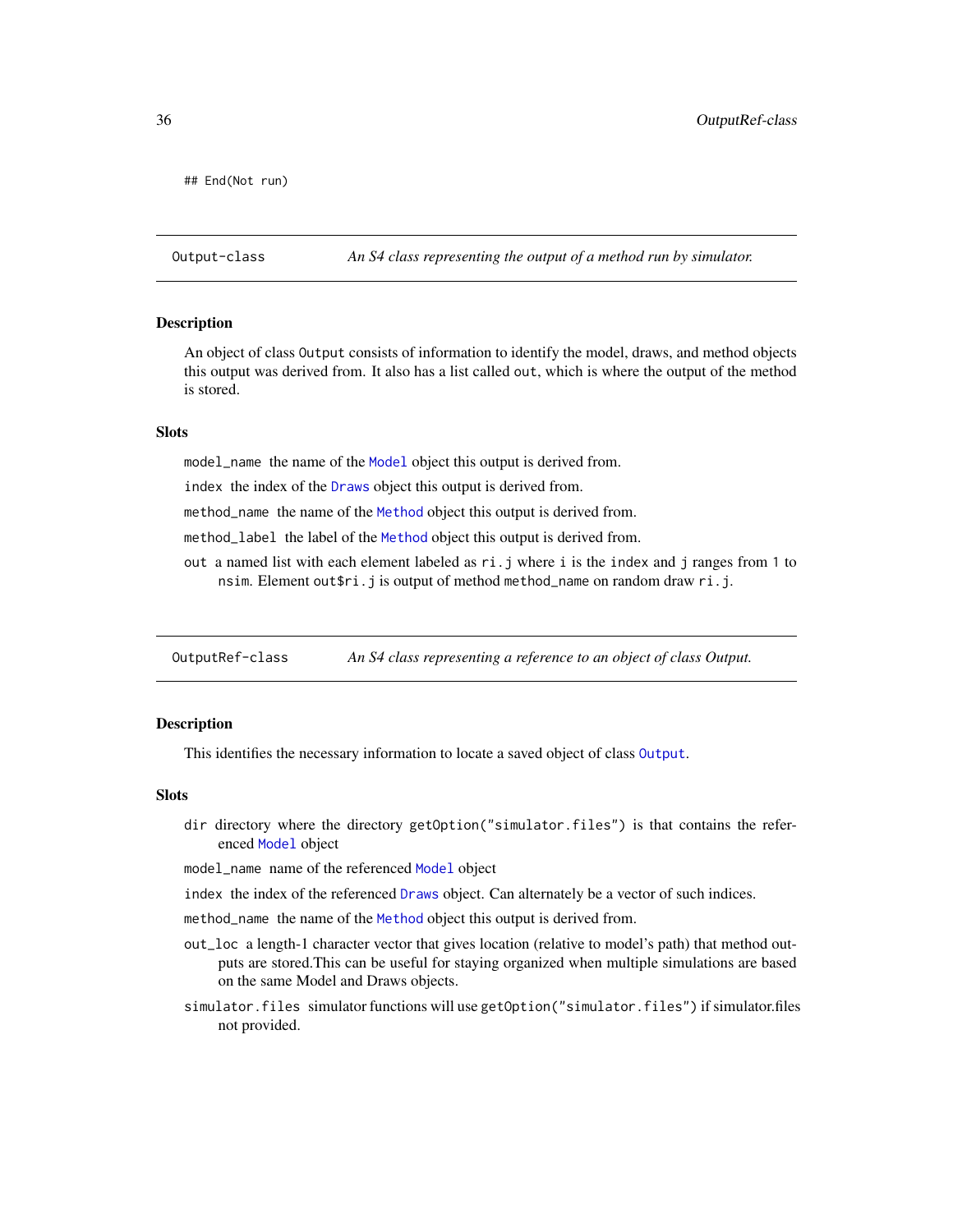<span id="page-36-0"></span>

If evals is a listofEvals, then each model will be its own plot.

#### Usage

```
plot_eval(object, metric_name, use_ggplot2 = TRUE, main, facet_mains, ylab,
 ylim, include_zero = FALSE, angle = 0, ...)
```
#### Arguments

| object       | an object of class Simulation, Evals, or listof Evals                                                                              |
|--------------|------------------------------------------------------------------------------------------------------------------------------------|
| metric_name  | the name of a metric to plot                                                                                                       |
| use_ggplot2  | whether to use ggplot2 (requires installation of ggplot2)                                                                          |
| main         | title of plot. Default is model_label when evals is a single Evals.                                                                |
| facet_mains  | only to be used when evals is a list of Evals and should be of the same length.<br>Default will be the model_label for each model. |
| ylab         | the y-axis label (default is metric_label)                                                                                         |
| vlim         | the y-axis limits to use (across all plots)                                                                                        |
| include_zero | whether ylim should include 0. Ignored if ylim is passed explicitly                                                                |
| angle        | angle of labels (only when $use\_ggplot2 = FALSE$ )                                                                                |
| $\cdots$     | additional arguments to pass to boxplot (only when $use\_ggplot2 = FALSE$ ).                                                       |

#### See Also

#### [plot\\_evals](#page-37-1) [plot\\_eval\\_by](#page-38-1) [tabulate\\_eval](#page-48-1)

## Examples

```
## Not run:
# suppose previously we had run the following:
sim <- new_simulation(name = "normal-example",
                      label = "Normal Mean Estimation",
                      dir = tempdir()) %>%
  generate_model(make_my_example_model, n = 20) %>%
  simulate_from_model(nsim = 50, index = 1:3) %>%
  run_method(my_example_method) %>%
  evaluate(my_example_loss)
  # then we could plot this
  plot_eval(sim, "myloss") # "myloss" is my_example_loss@name
```
## End(Not run)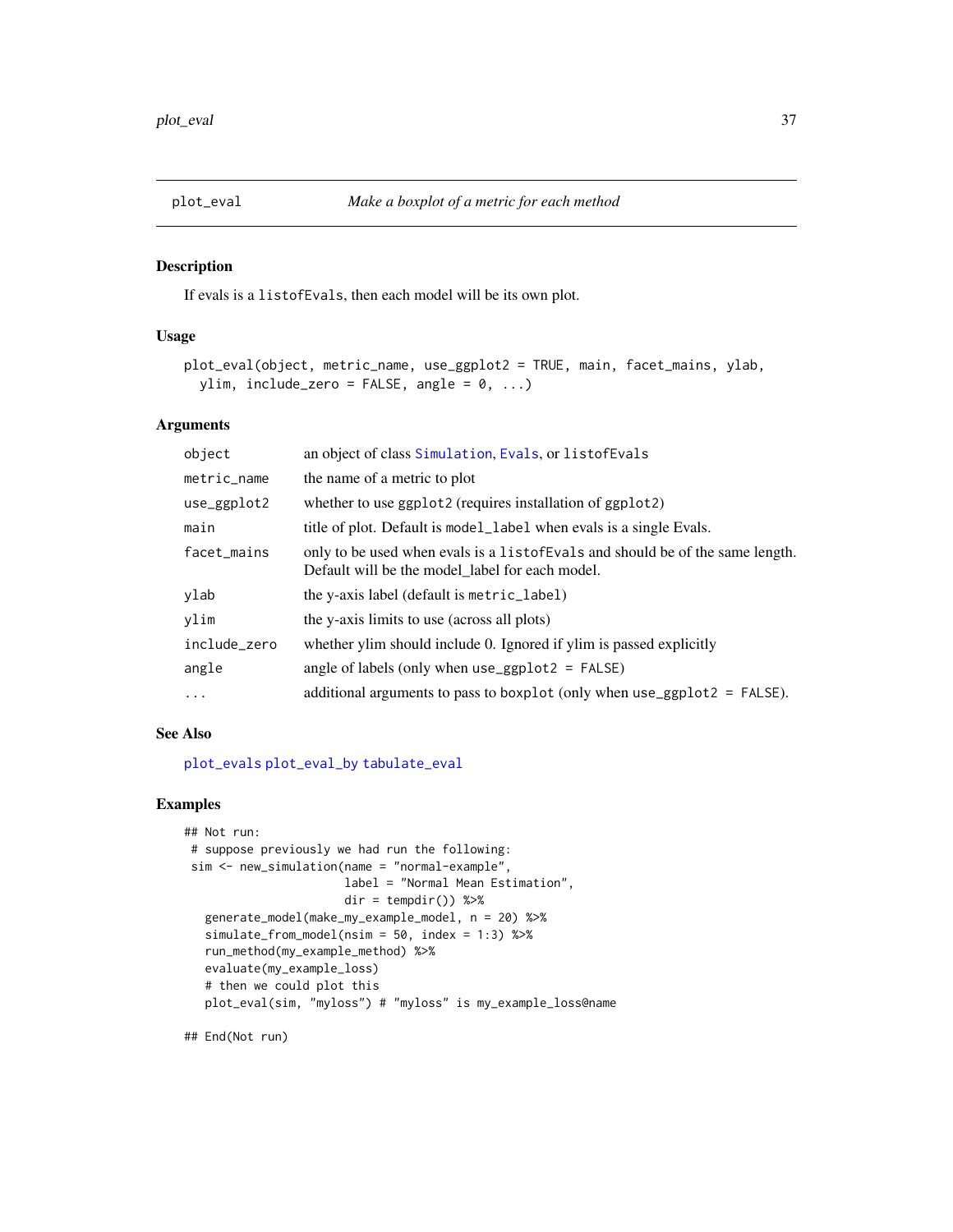If evals is a listofEvals, then each model will be its own plot.

## Usage

```
plot_evals(object, metric_name_x, metric_name_y, use_ggplot2 = TRUE, main,
  facet_mains, xlab, ylab, xlim, ylim, include_zero = FALSE,
  legend_location = "topright", method_col = seq(num_methods),
 method_lty = rep(1, num\_methods), method_lwd = rep(1, num\_methods),
 method\_pch = rep(NA, num\_methods), ...
```

| object          | an object of class Simulation, Evals, or listofEvals                                                                              |
|-----------------|-----------------------------------------------------------------------------------------------------------------------------------|
| metric_name_x   | the name of metric to plot on x axis                                                                                              |
| metric_name_y   | the name of metric to plot on y axis                                                                                              |
| use_ggplot2     | whether to use ggplot2 (requires installation of ggplot2)                                                                         |
| main            | title of plot. Default is model_label when evals is a single Evals.                                                               |
| facet_mains     | only to be used when evals is a listof Evals and should be of the same length.<br>Default will be the model_label for each model. |
| xlab            | the x-axis label (default is $metric\_label\_x)$                                                                                  |
| ylab            | the y-axis label (default is metric_label_y)                                                                                      |
| xlim            | the limits of the x-axis                                                                                                          |
| ylim            | the limits of the y-axis                                                                                                          |
| include_zero    | whether ylim should include 0. Ignored if ylim is passed explicitly                                                               |
| legend_location |                                                                                                                                   |
|                 | location of legend. Set to NULL to remove legend.                                                                                 |
| method_col      | color to use for each method                                                                                                      |
| method_lty      | line style to use for each method                                                                                                 |
| method_lwd      | line thickness to use for each method                                                                                             |
| method_pch      | point style to use for each method (default is that no points, only lines are drawn)                                              |
| .               | additional arguments to pass to boxplot (only when $use\_ggplot2 = FALSE$ ).                                                      |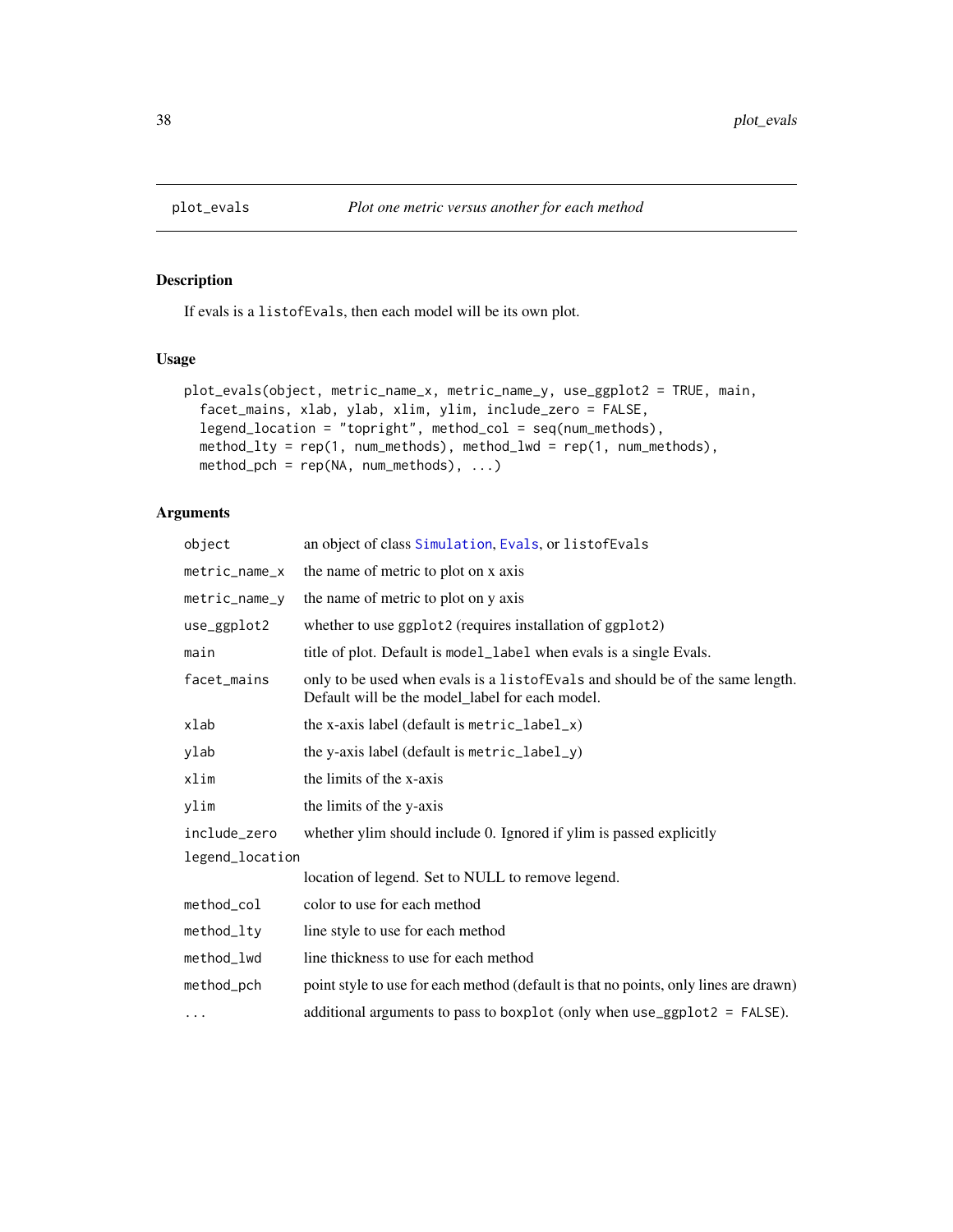<span id="page-38-1"></span><span id="page-38-0"></span>This function is to be used on simulations in which [generate\\_model](#page-16-1) was called using the vary\_along parameter. When this is a single (scalar) numeric parameter, a single plot is created in which the x-axis is this parameter. Eventually, this function should handle one or two categorical variables (in which facets are used) and one categorical combined with one continuous variable.

#### Usage

```
plot_eval_by(sim, metric_name, varying, type = c("aggregated", "raw"),
  center_aggregator = NULL, spread_aggregator = NULL, use_ggplot2 = TRUE,
 main, xlab, ylab, xlim, ylim, include_zero = FALSE,
  legend_location = "topright", method_col = seq(num_methods),
 method_lty = rep(1, num_methods), method_lwd = rep(1, num_methods),
 method_pch = rep(1, num\_methods), ...
```

| sim               | an object of class Simulation                                                                                                                                                                                                                                                                               |  |
|-------------------|-------------------------------------------------------------------------------------------------------------------------------------------------------------------------------------------------------------------------------------------------------------------------------------------------------------|--|
| metric_name       | the name of a metric to plot (ignored if custom aggregator is provided)                                                                                                                                                                                                                                     |  |
| varying           | character vector giving the name of a parameter that is varied across the models<br>in evals. For now, this parameter must be numeric and there cannot be multiple<br>models having the same value of this parameter.                                                                                       |  |
| type              | if "aggregated" then shows line with error bars (line represents center_aggregator<br>and error bars represent spread_aggregator; by default these are sample mean<br>and estimated standard error); if type is "raw" then shows the raw data as points<br>(with smoother overlayed)                        |  |
| center_aggregator |                                                                                                                                                                                                                                                                                                             |  |
|                   | ignored if type is "raw". When NULL (which is default), the sample mean<br>aggregator is used. User can write specialized aggregators (see definition of<br>class Aggregator) as necessary, for example, when the evaluated metric is not<br>scalar-valued.                                                 |  |
| spread_aggregator |                                                                                                                                                                                                                                                                                                             |  |
|                   | ignored if type is "raw". When NULL (which is default), the sample mean<br>aggregator is used. User can write specialized aggregators (see definition of<br>class Aggregator) as necessary, for example, when the evaluated metric is not<br>scalar-valued. Set spread_aggregator to NA to hide error bars. |  |
| use_ggplot2       | whether to use ggplot2 (requires installation of ggplot2)                                                                                                                                                                                                                                                   |  |
| main              | title of plot.                                                                                                                                                                                                                                                                                              |  |
| xlab              | the x-axis label (default is varying)                                                                                                                                                                                                                                                                       |  |
| ylab              | the y-axis label (default is metric_label)                                                                                                                                                                                                                                                                  |  |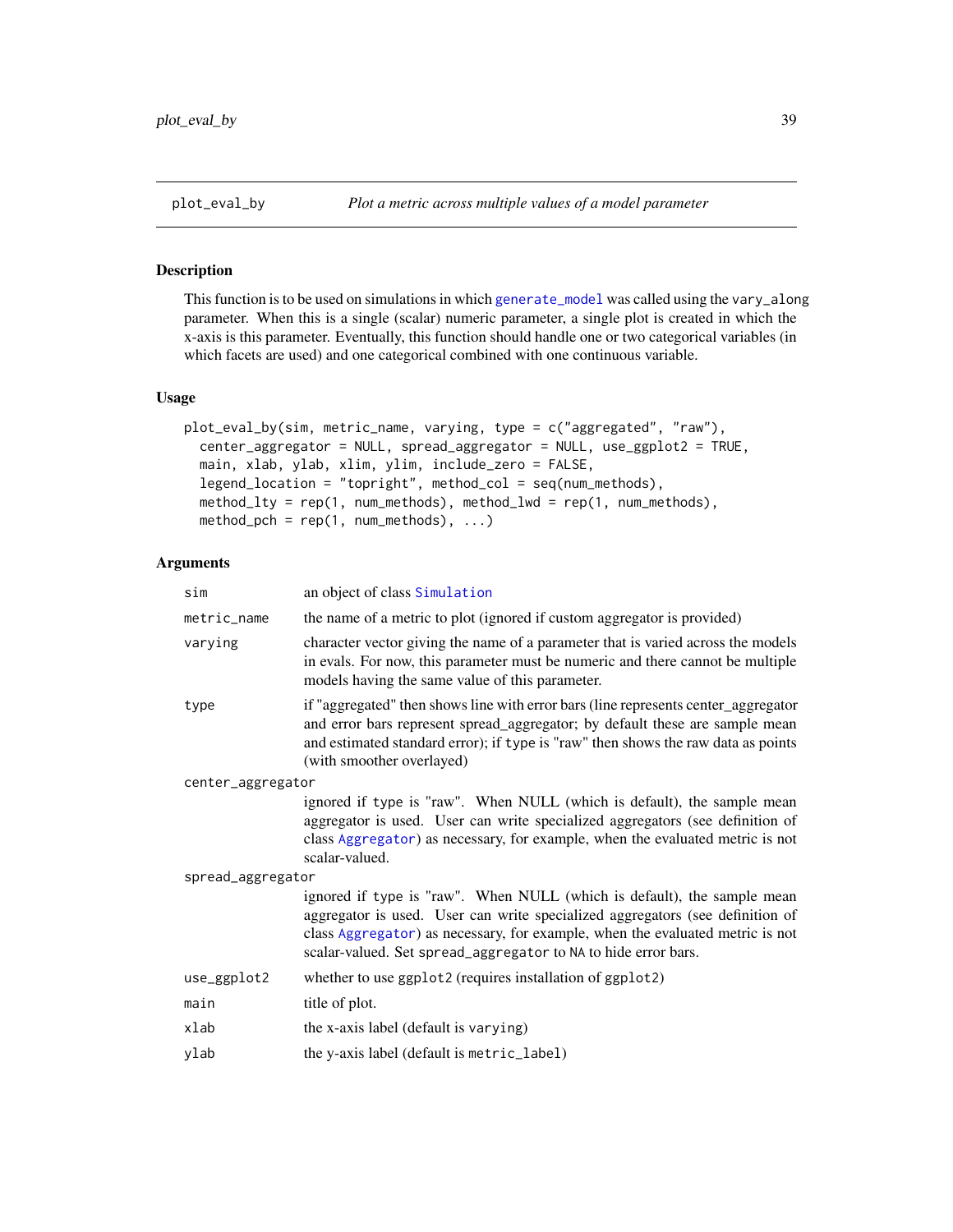| xlim            | the x-axis limits to use                                                             |
|-----------------|--------------------------------------------------------------------------------------|
| vlim            | the y-axis limits to use                                                             |
| include_zero    | whether ylim should include 0. Ignored if ylim is passed explicitly                  |
| legend_location |                                                                                      |
|                 | location of legend. Set to NULL to remove legend.                                    |
| method col      | color to use for each method                                                         |
| method_ltv      | line style to use for each method                                                    |
| method_lwd      | line thickness to use for each method                                                |
| method_pch      | point style to use for each method (default is that no points, only lines are drawn) |
| $\ddots$        | additional arguments to pass to plot (only when $use\_ggplot2 = FALSE$ ).            |

## Details

When type is "raw", the individual evals are shown (one point per model-draw-method triplet) along with a loess smooth. When type is "aggregated", then center\_aggregator and spread\_aggregator are used. center\_aggregator is used to draw a single line per method in which the individual evals computed for each draw has been been aggregated in some way. By default, the mean\_aggregator is used, which simply averages the evals computed across all draws. When spread\_aggregator is non-NULL, "error bars" are drawn with (half)widths computed using spread\_aggregator. By default, the se\_aggregator is used, which gives an estimate of the standard error of the sample mean.

The arguments method\_col, method\_lty, method\_lwd, method\_pch only apply when use\_ggplot2 is FALSE.

#### Examples

```
## Not run:
# suppose previously we had run the following:
 sim <- new_simulation(name = "normal-example",
                       label = "Normal Mean Estimation",
                       dir = tempdir()) %>%
   generate_model(make_my_example_model,
                  n = list(10, 20, 30),
                  vary_along = "n") %>%
   simulate_from_model(nsim = 50, index = 1:3) %>%
   run_method(my_example_method) %>%
   evaluate(my_example_loss)
   # then we could plot this
  plot_eval_by(sim, "myloss", varying = "n", include_zero = TRUE)
```
## End(Not run)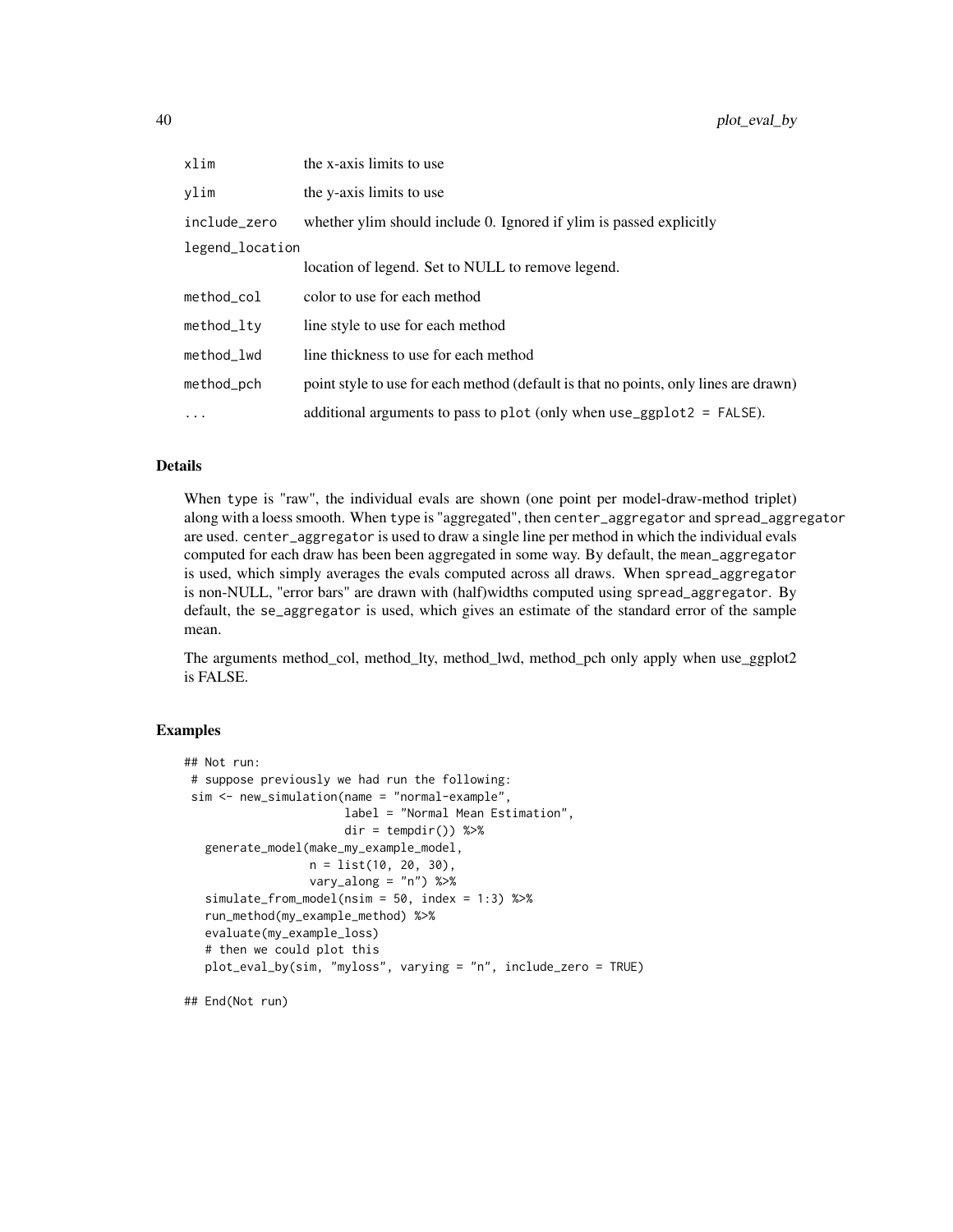<span id="page-40-0"></span>

Recycles elements to create vector of desired length

## Usage

recycle(x, length)

## Arguments

|        | vector to be expanded to proper length |
|--------|----------------------------------------|
| length | desired length                         |

<span id="page-40-1"></span>

relabel *Give simulation a new label*

## Description

Note that [save\\_simulation](#page-43-1) needs to be called for this change to be saved to file.

## Usage

relabel(sim, label)

## Arguments

| sim   | object of class Simulation                                                                     |
|-------|------------------------------------------------------------------------------------------------|
| label | a longer, human readable label that can have other characters such as spaces,<br>hyphens, etc. |

## See Also

[rename](#page-41-1)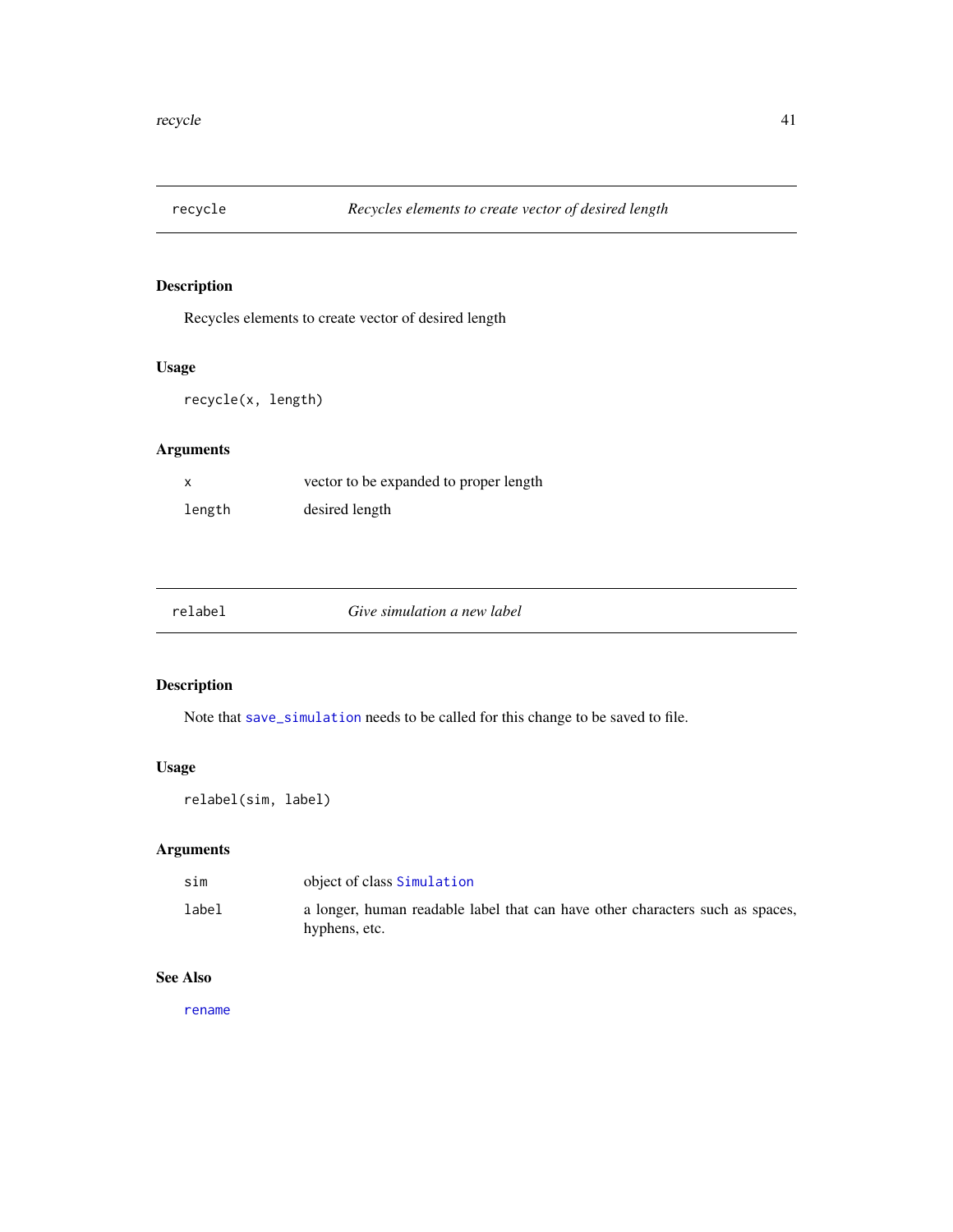<span id="page-41-1"></span><span id="page-41-0"></span>

Note that [save\\_simulation](#page-43-1) needs to be called for this change to be saved to file.

## Usage

rename(sim, name)

## Arguments

| sim  | object of class Simulation                                                      |  |
|------|---------------------------------------------------------------------------------|--|
| name | a short name identifier. Must be an alphanumeric (but can also have - or within |  |

## See Also

[relabel](#page-40-1)

```
run_extendedmethod_single
```
*Run a single extended method on a single index of simulated data.*

## Description

This is an internal function. Users should call the wrapper function. [run\\_method](#page-42-1). Here "single" refers to a single index-ExtendedMethod pair.

#### Usage

```
run_extendedmethod_single(extmethod, model, draws, base_output_list)
```

| extmethod        | a ExtendedMethod object                                                         |
|------------------|---------------------------------------------------------------------------------|
| model            | a Model object                                                                  |
| draws            | a Draws object generated by model                                               |
| base_output_list |                                                                                 |
|                  | the result of loading a Output object with more_info = TRUE so that it includes |
|                  | RNG endstate.                                                                   |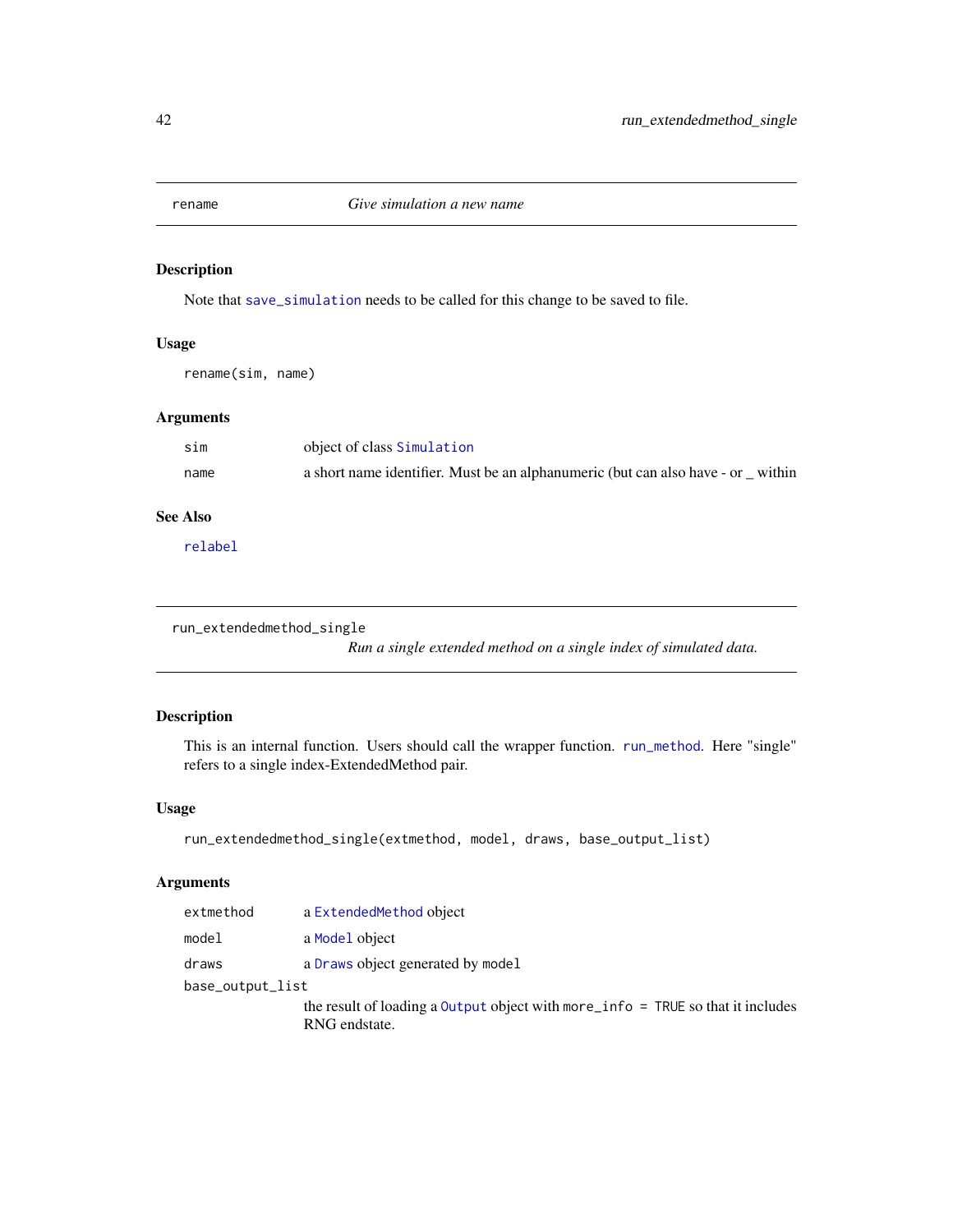<span id="page-42-1"></span><span id="page-42-0"></span>

Given a [Method](#page-25-1) object or list of [Method](#page-25-1) objects, this function runs the method(s) on the draws passed through object. The output of each method is saved to file.

#### Usage

```
run_method(object, methods, out_loc = "out", parallel = NULL)
```
## Arguments

| object   | an object of class DrawsRef (or a list of such objects) as returned by link{simulate_from_model}.<br>If object is a Simulation, then function is applied to the referenced draws in<br>that simulation and returns the same Simulation object but with references<br>added to the new outputs created. |
|----------|--------------------------------------------------------------------------------------------------------------------------------------------------------------------------------------------------------------------------------------------------------------------------------------------------------|
| methods  | a list of Method and/or ExtendedMethod objects or a single Method or object<br>ExtendedMethod                                                                                                                                                                                                          |
| out loc  | (optional) a length-1 character vector that gives location (relative to model's<br>path) that method outputs are stored. This can be useful for staying organized<br>when multiple simulations are based on the same Model and Draws objects.                                                          |
| parallel | either NULL or a list containing socket_names and (optionally) libraries and<br>save_locally (see Details for more information)                                                                                                                                                                        |

#### Details

This function creates objects of class 0 utput and saves each to file (at dir/model\_name/<out\_loc>/r<index> <method\_name> If parallel is not NULL, then it must be a list containing socket\_names, which can either be a positive integer specifying the number of copies to run on localhost or else a character vector of machine names (e.g., "mycluster-0-0"). The list parallel can also contain libraries, a character vector of R packages that will be needed on the slaves and save\_locally, a logical that indicates whether the files generated should be saved on the slaves (i.e., locally) or on the master.

Before running each method on index i, the RNG state is restored to what it was at the end of calling [simulate\\_from\\_model](#page-44-1) on this index. This is only relevant for randomized methods. The choice to do this ensures that one will get identical results regardless of the order in which methods and indices are run in. When [ExtendedMethod](#page-15-1) objects are passed, these are run after all Method objects have been run. This is because each ExtendedMethod object depends on the output of its base method. Furthermore, before an ExtendedMethod is called, the RNG state is restored to what it was after the base method had been called.

#### See Also

[generate\\_model](#page-16-1) [simulate\\_from\\_model](#page-44-1)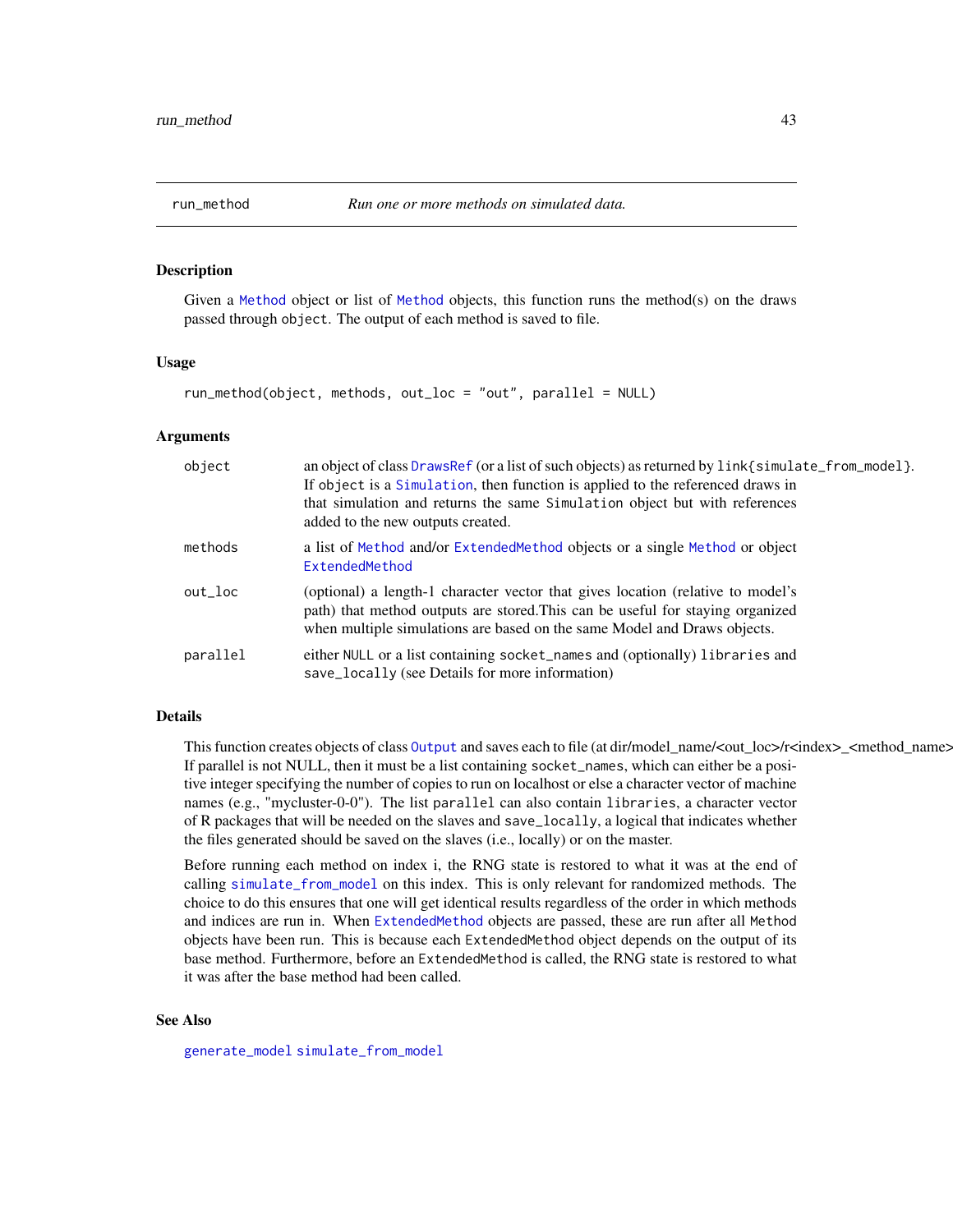#### Examples

```
## Not run:
# suppose previously we had run the following:
sim <- new_simulation(name = "normal-example",
                      label = "Normal Mean Estimation",
                      dir = tempdir() %>%
  generate_model(make_my_example_model, n = 20) %>%
  simulate_from_model(nsim = 50, index = 1:3)
 # then we could add
 sim <- run_method(sim, my_example_method)
## End(Not run)
```
run\_method\_single *Run a single method on a single index of simulated data.*

## Description

This is an internal function. Users should call the wrapper function. [run\\_method](#page-42-1). Here "single" refers to a single index-method pair.

#### Usage

run\_method\_single(method, model, draws\_list)

#### Arguments

| method     | a Method object                                                                                          |
|------------|----------------------------------------------------------------------------------------------------------|
| model      | a Model object                                                                                           |
| draws_list | the result of loading a Draws object with more $\angle$ info = TRUE so that it includes<br>RNG endstate. |

<span id="page-43-1"></span>save\_simulation *Save a simulation object*

## Description

Saves an object of class [Simulation](#page-46-1) to sim@dir/files/sim@name.Rdata. Note: while "files" is the default, the name of this directory is from getOption("simulator.files"), which is the value of getOption("simulator.files") when the model was created.

#### Usage

save\_simulation(sim)

<span id="page-43-0"></span>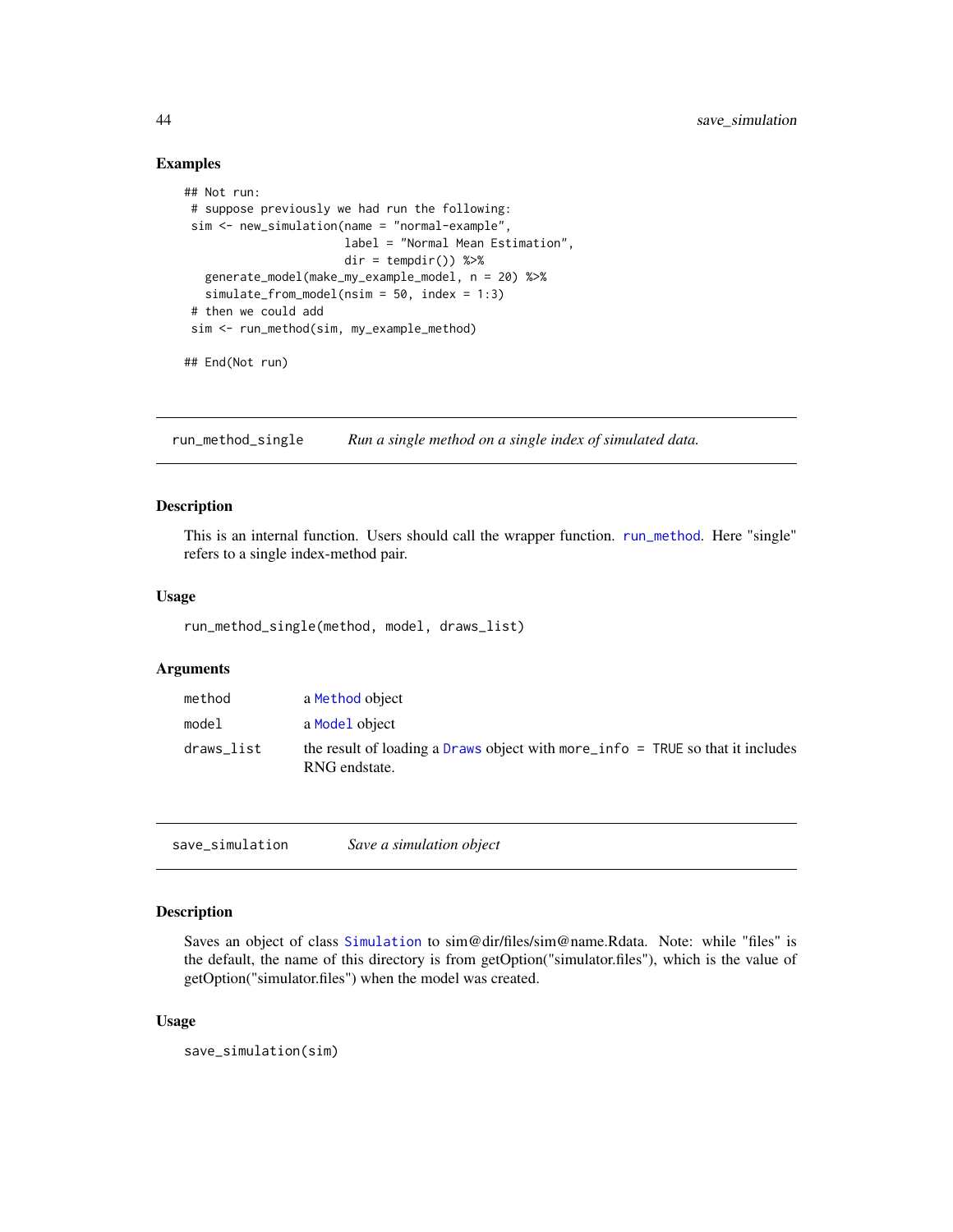#### <span id="page-44-0"></span>Arguments

sim an object of class [Simulation](#page-46-1)

#### Details

This function overwrites any pre-existing file in that location without apology.

#### See Also

[new\\_simulation](#page-33-1) [load\\_simulation](#page-23-1)

<span id="page-44-1"></span>simulate\_from\_model *Simulate from a model.*

## Description

Given a reference to a [Model](#page-27-1) object, this function calls the model's simulate function on its params. It repeats this nsim times. For example, when simulating regression with a fixed design, this function would generate nsim response vectors y.

#### Usage

simulate\_from\_model(object, nsim, index = 1, parallel = NULL)

#### Arguments

| object   | an object of class ModelRef as returned by link{generate_model}. Or a list<br>of such objects. If object is a Simulation, then function is applied to the<br>referenced models in that simulation and returns the same Simulation object<br>but with references added to the new draws created. |
|----------|-------------------------------------------------------------------------------------------------------------------------------------------------------------------------------------------------------------------------------------------------------------------------------------------------|
| nsim     | number of simulations to be conducted. If a scalar, then value repeated for each<br>index. Otherwise can be a vector of length length (index)                                                                                                                                                   |
| index    | a vector of positive integer indices. Allows simulations to be carried out in<br>chunks. Each chunk gets a separate RNG stream, meaning that the results will<br>be identical whether we run these in parallel or sequentially.                                                                 |
| parallel | either NULL or a list containing socket_names and (optionally) libraries and<br>save_locally (see Details for more information)                                                                                                                                                                 |

#### Details

This function creates objects of class [Draws](#page-10-1) and saves each to file (at dir/files/model\_name/r<index>.Rdata). Note: while "files" is the default, the name of this directory is from getOption("simulator.files"), which is the value of getOption("simulator.files") when the model was created.

If parallel is not NULL, then it must be a list containing socket\_names, which can either be a positive integer specifying the number of copies to run on localhost or else a character vector of machine names (e.g., "mycluster-0-0"). The list parallel can also contain libraries, a character vector of R packages that will be needed on the slaves and save\_locally, a logical that indicates whether the files generated should be saved on the slaves (i.e., locally) or on the master.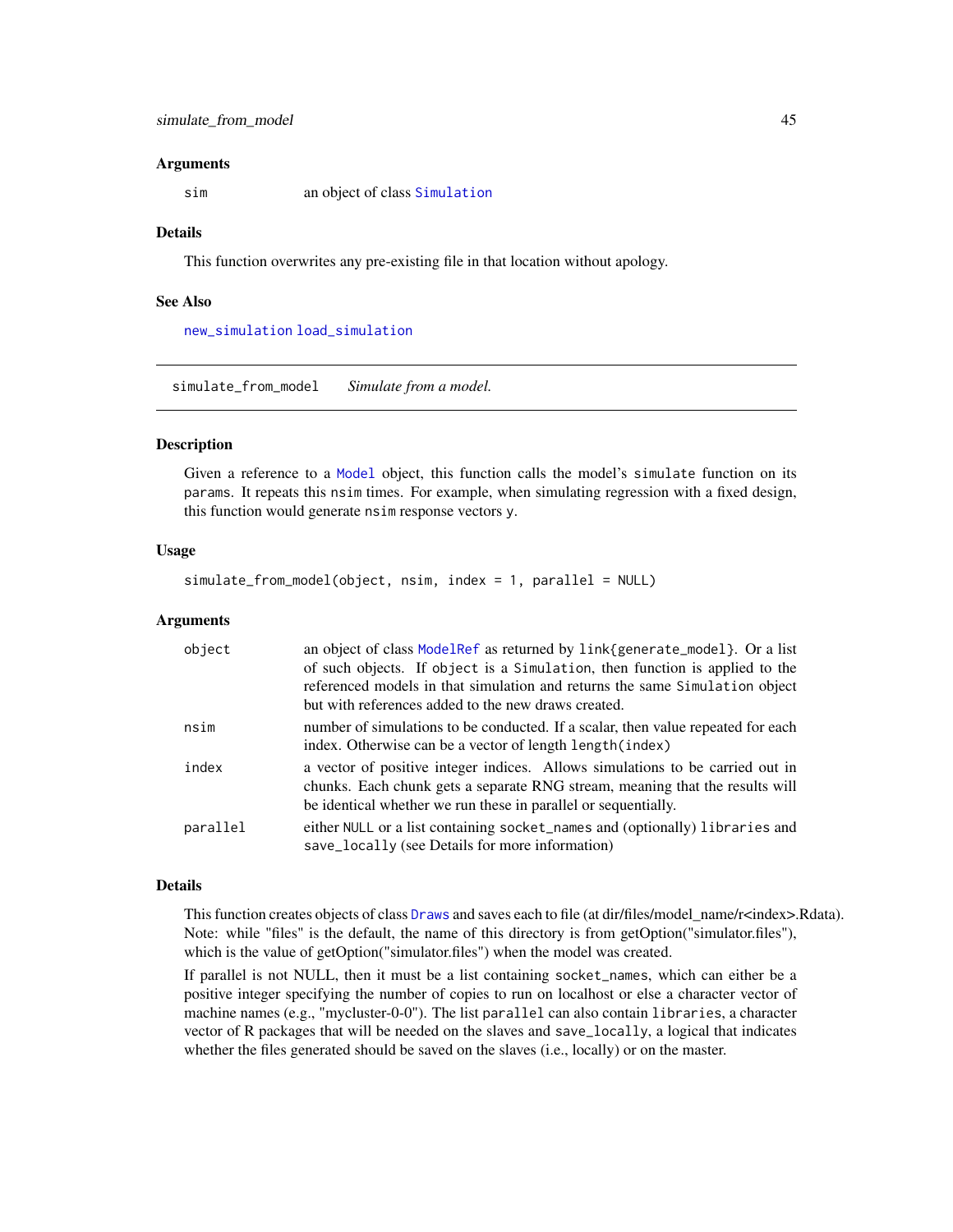## See Also

[load\\_draws](#page-21-1) [generate\\_model](#page-16-1) [run\\_method](#page-42-1)

#### Examples

```
## Not run:
sim <- new_simulation(name = "normal-example",
                      label = "Normal Mean Estimation",
                      dir = tempdir() %>%
   generate_model(make_my_example_model, n = 20) %>%
  simulate_from_model(nsim = 50, index = 1:3,
    parallel = list(socket_names = 3))
```
## End(Not run)

simulate\_from\_model\_single *Simulate from a model.*

#### Description

This is an internal function. Users should call the wrapper function [simulate\\_from\\_model](#page-44-1).

#### Usage

```
simulate_from_model_single(model, nsim, index, seed)
```
## Arguments

| model | a Model object                                |
|-------|-----------------------------------------------|
| nsim  | number of simulations to be conducted.        |
| index | a positive integer index.                     |
| seed  | this is the 7 digit seed used by L'Ecuver RNG |

simulate\_parallel *Simulate from a model in parallel.*

## Description

This is an internal function. Draws are done in chunks labeled by indices and of size determined by nsim. Users should call the wrapper function [simulate\\_from\\_model](#page-44-1).

#### Usage

```
simulate_parallel(model_ref, nsim, index, seeds, socket_names, libraries,
  save_locally = TRUE)
```
<span id="page-45-0"></span>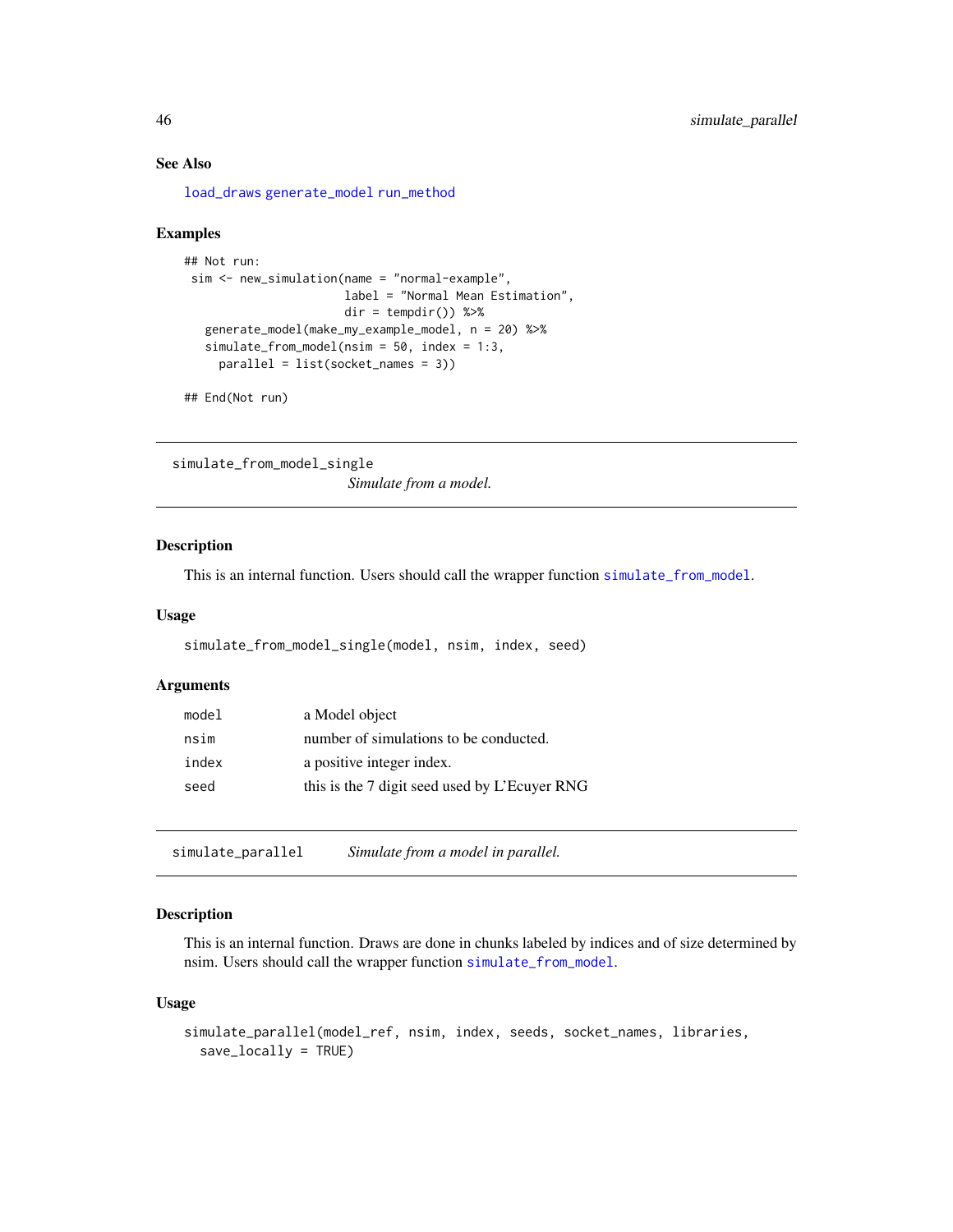## <span id="page-46-0"></span>Simulation-class 47

## Arguments

| model_ref    | object of class ModelRef                                                                                                                                                                                                                             |
|--------------|------------------------------------------------------------------------------------------------------------------------------------------------------------------------------------------------------------------------------------------------------|
| nsim         | number of simulations to be conducted on each chunk. Vector of same length as<br>index                                                                                                                                                               |
| index        | a vector of positive integer indices. Allows simulations to be carried out in<br>chunks. Each chunk gets a separate RNG stream, meaning that the results will<br>be identical whether we run these in parallel or sequentially.                      |
| seeds        | a list of length (index) L'Ecuyer-CMRG seed vectors. Each should be from a<br>separate stream. In particular, starting from the seed used to generate the model<br>object, seeds [i] should be the result of calling $nextRNGStream index[i]$ times. |
| socket_names | (quoting from makePSOCKcluster "either a character vector of host names on<br>which to run the worker copies of R, or a positive integer (in which case that<br>number of copies is run on localhost)."                                              |
| libraries    | character vector of R packages that will be needed on the slaves.                                                                                                                                                                                    |
| save_locally | if TRUE, then files will be saved on slaves. If FALSE, they will be saved on<br>master.                                                                                                                                                              |

<span id="page-46-1"></span>Simulation-class *An S4 class representing a simulation.*

## Description

A simulation is a set of references to simulator objects that have been saved to file. The DrawsRef, OutputRef, and EvalsRef objects are organized by model into separate lists.

## Details

When a reference ref is added to a simulation sim, ref@dir is changed so that the referenced file is located at file.path(sim@dir, ref@dir).

#### **Slots**

name a short name identifier. Must be an alphanumeric (but can also have - or \_ within

label a longer, human readable label that can have other characters such as spaces, hyphens, etc.

dir name of the directory where directory named "files" exists.

model\_refs a list of [ModelRef](#page-28-1) objects

draws\_refs a list of lists of [DrawsRef](#page-10-2) objects

output\_refs a list of lists of [OutputRef](#page-35-2) objects

evals\_refs a list of lists of [EvalsRef](#page-12-2) objects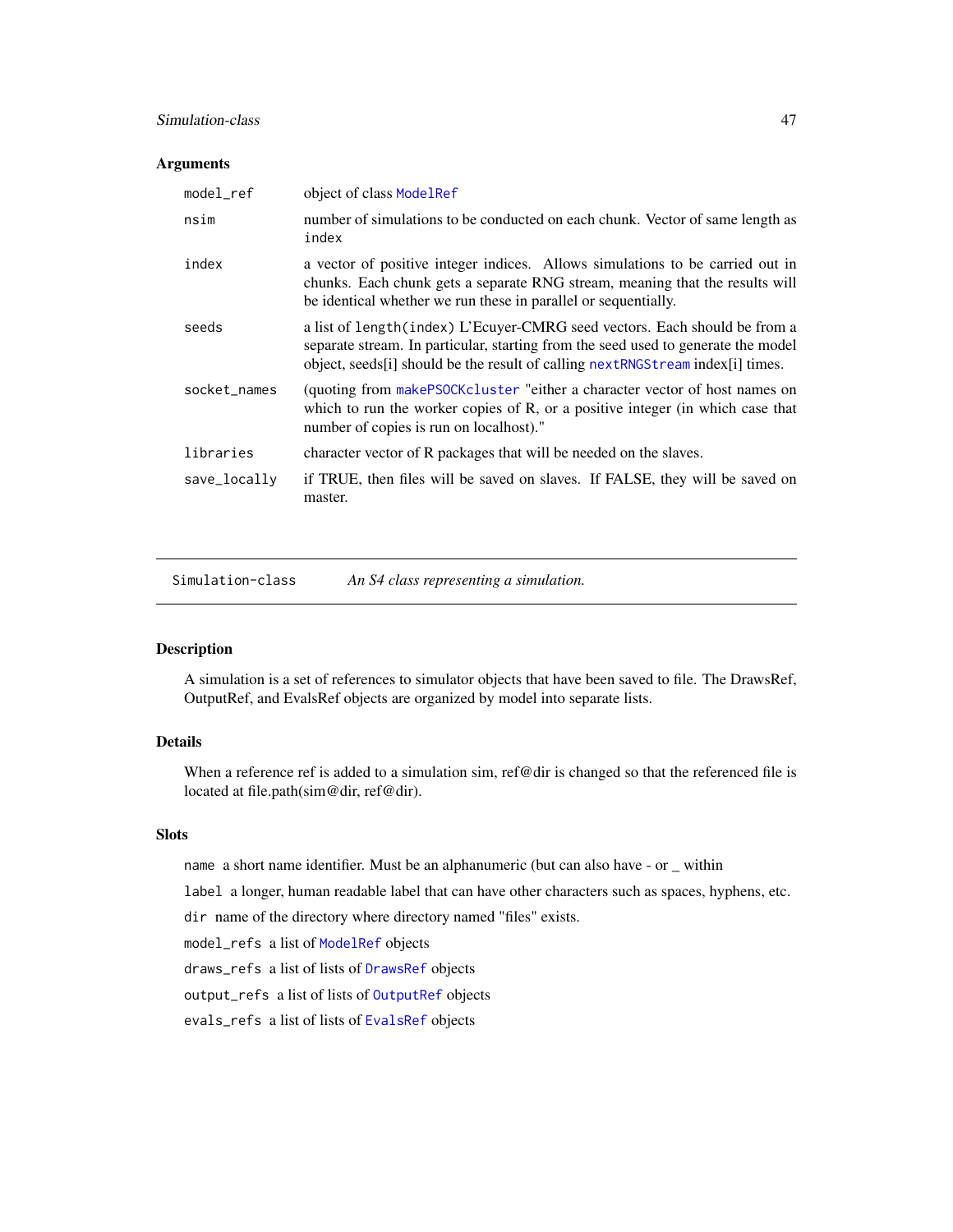<span id="page-47-0"></span>

If method\_names is NULL, then subsetting is not done over methods. Likewise for metric\_names.

## Usage

```
subset_evals(evals, method_names = NULL, metric_names = NULL)
```
## Arguments

| evals        | an object of class Evals or listof Evals. |
|--------------|-------------------------------------------|
| method names | a character vector of method names        |
| metric names | a character vector of metric names        |

| subset_models | <b>Subset Models</b> |  |
|---------------|----------------------|--|
|---------------|----------------------|--|

## Description

Given a list of [Model](#page-27-1) objects, returns model names which meet conditions. Uses [subset](#page-0-0)

## Usage

```
subset_models(m, ...)
```

| m        | list of Model objects                                                                                                                                 |
|----------|-------------------------------------------------------------------------------------------------------------------------------------------------------|
| $\cdots$ | logical expression involving parameters of Models. For now, can only be pa-<br>rameters that are of length 1 and either of class numeric or character |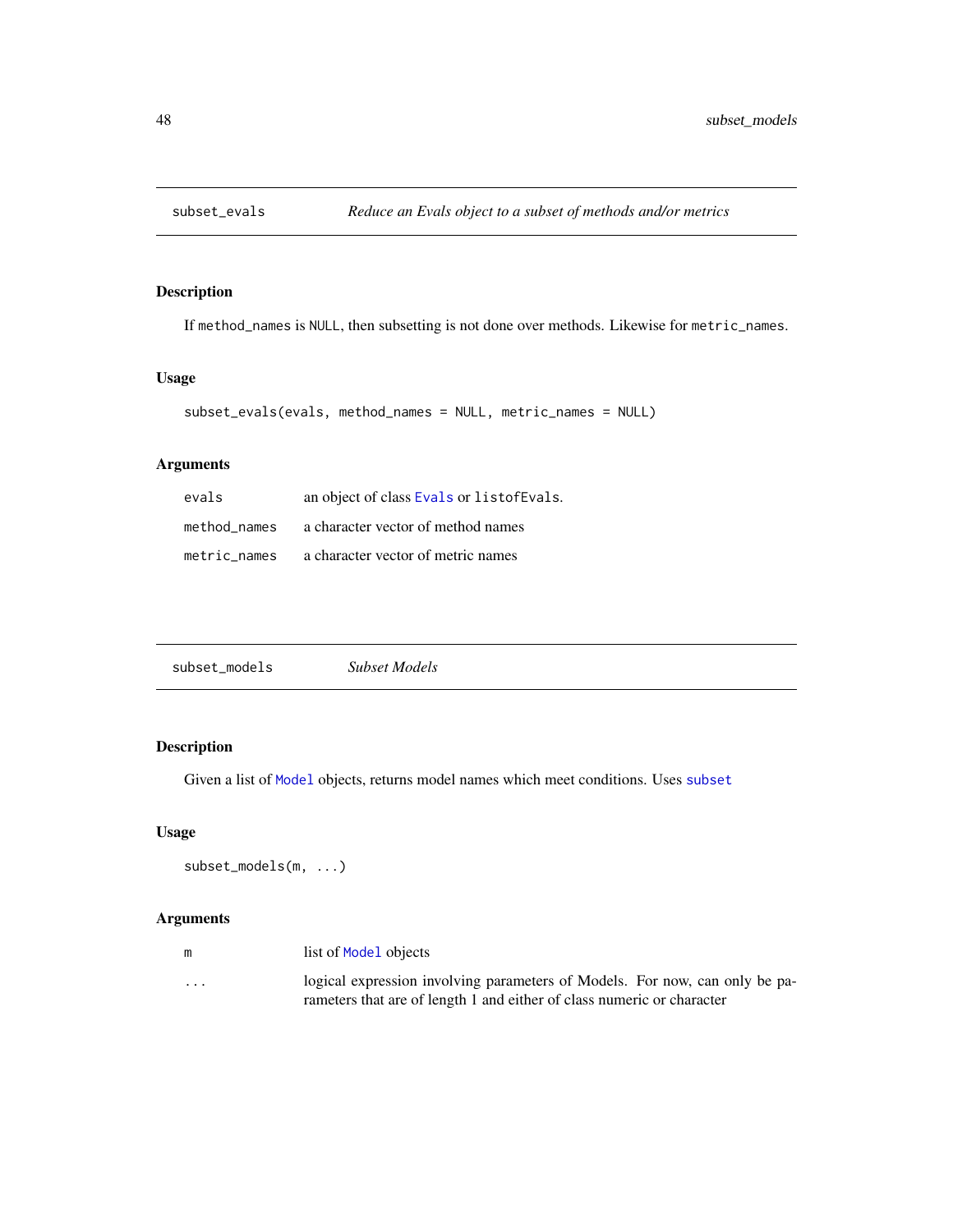<span id="page-48-0"></span>subset\_simulation *Create a simulation that is a subset of a preexisting simulation object*

#### Description

Given a simulation, creates a new simulation that is a subset of the preexisting simulation. Does not save this new one to file. To do so, first change the name (and, potentially, label) of the simulation and then use [save\\_simulation](#page-43-1). If you call [save\\_simulation](#page-43-1) before changing the name, you will overwrite the preexisting simulation. Use [rename](#page-41-1) and [relabel](#page-40-1).

#### Usage

```
subset_simulation(sim, ..., subset = NULL, index, methods)
```
#### Arguments

| sim      | a simulation object                                                                                                                                                      |
|----------|--------------------------------------------------------------------------------------------------------------------------------------------------------------------------|
| $\ddots$ | logical conditions to specify a subset of models. Conditions can only involve<br>params of model that have length 1 and are of class numeric or character.               |
| subset   | a vector of integers indexing the models or a vector of model names. To select<br>models based on parameter values, use  However, using  is slower than<br>using subset. |
| index    | a vector of positive integers specifying which draws' objects are desired. If<br>missing, then all draws' evals are returned.                                            |
| methods  | character vector of method names of interest. If missing, then all methods' evals<br>are returned                                                                        |

<span id="page-48-1"></span>tabulate\_eval *Make a table of a metric for each pair of models and methods*

## **Description**

Each row of the table corresponds to a different model and each column to a different method. The metric must be a scalar. The way in which standard error is shown (or not shown) is controlled by se\_format.

#### Usage

```
tabulate_eval(object, metric_name, method_names = NULL, caption = NULL,
 center_aggregator = NULL, spread_aggregator = NULL,
 se_format = c("Paren", "PlusMinus", "None"), output_type = "latex",
 format_args = list(nsmall = 0, digits = NULL, scientific = FALSE),na\_string = "-")
```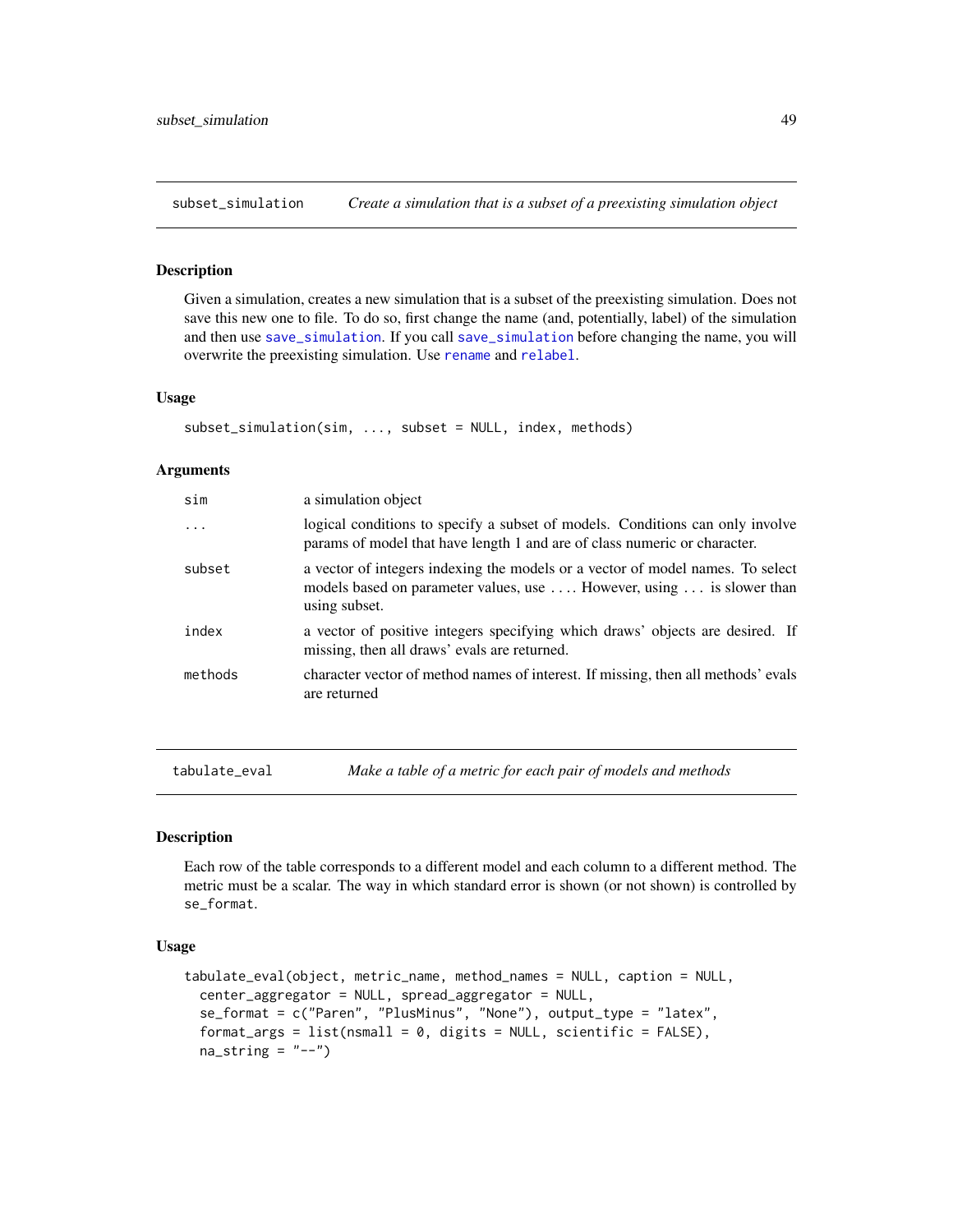## <span id="page-49-0"></span>Arguments

| object            | an object of class Simulation, Evals, or listofEvals. Each evals object<br>should just differ by model_name.                                                                                                                                                                      |
|-------------------|-----------------------------------------------------------------------------------------------------------------------------------------------------------------------------------------------------------------------------------------------------------------------------------|
| metric_name       | the name of a metric to tabulate. Must be scalar valued.                                                                                                                                                                                                                          |
| method_names      | character vector indicating methods to include in table. If NULL, then will<br>include all methods found in object's evals.                                                                                                                                                       |
| caption           | caption of plot                                                                                                                                                                                                                                                                   |
| center_aggregator |                                                                                                                                                                                                                                                                                   |
|                   | When NULL (which is default), the sample mean aggregator is used. User can<br>write specialized aggregators (see definition of class Aggregator) as necessary,<br>for example, when the evaluated metric is not scalar-valued.                                                    |
| spread_aggregator |                                                                                                                                                                                                                                                                                   |
|                   | When NULL (which is default), the sample mean aggregator is used. User can<br>write specialized aggregators (see definition of class Aggregator) as necessary,<br>for example, when the evaluated metric is not scalar-valued. Set spread_aggregator<br>to NA to hide error bars. |
| se_format         | format of the standard error                                                                                                                                                                                                                                                      |
| output_type       | see kable's argument format for options. Default is "latex" but other options<br>include "html" and "markdown"                                                                                                                                                                    |
| format_args       | arguments to pass to the function format                                                                                                                                                                                                                                          |
| na_string         | what to write in table in place of NA                                                                                                                                                                                                                                             |

## Details

Uses knitr's function kable to put table in various formats, including latex, html, markdown, etc.

## Examples

```
## Not run:
# suppose previously we had run the following:
sim <- new_simulation(name = "normal-example",
                      label = "Normal Mean Estimation",
                      dir = tempdir()) %>%
  generate_model(make_my_example_model,
                 n = list(10, 20, 30),
                 vary_along = "n") %>%
  simulate_from_model(nsim = 50, index = 1:3) %>%
  run_method(my_example_method) %>%
  evaluate(my_example_loss)
  # then we could plot this
  tabulate_eval(sim, "myloss")
```
## End(Not run)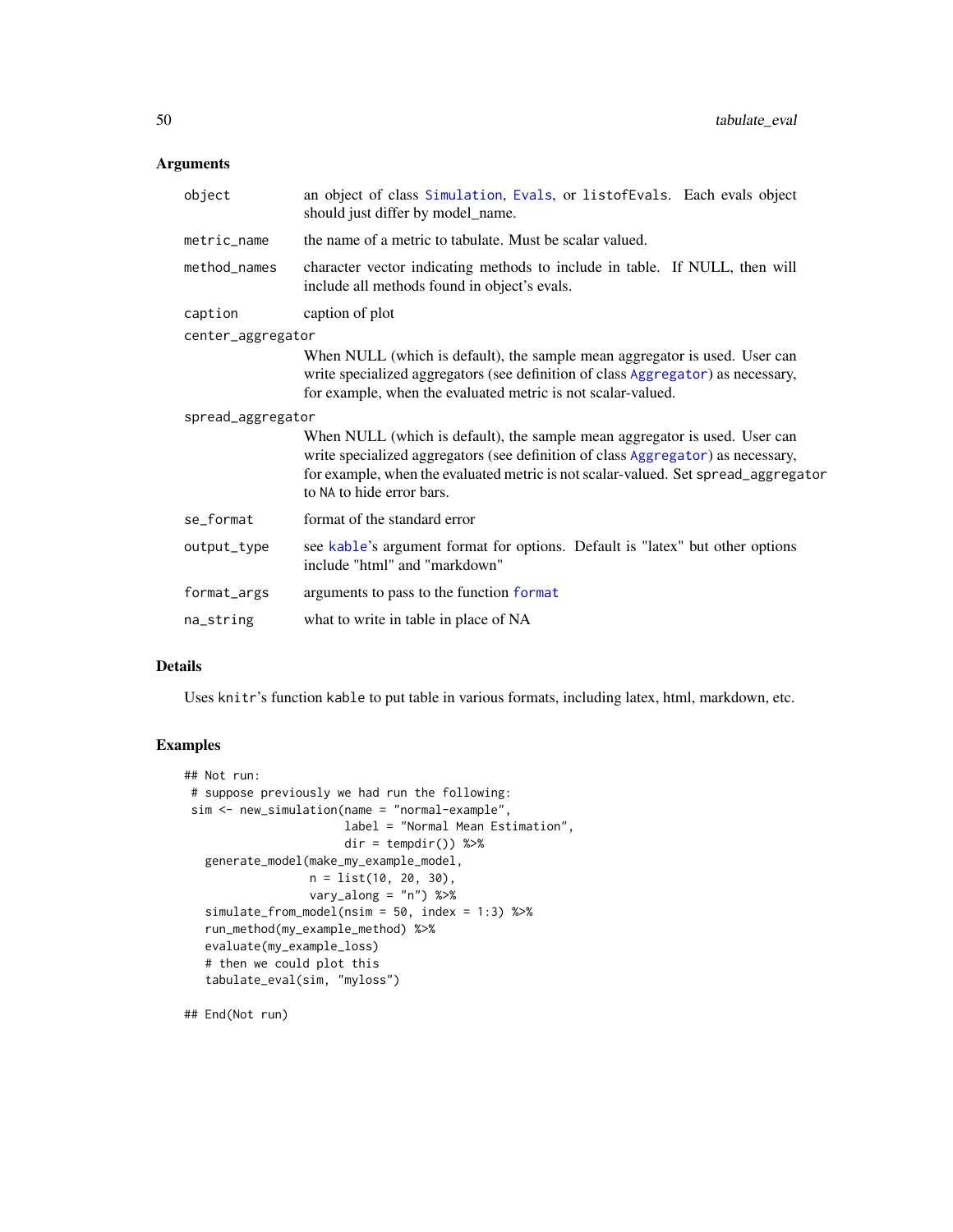<span id="page-50-0"></span>

Get element of [Model](#page-27-1)'s params list

## Usage

## S4 method for signature 'Model' x\$name

|      | object of class Model                    |
|------|------------------------------------------|
| name | name of an element appearing in x@params |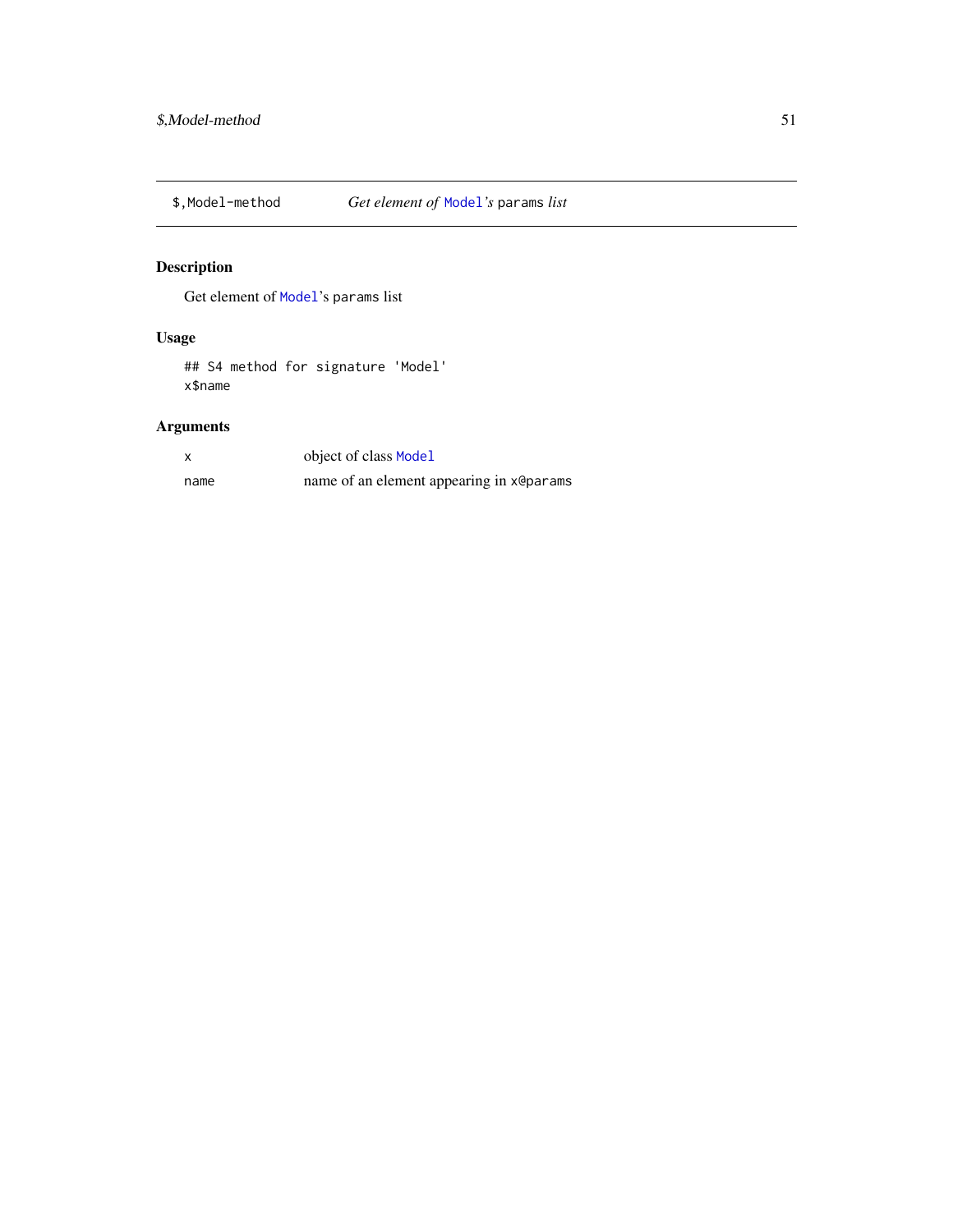# <span id="page-51-0"></span>**Index**

∗Topic datasets my\_example\_loss, [30](#page-29-0) my\_example\_method, [30](#page-29-0) +, Method, MethodExtension-method, [4](#page-3-0) +,list,MethodExtension-method, [3](#page-2-0) \$,Model-method, [51](#page-50-0)

## add, [4](#page-3-0)

add,Simulation,DrawsRef-method *(*add*)*, [4](#page-3-0) add,Simulation,EvalsRef-method *(*add*)*, [4](#page-3-0) add,Simulation,list-method *(*add*)*, [4](#page-3-0) add,Simulation,ModelRef-method *(*add*)*, [4](#page-3-0) add,Simulation,OutputRef-method *(*add*)*, [4](#page-3-0) aggregate\_evals, [5](#page-4-0) Aggregator, *[31](#page-30-0)*, *[39](#page-38-0)*, *[50](#page-49-0)* Aggregator-class, [6](#page-5-0) as.data.frame, *[12](#page-11-0)* as.data.frame.Evals, [6,](#page-5-0) *[13](#page-12-0)*, *[23](#page-22-0)* as.data.frame.listofEvals, [7](#page-6-0) as.data.frame.listofModels, [7](#page-6-0) as.data.frame.Model, [8](#page-7-0)

## cat, *[8](#page-7-0)*

catsim, [8](#page-7-0) Component, *[11](#page-10-0)*, *[16](#page-15-0)*, *[26](#page-25-0)[–28](#page-27-0)*, *[32](#page-31-0)* Component-class, [8](#page-7-0) create, [9](#page-8-0)

describe, [9](#page-8-0) Draws, *[11](#page-10-0)*, *[13](#page-12-0)[–16](#page-15-0)*, *[22](#page-21-0)*, *[26](#page-25-0)*, *[36](#page-35-0)*, *[42](#page-41-0)*, *[44,](#page-43-0) [45](#page-44-0)* draws, [10,](#page-9-0) *[22](#page-21-0)*, *[34](#page-33-0)* Draws-class, [11](#page-10-0) DrawsRef, *[34](#page-33-0)*, *[43](#page-42-0)*, *[47](#page-46-0)* DrawsRef-class, [11](#page-10-0)

Evals, *[6](#page-5-0)*, *[13](#page-12-0)[–15](#page-14-0)*, *[23](#page-22-0)*, *[31](#page-30-0)*, *[37,](#page-36-0) [38](#page-37-0)*, *[48](#page-47-0)*, *[50](#page-49-0)* evals, [12,](#page-11-0) *[34](#page-33-0)* Evals-class, [13](#page-12-0) EvalsRef, *[23](#page-22-0)*, *[34](#page-33-0)*, *[47](#page-46-0)* EvalsRef-class, [13](#page-12-0)

evaluate, *[13](#page-12-0)*, [14,](#page-13-0) *[16](#page-15-0)*, *[23](#page-22-0)* evaluate\_internal, [15](#page-14-0) evaluate\_single, [16](#page-15-0) ExtendedMethod, *[16](#page-15-0)*, *[26](#page-25-0)*, *[31,](#page-30-0) [32](#page-31-0)*, *[42,](#page-41-0) [43](#page-42-0)* ExtendedMethod-class, [16](#page-15-0)

## format, *[50](#page-49-0)*

generate\_model, *[14,](#page-13-0) [15](#page-14-0)*, [17,](#page-16-0) *[22–](#page-21-0)[24](#page-23-0)*, *[39](#page-38-0)*, *[43](#page-42-0)*, *[46](#page-45-0)* get\_contents, [18](#page-17-0) get\_files\_not\_in\_simulations, [18](#page-17-0) get\_model\_indices, [19](#page-18-0) get\_relative\_path, [19](#page-18-0) get\_simulation\_with\_all\_files, [20](#page-19-0)

#### kable, *[50](#page-49-0)*

load, *[7](#page-6-0)* load,DrawsRef-method, [20](#page-19-0) load,EvalsRef-method, [21](#page-20-0) load,list-method, [21](#page-20-0) load, ModelRef-method, [21](#page-20-0) load,OutputRef-method, [22](#page-21-0) load\_draws, [22,](#page-21-0) *[23](#page-22-0)*, *[46](#page-45-0)* load\_evals, [23](#page-22-0) load\_evals\_from\_ref *(*load\_evals*)*, [23](#page-22-0) load\_model, *[23](#page-22-0)*, [23](#page-22-0) load\_simulation, [24,](#page-23-0) *[35](#page-34-0)*, *[45](#page-44-0)*

make\_my\_example\_model, [25,](#page-24-0) *[30](#page-29-0)* makePSOCKcluster, *[47](#page-46-0)* memory\_as\_string, [25](#page-24-0) Method, *[4](#page-3-0)*, *[13](#page-12-0)[–16](#page-15-0)*, *[23](#page-22-0)*, *[30](#page-29-0)[–32](#page-31-0)*, *[36](#page-35-0)*, *[43,](#page-42-0) [44](#page-43-0)* Method-class, [26](#page-25-0) MethodExtension, *[4](#page-3-0)* MethodExtension-class, [26](#page-25-0) Metric, *[13](#page-12-0)[–16](#page-15-0)*, *[30](#page-29-0)*, *[33](#page-32-0)* Metric-class, [27](#page-26-0) Model, *[8](#page-7-0)*, *[11](#page-10-0)*, *[13](#page-12-0)[–17](#page-16-0)*, *[23](#page-22-0)[–25](#page-24-0)*, *[27](#page-26-0)*, *[29](#page-28-0)*, *[33](#page-32-0)*, *[36](#page-35-0)*, *[42](#page-41-0)*, *[44,](#page-43-0) [45](#page-44-0)*, *[48](#page-47-0)*, *[51](#page-50-0)* model, *[10](#page-9-0)*, *[19](#page-18-0)*, *[24](#page-23-0)*, [27,](#page-26-0) *[34](#page-33-0)*